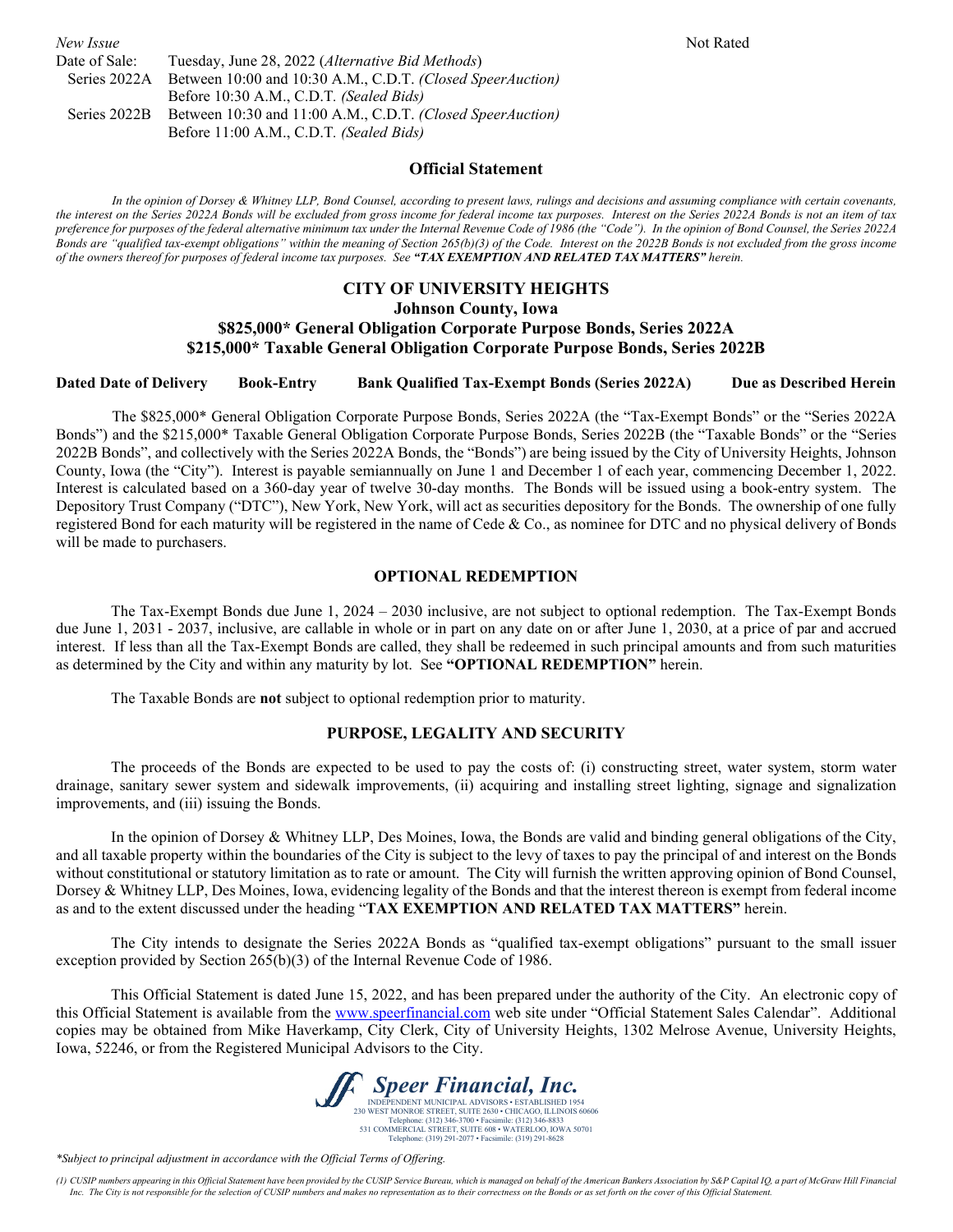For purposes of compliance with Rule 15c2-12 of the Securities and Exchange Commission, this document, as the same may be supplemented or corrected by the City from time to time (collectively, the "Official Statement"), may be treated as an Official Statement with respect to the Bonds described herein that is deemed near final as of the date hereof (or the date of any such supplement or correction) by the City.

The Official Statement, when further supplemented by an addendum or addenda specifying the maturity dates, principal amounts and interest rates of the Bonds, together with any other information required by law or deemed appropriate by the City, shall constitute a "Final Official Statement" of the City with respect to the Bonds, as that term is defined in Rule 15c2-12. Any such addendum or addenda shall, on and after the date thereof, be fully incorporated herein and made a part hereof by reference. Alternatively, such final terms of the Bonds and other information may be included in a separate document entitled "Final Official Statement" rather than through supplementing the Official Statement by an addendum or addenda.

No dealer, broker, salesman or other person has been authorized by the City to give any information or to make any representations with respect to the Bonds other than as contained in the Official Statement or the Final Official Statement and, if given or made, such other information or representations must not be relied upon as having been authorized by the City. Certain information contained in the Official Statement and the Final Official Statement may have been obtained from sources other than records of the City and, while believed to be reliable, is not guaranteed as to completeness. THE INFORMATION AND EXPRESSIONS OF OPINION IN THE OFFICIAL STATEMENT AND THE FINAL OFFICIAL STATEMENT ARE SUBJECT TO CHANGE, AND NEITHER THE DELIVERY OF THE OFFICIAL STATEMENT OR THE FINAL OFFICIAL STATEMENT NOR ANY SALE MADE UNDER EITHER SUCH DOCUMENT SHALL CREATE ANY IMPLICATION THAT THERE HAS BEEN NO CHANGE IN THE AFFAIRS OF THE CITY SINCE THE RESPECTIVE DATES THEREOF.

References herein to laws, rules, regulations, ordinances, resolutions, agreements, reports and other documents do not purport to be comprehensive or definitive. All references to such documents are qualified in their entirety by reference to the particular document, the full text of which may contain qualifications of and exceptions to statements made herein. Where full texts have not been included as appendices to the Official Statement or the Final Official Statement, they will be furnished on request. This Official Statement does not constitute an offer to sell, or solicitation of an offer to buy, any securities to any person in any jurisdiction where such offer or solicitation of such offer would be unlawful.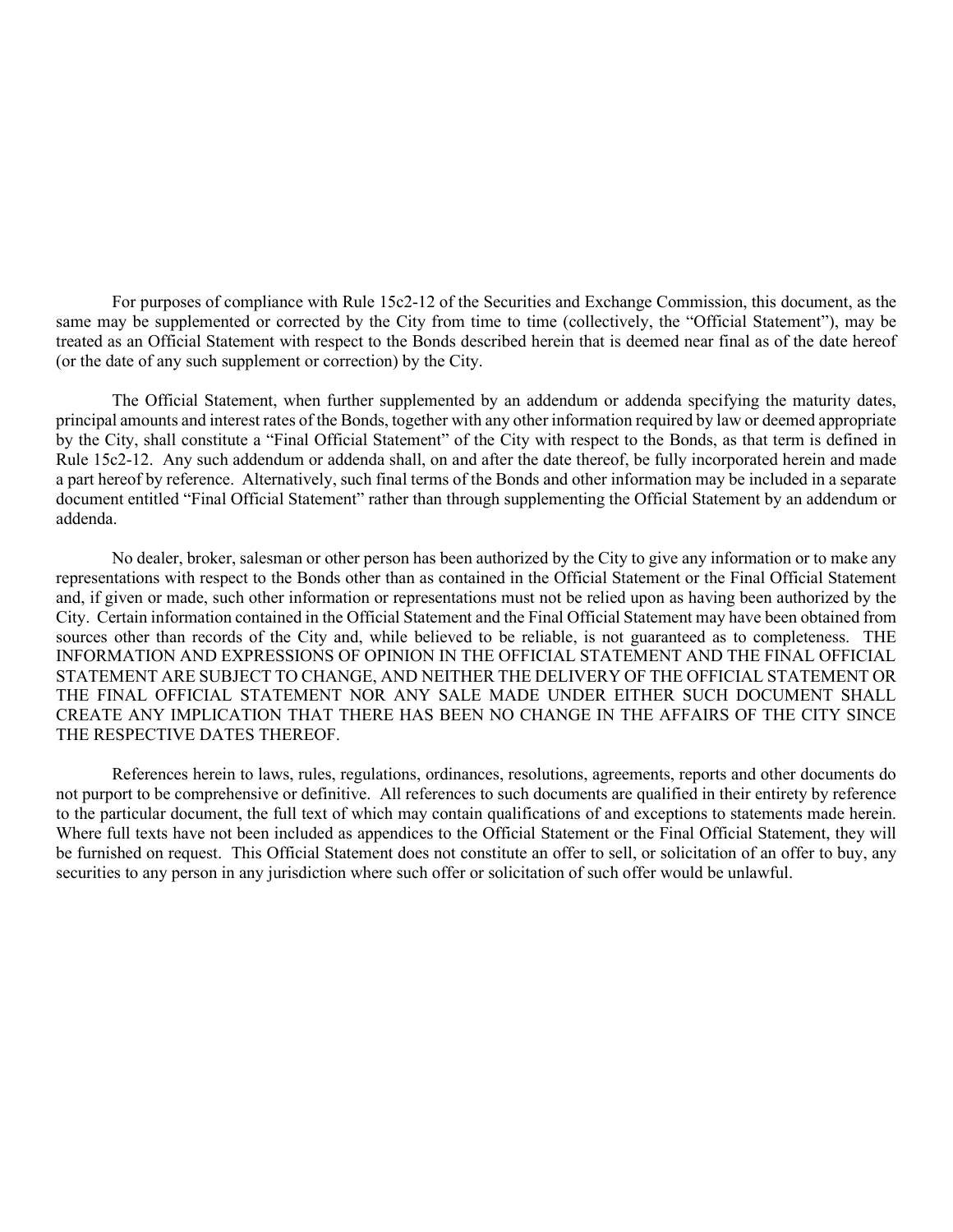# **TABLE OF CONTENTS**

|                                                                                | Page |
|--------------------------------------------------------------------------------|------|
|                                                                                |      |
|                                                                                |      |
| \$215,000* TAXABLE GENERAL OBLIGATION CORPORATE PURPOSE BONDS, SERIES 2022B  3 |      |
|                                                                                |      |
|                                                                                |      |
|                                                                                |      |
|                                                                                |      |
|                                                                                |      |
|                                                                                |      |
|                                                                                |      |
|                                                                                |      |
|                                                                                |      |
|                                                                                |      |
|                                                                                |      |
|                                                                                |      |
|                                                                                |      |
|                                                                                |      |
|                                                                                |      |
|                                                                                |      |
|                                                                                |      |
|                                                                                |      |
|                                                                                |      |
|                                                                                |      |
|                                                                                |      |
|                                                                                |      |
|                                                                                |      |
|                                                                                |      |
|                                                                                |      |
|                                                                                |      |
|                                                                                |      |
|                                                                                |      |
|                                                                                |      |
|                                                                                |      |
|                                                                                |      |
|                                                                                |      |
|                                                                                |      |
|                                                                                |      |
|                                                                                |      |
|                                                                                |      |
|                                                                                |      |
|                                                                                |      |
|                                                                                |      |
|                                                                                |      |
|                                                                                |      |
|                                                                                |      |
|                                                                                |      |
|                                                                                |      |
|                                                                                |      |
|                                                                                |      |
|                                                                                |      |
|                                                                                |      |
|                                                                                |      |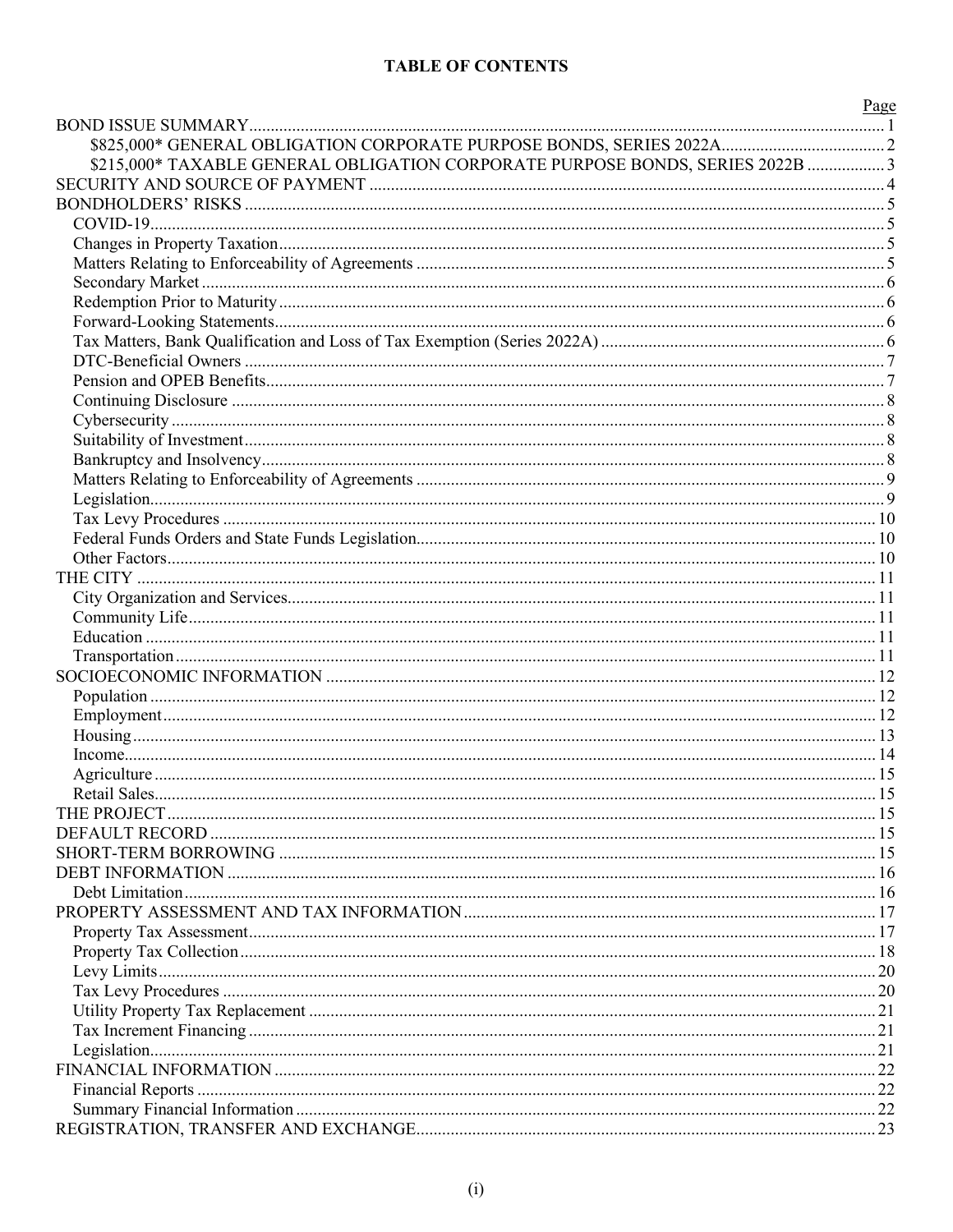APPENDIX A -FISCAL YEAR 2021 FINANCIAL REPORT OF THE CITY FILED WITH THE STATE OF IOWA APPENDIX B - DESCRIBING BOOK-ENTRY-ONLY ISSUANCE APPENDIX C - DRAFT FORM OF BOND COUNSEL OPINION APPENDIX D - DRAFT FORM OF CONTINUING DISCLOSURE CERTIFICATE

OFFICIAL BID FORMS OFFICIAL TERMS OF OFFERING Exhibit A - Example Issue Price Certificate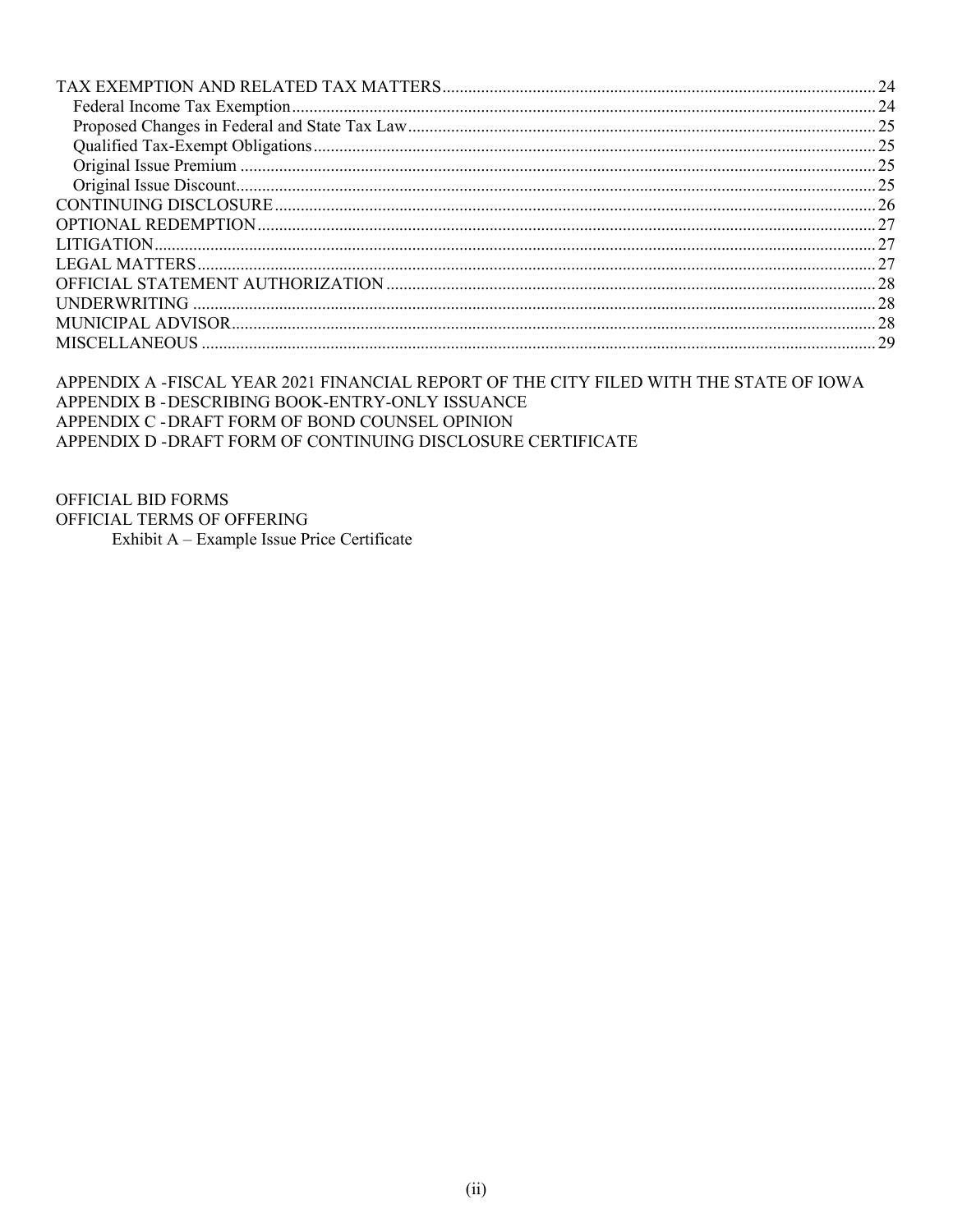# **BOND ISSUE SUMMARY**

<span id="page-4-0"></span>This Bond Issue Summary is expressly qualified by the entire Official Statement, including the Official Terms of Offering and the Official Bid Forms, which are provided for the convenience of potential investors and should be reviewed in their entirety by potential investors. The following descriptions apply equally to both series of the Bonds. Other terms specific to each series are provided separately herein.

| <b>Issuer:</b>                      | City of University Heights, Johnson County, Iowa.                                                                                                                                                                                                                                           |
|-------------------------------------|---------------------------------------------------------------------------------------------------------------------------------------------------------------------------------------------------------------------------------------------------------------------------------------------|
| <b>Dated Date:</b>                  | Date of delivery (expected to be on or about July 27, 2022).                                                                                                                                                                                                                                |
| <b>Interest Due:</b>                | Each June 1 and December 1, commencing December 1, 2022.                                                                                                                                                                                                                                    |
| <b>Security:</b>                    | The Bonds are valid and binding general obligations of the City, and all taxable<br>property within the boundaries of the City is subject to the levy of taxes to pay the<br>principal of and interest on the Bonds without constitutional or statutory limitation as<br>to rate or amount. |
| <b>No Investment Rating:</b>        | The City does not intend to apply for an investment rating on the Bonds.                                                                                                                                                                                                                    |
| <b>Bond Registrar/Paying Agent:</b> | UMB Bank, n.a., West Des Moines, Iowa (the "Registrar").                                                                                                                                                                                                                                    |
| <b>Delivery:</b>                    | The Bonds are expected to be delivered on or about July 27, 2022.                                                                                                                                                                                                                           |
| <b>Book-Entry Form:</b>             | The Bonds will be registered in the name of Cede & Co. as nominee for The Depository<br>Trust Company ("DTC"), New York, New York. DTC will act as securities depository<br>of the Bonds. See APPENDIX B herein.                                                                            |
| <b>Denomination:</b>                | \$5,000 or integral multiples thereof.                                                                                                                                                                                                                                                      |
| <b>Municipal Advisor:</b>           | Speer Financial, Inc., Waterloo, Iowa and Chicago, Illinois.                                                                                                                                                                                                                                |

*The remainder of this page was left blank intentionally.*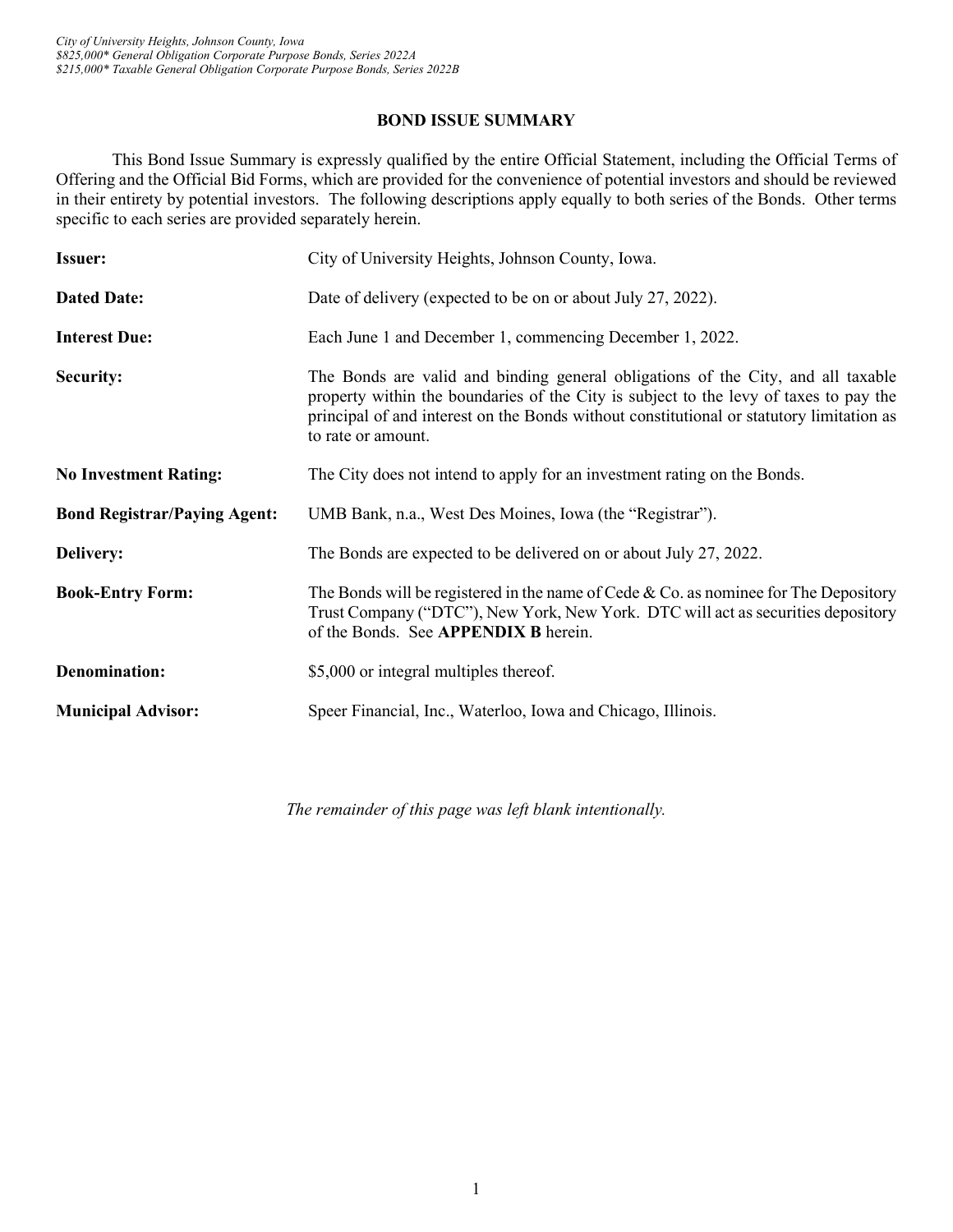# <span id="page-5-0"></span>**\$825,000\* GENERAL OBLIGATION CORPORATE PURPOSE BONDS, SERIES 2022A**

#### **AMOUNTS\*, MATURITIES, INTEREST RATES, PRICES OR YIELDS AND CUSIP NUMBERS**

| Principal<br>Amount* | Due<br>June 1 | Interest<br>Rate | Price or<br>Yield | <b>CUSIP</b><br>Number(1) | Principal<br>Amount* | Due<br>June 1 | Interest<br>Rate | Price or<br>Yield | <b>CUSIP</b><br>Number(1) |
|----------------------|---------------|------------------|-------------------|---------------------------|----------------------|---------------|------------------|-------------------|---------------------------|
| $$20,000$ 2024       |               |                  |                   |                           | \$70,000 2031        |               | $\%$             |                   |                           |
|                      |               |                  |                   |                           | 70.000               | 2032          | $\%$             |                   |                           |
|                      |               |                  |                   |                           |                      |               | %                |                   |                           |
|                      |               |                  |                   |                           |                      |               | %                |                   |                           |
|                      |               |                  |                   |                           |                      |               | %                |                   |                           |
|                      |               |                  |                   |                           |                      |               | $\%$             |                   |                           |
| 70.000 2030          |               |                  |                   |                           |                      |               | $\frac{0}{6}$    |                   |                           |

*Any consecutive maturities may be aggregated into term bonds at the option of the bidder, in which case the mandatory redemption provisions shall be on the same schedule as above.*

| <b>Issue:</b>               | \$825,000* General Obligation Corporate Purpose Bonds, Series 2022A.                                                                                                                                                                                                                                                         |
|-----------------------------|------------------------------------------------------------------------------------------------------------------------------------------------------------------------------------------------------------------------------------------------------------------------------------------------------------------------------|
| <b>Principal Due:</b>       | Serially each June 1, commencing June 1, 2024 through 2037, as detailed above.                                                                                                                                                                                                                                               |
| <b>Optional Redemption:</b> | The Tax-Exempt Bonds maturing on or after June 1, 2031, are callable at the option of<br>the City on any date on or after June 1, 2030, at a price of par plus accrued interest.<br>See "OPTIONAL REDEMPTION" herein.                                                                                                        |
| <b>Purpose:</b>             | The proceeds of the Tax-Exempt Bonds will be used to pay the costs of: (i) constructing<br>street, water system, storm water drainage, sanitary sewer system and sidewalk<br>improvements, (ii) acquiring and installing street lighting, signage and signalization<br>improvements, and (iii) issuing the Tax-Exempt Bonds. |
| <b>Tax Exemption:</b>       | Dorsey & Whitney LLP, Des Moines, Iowa, will provide an opinion as to the tax<br>exemption of the Tax-Exempt Bonds as discussed under "TAX EXEMPTION AND<br><b>RELATED</b> " in this Official Statement.                                                                                                                     |

*\*Subject to principal adjustment in accordance with the Official Terms of Offering.*

*<sup>(1)</sup> CUSIP numbers appearing in this Official Statement have been provided by the CUSIP Service Bureau, which is managed on behalf of the American Bankers Association by S&P Capital IQ, a part of McGraw Hill Financial Inc. The City is not responsible for the selection of CUSIP numbers and makes no representation*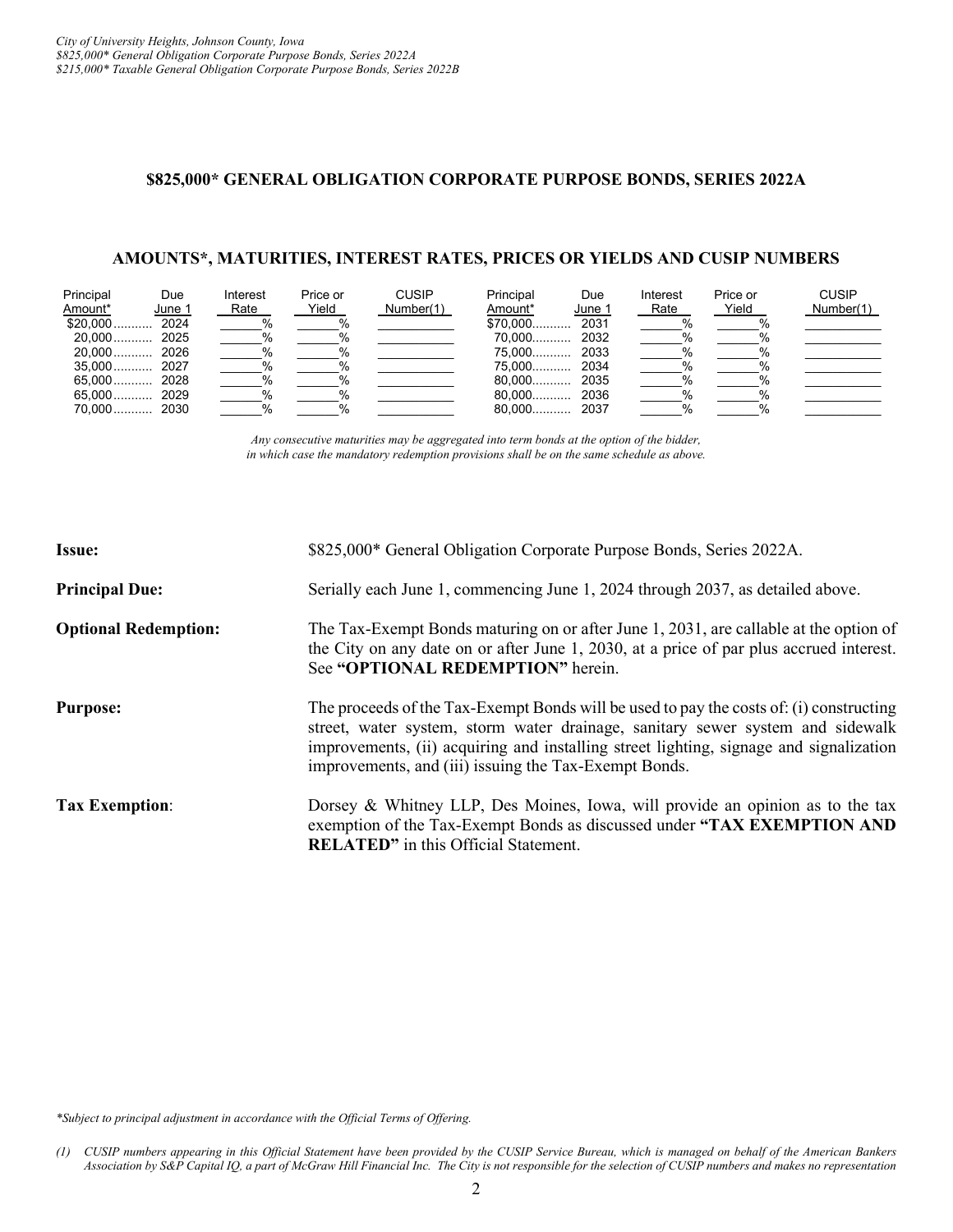*as to their correctness on the Tax-Exempt Bonds or as set forth above.*

#### <span id="page-6-0"></span>**\$215,000\* TAXABLE GENERAL OBLIGATION CORPORATE PURPOSE BONDS, SERIES 2022B**

# **AMOUNTS\*, MATURITIES, INTEREST RATES, PRICES OR YIELDS AND CUSIP NUMBERS**

| Principal | Due           | Interest | Price or | CUSIP     | Principal | Due         | Interest | Price or | CUSIP     |
|-----------|---------------|----------|----------|-----------|-----------|-------------|----------|----------|-----------|
| Amount*   | <u>June 1</u> | Rate     | Yield    | Number(1) | Amount*   | <u>June</u> | Rate     | Yield    | Number(1) |
| $$50,000$ | 2023          |          |          |           | $$45,000$ | 2026        |          |          |           |
| $45.000$  | 2024          |          |          |           | $30.000$  | 2027        |          |          |           |
| $45.000$  | 2025          |          |          |           |           |             |          |          |           |

*Any consecutive maturities may be aggregated into term bonds at the option of the bidder, in which case the mandatory redemption provisions shall be on the same schedule as above.*

| <b>Issue:</b>               | \$215,000* Taxable General Obligation Corporate Purpose, Series 2022B.                                                                                                                                                                                                                                                    |
|-----------------------------|---------------------------------------------------------------------------------------------------------------------------------------------------------------------------------------------------------------------------------------------------------------------------------------------------------------------------|
| <b>Principal Due:</b>       | Serially each June 1, commencing June 1, 2023 through 2027, as detailed above.                                                                                                                                                                                                                                            |
| <b>Optional Redemption:</b> | The Taxable Bonds are not subject to optional redemption prior to maturity.                                                                                                                                                                                                                                               |
| <b>Purpose:</b>             | The proceeds of the Taxable Bonds will be used to pay the costs of: (i) constructing<br>street, water system, storm water drainage, sanitary sewer system and sidewalk<br>improvements, (ii) acquiring and installing street lighting, signage and signalization<br>improvements, and (iii) issuing the Tax-Exempt Bonds. |
| <b>Tax Matters:</b>         | The interest to be paid on the Taxable Bonds is subject to federal and Iowa state income<br>taxes as discussed under "TAX EXEMPTION AND RELATED" in this Official<br>Statement. See APPENDIX C for a draft form of legal opinion for the Taxable Bonds.                                                                   |

*\*Subject to principal adjustment in accordance with the Official Terms of Offering.*

*<sup>(1)</sup> CUSIP numbers appearing in this Official Statement have been provided by the CUSIP Service Bureau, which is managed on behalf of the American Bankers Association by S&P Capital IQ, a part of McGraw Hill Financial Inc. The City is not responsible for the selection of CUSIP numbers and makes no representation as to their correctness on the Taxable Bonds or as set forth above.*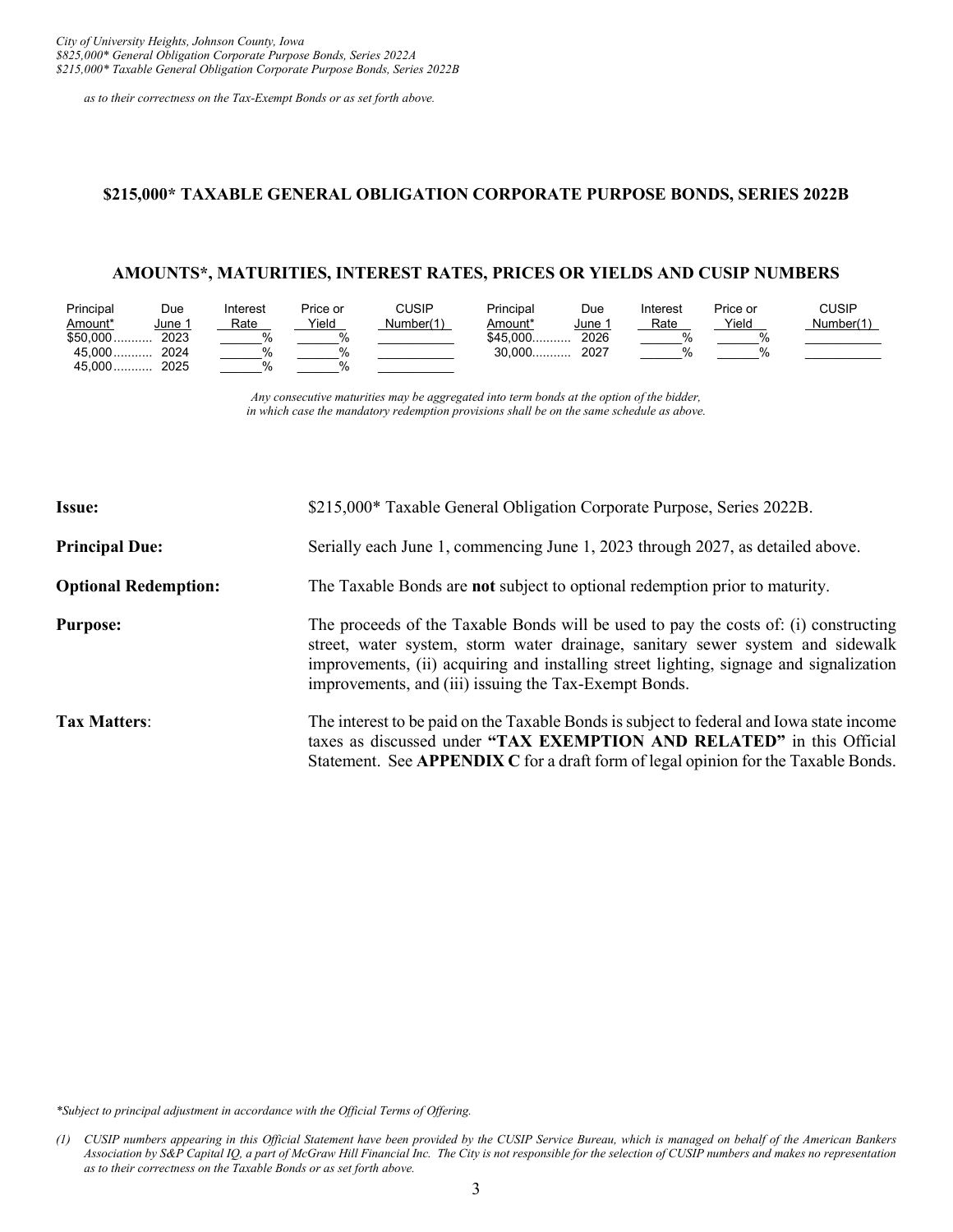#### **CITY OF UNIVERSITY HEIGHTS Johnson County, Iowa**

Louise From *Mayor*

#### **Council Members**

Stepheny Gahn Liesa Moore Tim Schroeder

Bobby Scott **Doug Swailes** 

**Officials**

\_\_\_\_\_\_\_\_\_\_\_\_\_\_\_\_\_\_\_\_\_\_\_\_\_\_\_\_\_\_\_\_\_\_\_\_\_\_

Mike Haverkamp Steven E. Ballard, Esq. *City Clerk City Attorney*

# **SECURITY AND SOURCE OF PAYMENT**

 $\mathcal{L}_\text{max}$  , where  $\mathcal{L}_\text{max}$  , we are the set of the set of the set of the set of the set of the set of the set of the set of the set of the set of the set of the set of the set of the set of the set of the set of

<span id="page-7-0"></span>Pursuant to the Resolution and the Act, the Bonds and the interest thereon are general obligations of the City, and all taxable, real property within the corporate boundaries of the City is subject to the levy of taxes to pay the principal of and interest on the Bonds without constitutional or statutory limitation as to rate or amount.

Section 76.2 of the Code of Iowa provides that when an Iowa political subdivision issues general obligation bonds, the governing authority of such political subdivision shall, by resolution adopted before issuing the bonds, provide for the assessment of an annual levy upon all the taxable real property in the political subdivision sufficient to pay the interest and principal of the bonds. A certified copy of this resolution shall be filed with the County Auditor in which the City is located, giving rise to a duty of the County Auditor to annually enter this levy for collection from the taxable real property within the boundaries of the City, until funds are realized to pay the Bonds in full.

For the purpose of providing for the levy and collection of a direct annual tax sufficient to pay the principal of and interest on the Bonds as the same become due, the Resolution provides for the levy of a tax sufficient for that purpose on all the taxable real property in the City in each of the years while the Bonds are outstanding. The City shall file a certified copy of the Resolution with the County Auditor, pursuant to which the County Auditor is instructed to enter for collection and assess the tax authorized. When annually entering such taxes for collection, the County Auditor shall include the same as a part of the tax levy for Debt Service Fund purposes of the City and when collected, the proceeds of the taxes shall be deposited into the Debt Service Fund of the City and set aside therein as a special account to be used solely and only for the payment of the principal of and interest on the Bonds and for no other purpose whatsoever.

Pursuant to the provisions of Section 76.4 of the Code of Iowa, each year while the Bonds remain outstanding and unpaid, any funds of the City which may lawfully be applied for such purpose, may be appropriated, budgeted and, if received, used for the payment of the principal of and interest on the Bonds as the same become due, and if so appropriated, the taxes for any given fiscal year as provided for in the Resolution, shall be reduced by the amount of such alternate funds as have been appropriated for said purpose and evidenced in the City's budget.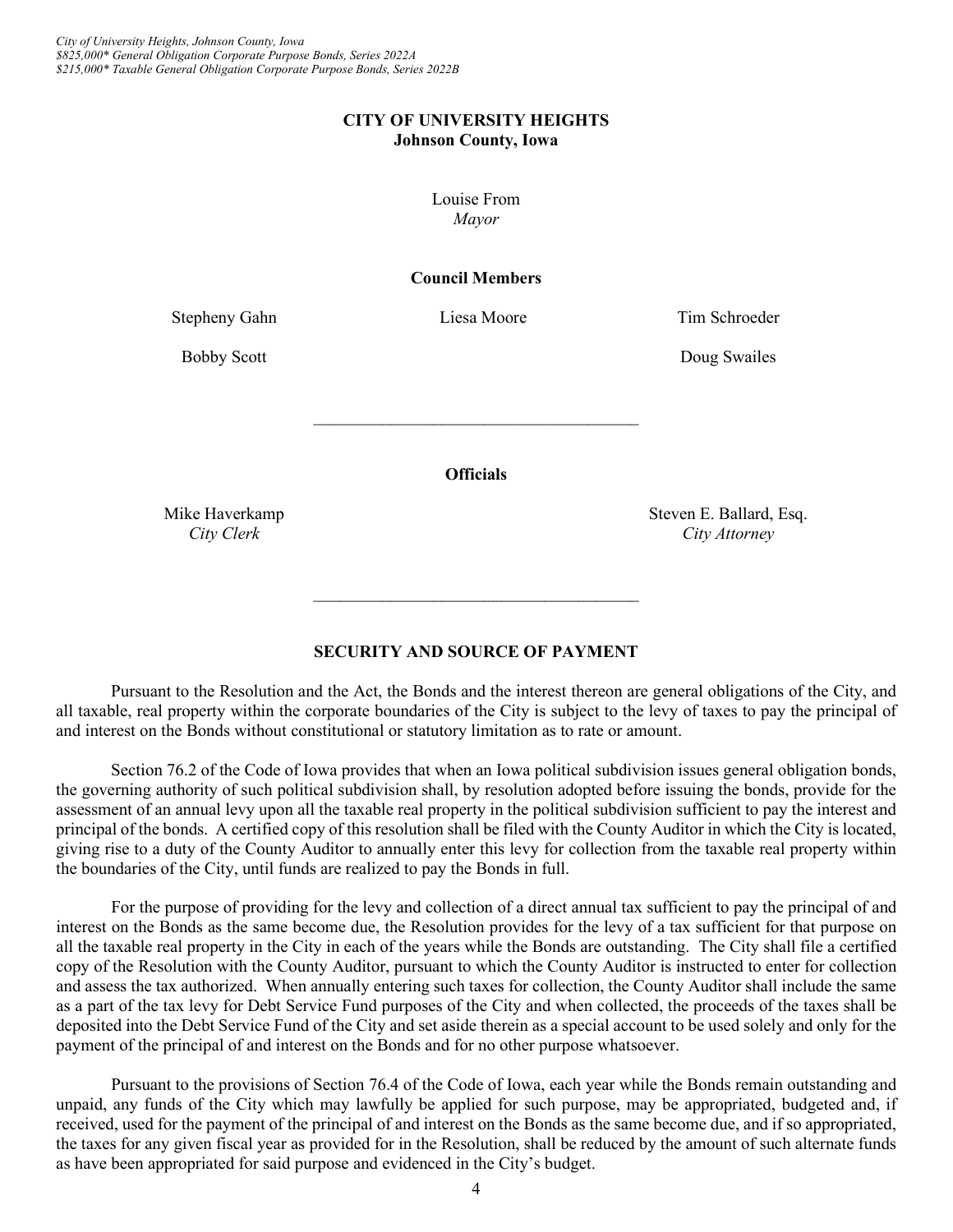#### **BONDHOLDERS' RISKS**

<span id="page-8-0"></span>An investment in the Bonds involves an element of risk. In order to identify risk factors and make an informed investment decision, potential investors should be thoroughly familiar with this entire Official Statement (including the appendices hereto) in order to make a judgement as to whether the Bonds are an appropriate investment.

#### <span id="page-8-1"></span>**COVID-19**

The City is monitoring developments and directives of federal, state and local officials to determine what precautions and procedures the City may need to implement or revise in light of the spread of COVID-19. Some procedures and precautions resulting from the spread of COVID-19 with respect to operations, personnel and services may be mandated by federal and/or state entities. Because of the unprecedented nature of COVID-19, the behavior of businesses and people is being altered in a manner that cannot fully be determined or predicted but has had negative effects on economic activity, and therefore could adversely affect the financial condition of the City, either directly or indirectly. The continued spread of COVID-19 in the future may: (i) limit the ability of the City to conduct its operations in an historically normal manner, (ii) increase the cost of operations of the City, (iii) impact the ability of the City to provide personnel to carry out the services routinely provided by the City, (iv) impact certain revenues received by the City, as further described below, (v) affect the secondary market with respect to the Bonds, and (vi) affect liquidity sources of the City.

The City did not incur additional expenses in fiscal years 2020, 2021 or 2022 to date due to COVID-19-related financial impacts which were not covered by federal and state funding. It is too soon, however, to fully predict what COVID-19-related financial impacts the City may incur and whether any such financial impacts will be material. The City has received support from federal or state COVID-19 related programs. The Bonds are secured by an unlimited ad valorem property tax. See "**SECURITY AND SOURCE OF PAYMENT**" herein.

This information is based on current information available to the City that may be incomplete and unknown. This information is forward-looking and subject to change.

#### <span id="page-8-2"></span>**Changes in Property Taxation**

From time to time the Iowa General Assembly has altered the method of property taxation and could do so again. Any alteration in property taxation structure could affect property tax revenues available to pay the Bonds.

Historically, the Iowa General Assembly has applied changes in property taxation structure on a prospective basis; however, there is no assurance that future changes in property taxation structure by the Iowa General Assembly will not be retroactive. It is impossible to predict the outcome of future property tax changes by the Iowa General Assembly or their potential impact on the Bonds and the security for the Bonds.

#### <span id="page-8-3"></span>**Matters Relating to Enforceability of Agreements**

Bondholders shall have and possess all the rights of action and remedies afforded by the common law, the Constitution and statutes of the State of Iowa and of the United States of America for the enforcement of payment of the Bonds, including, but not limited to, the right to a proceeding in law or in equity by suit, action or mandamus to enforce and compel performance of the duties required by Iowa law and the Resolution.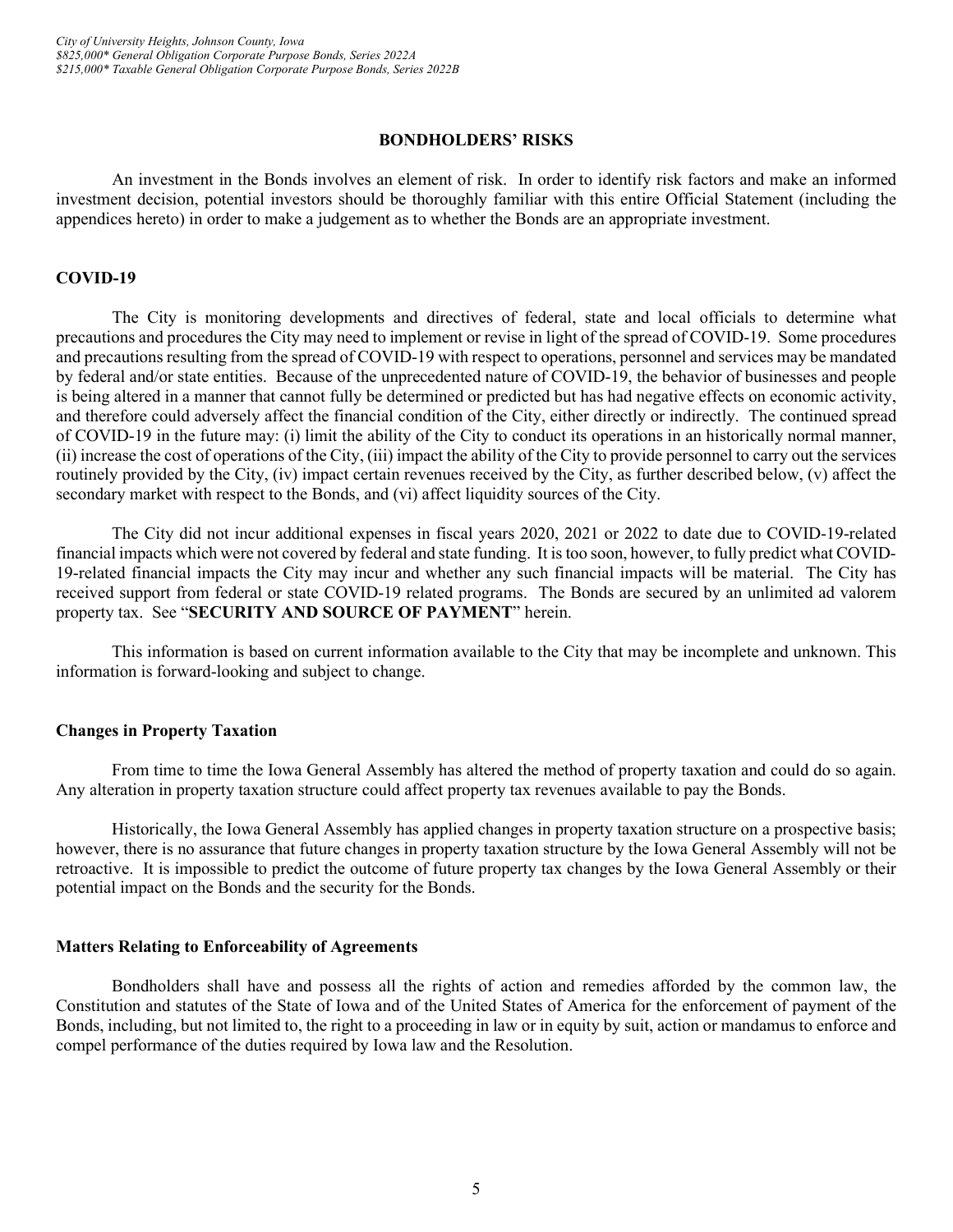The practical realization of any rights upon any default will depend upon the exercise of various remedies specified in the Resolution or the Loan Agreement. The remedies available to the Bondholders upon an event of default under the Resolution or the Loan Agreement, in certain respects, may require judicial action, which is often subject to discretion and delay. Under existing law, including specifically the federal bankruptcy code, certain of the remedies specified in the Loan Agreement or the Resolution may not be readily available or may be limited. A court may decide not to order the specific performance of the covenants contained in these documents. The legal opinions to be delivered concurrently with the delivery of the Bonds will be qualified as to the enforceability of the various legal instruments by limitations imposed by general principles of equity and public policy and by bankruptcy, reorganization, insolvency or other similar laws affecting the rights of creditors generally.

No representation is made, and no assurance is given, that the enforcement of any remedies will result in sufficient funds to pay all amounts due under the Resolution or the Loan Agreement, including principal of and interest on the Bonds.

# <span id="page-9-0"></span>**Secondary Market**

There can be no guarantee that there will be a secondary market for the Bonds or, if a secondary market exists, that such Bonds can be sold for any particular price. Occasionally, because of general market conditions or because of adverse history of economic prospects connected with a particular issue, secondary marketing practices in connection with a particular bond or note issue are suspended or terminated. Additionally, prices of bond or note issues for which a market is being made will depend upon then prevailing circumstances. Such prices could be substantially different from the original purchase price of the Bonds.

EACH PROSPECTIVE PURCHASER IS RESPONSIBLE FOR ASSESSING THE MERITS AND RISKS OF AN INVESTMENT IN THE BONDS AND MUST BE ABLE TO BEAR THE ECONOMIC RISK OF SUCH INVESTMENT. THE SECONDARY MARKET FOR THE BONDS, IF ANY, COULD BE LIMITED.

# <span id="page-9-1"></span>**Redemption Prior to Maturity**

In considering whether to make an investment in the Bonds, it should be noted the Bonds are subject to optional redemption, as outlined herein, without Bondholder discretion or consent. See "**OPTIONAL REDEMPTION**" herein.

# <span id="page-9-2"></span>**Forward-Looking Statements**

This Official Statement contains statements relating to future results that are "forward-looking statements" as defined in the Private Securities Litigation Reform Act of 1995. When used in this Official Statement, the words "estimate," "forecast," "intend," "expect" and similar expressions identify forward-looking statements. Any forward-looking statement is subject to uncertainty. Accordingly, such statements are subject to risks that could cause actual results to differ, possibly materially, from those contemplated in such forward-looking statements. Inevitably, some assumptions used to develop forward-looking statements will not be realized or unanticipated events and circumstances may occur. Therefore, investors should be aware that there are likely to be differences between forward-looking statements and the actual results. These differences could be material and could impact the availability of funds of the City to pay debt service when due on the Bonds.

# <span id="page-9-3"></span>**Tax Matters, Bank Qualification and Loss of Tax Exemption (Series 2022A)**

As discussed under the heading "**TAX EXEMPTION AND RELATED TAX MATTERS"** herein, the interest on the Tax-Exempt Bonds could become includable in gross income for purposes of federal income taxation retroactive to the date of delivery of the Tax-Exempt Bonds, as a result of acts or omissions of the City in violation of its covenants in the Resolution. Should such an event of taxability occur, the Tax-Exempt Bonds would not be subject to a special prepayment and would remain outstanding until maturity or until prepaid under the prepayment provisions contained in the Tax-Exempt Bonds, and there is no provision for an adjustment of the interest rate on the Tax-Exempt Bonds.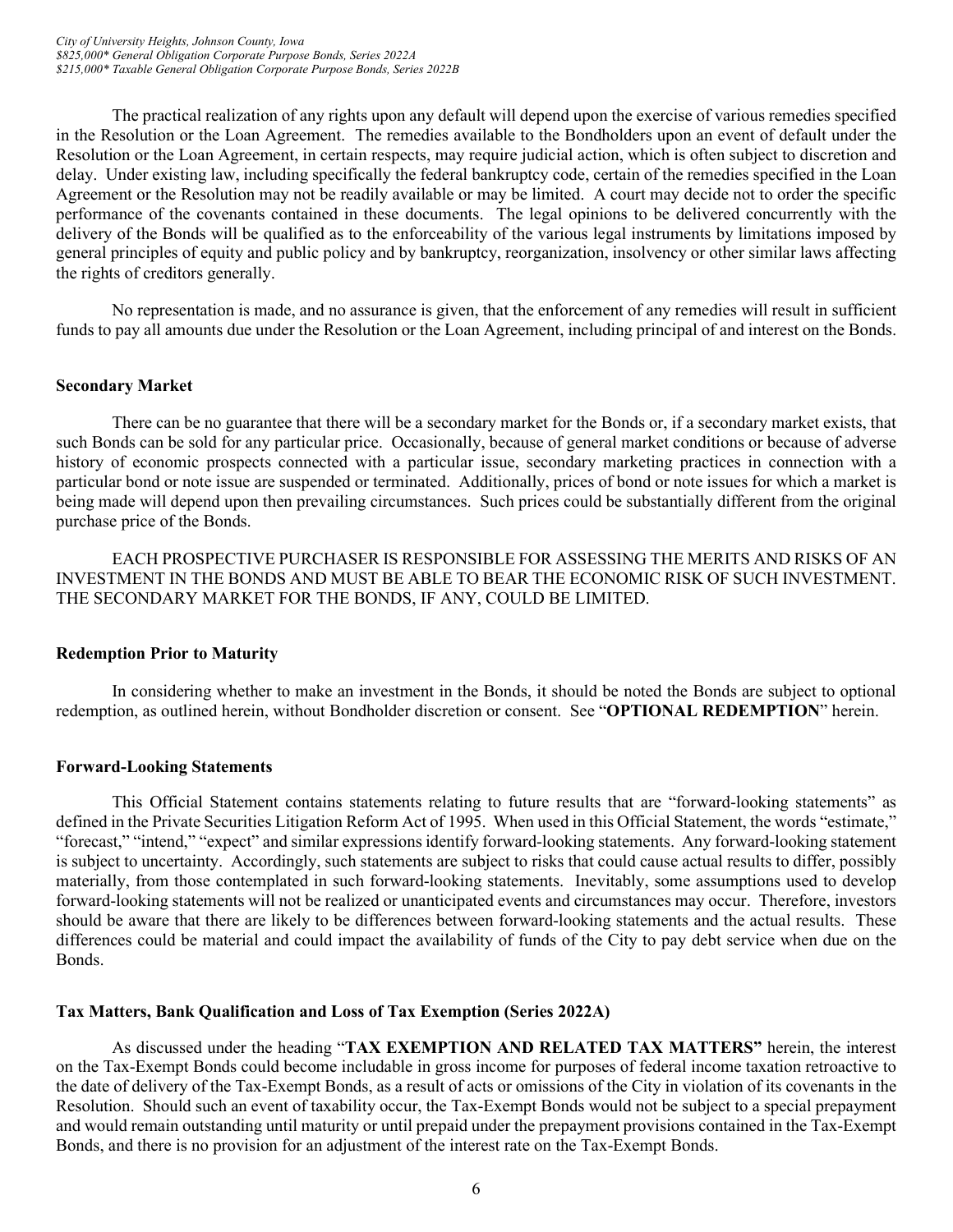The City intends to designate the Tax-Exempt Bonds as "qualified tax-exempt obligations" under the exception provided in Section 265(b)(3) of the Internal Revenue Code of 1986, as amended (the "Code"). The City has further covenanted to comply with certain other requirements, which affords banks and certain other financial institutions more favorable treatment of their deduction for interest expense than would otherwise be allowed under Section 265(b)(2) of the Code. Actions, or inactions, by the City in violation of its covenants could affect the designation, which could also affect the pricing and marketability of the Tax-Exempt Bonds.

It is possible that legislation will be proposed or introduced that could result in changes in the way that tax exemption is calculated, or whether interest on certain securities are exempt from taxation at all. Prospective purchasers should consult with their own tax advisors regarding any pending or proposed federal income tax legislation. The likelihood of any pending or future legislation being enacted or whether the currently proposed terms of any pending legislation will be altered or removed during the legislative process cannot be reliably predicted.

It is also possible that actions of the City after the closing of the Tax-Exempt Bonds will alter the tax status of the Tax-Exempt Bonds, and, in the extreme, remove the tax exempt status from the Tax-Exempt Bonds. In that instance, the Tax-Exempt Bonds are not subject to mandatory prepayment, and the interest rate on the Tax-Exempt Bonds does not increase or otherwise reset. A determination of taxability on the Tax-Exempt Bonds, after closing of the Tax-Exempt Bonds, could materially adversely affect the value and marketability of the Tax-Exempt Bonds.

# <span id="page-10-0"></span>**DTC-Beneficial Owners**

Beneficial Owners of the Bonds may experience some delay in the receipt of distributions of principal of and interest on the Bonds since such distributions will be forwarded by the Paying Agent to DTC and DTC will credit such distributions to the accounts of the Participants which will thereafter credit them to the accounts of the Beneficial Owner either directly or indirectly through Indirect Participants. Neither the City nor the Paying Agent will have any responsibility or obligation to assure that any such notice or payment is forwarded by DTC to any Participants or by any Participant to any Beneficial Owner.

In addition, since transactions in the Bonds can be effected only through DTC Participants, Indirect Participants and certain banks, the ability of a Beneficial Owner to pledge the Bonds to persons or entities that do not participate in the DTC system, or otherwise to take actions in respect of such Bonds, may be limited due to lack of a physical certificate. Beneficial Owners will be permitted to exercise the rights of registered Owners only indirectly through DTC and the Participants. See **APPENDIX B – Describing Book-Entry Only Issuance**.

# <span id="page-10-1"></span>**Pension and OPEB Benefits**

The City participates in the Iowa Public Employee's Retirement System (IPERS). Summary descriptions of the IPERS Plan follows.

In fiscal year 2021, pursuant to the IPERS' required rate, the City's Regular employees (members) contributed 6.29% of covered payroll and the City contributed 9.44% of covered payroll, for a total rate of 15.73%. Protection occupation members contributed 9.44% of covered payroll and the City contributed 9.61% for a total rate of 16.02%. The City's share of the contributions, payable from the applicable funds of the City, is provided by a statutorily authorized annual levy of taxes without limit or restriction as to rate or amount. The City has always made its full required contributions to IPERS.

Bond Counsel, the Municipal Advisor, and the City undertake no responsibility for and make no representations as to the accuracy or completeness of the information available from IPERS discussed above or included on the IPERS website, including, but not limited to, updates of such information on the State Auditor's website or links to other Internet sites accessed through the IPERS website.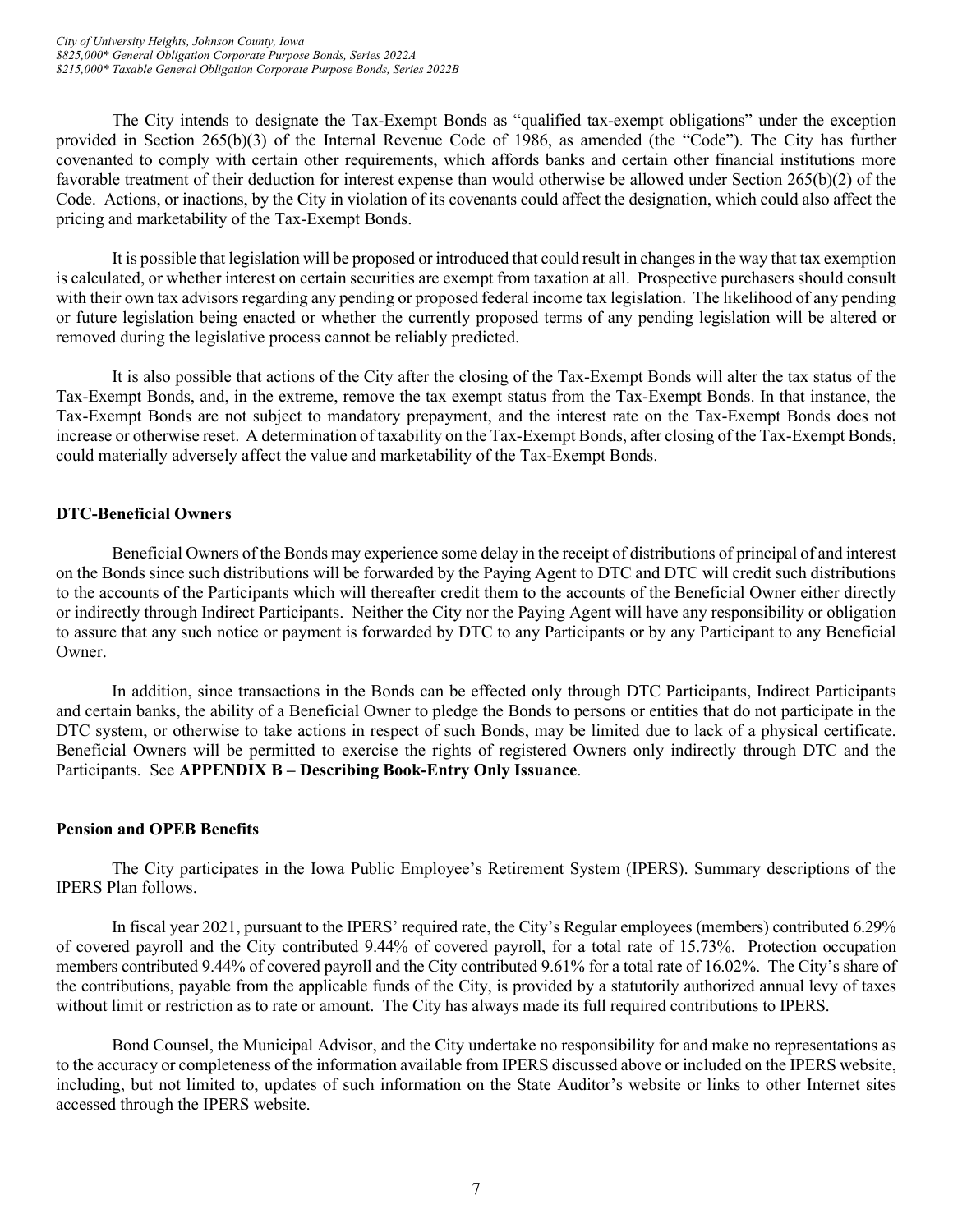#### <span id="page-11-0"></span>**Continuing Disclosure**

A failure by the City to comply with continuing disclosure obligations (see **"CONTINUING DISCLOSURE"** herein) will not constitute an event of default on the Bonds. Any such failure must be disclosed in accordance with Rule 15c2-12 (the "Rule") adopted by the Securities and Exchange Commission (the "Commission") under the Securities Exchange Act of 1934, as amended (the "Exchange Act"), and may adversely affect the transferability and liquidity of the Bonds and their market price.

The City will covenant in a Continuing Disclosure Certificate for the benefit of the Owners and Beneficial Owners of the Bonds to provide annually certain financial information and operating data relating to the City (the "Annual Report"), and to provide notices of the occurrence of certain enumerated events. The Annual Report is to be filed by the City no later than June 30 each fiscal year, commencing with the fiscal year ending June 30, 2022, with the Municipal Securities Rulemaking Board, at its internet repository named "Electronic Municipal Market Access" ("EMMA"). The notices of events, if any, are also to be filed with EMMA. See "**APPENDIX D – FORM OF CONTINUING DISCLOSURE CERTIFICATE**." The specific nature of the information to be contained in the Annual Report or the notices of events, and the manner in which such materials are to be filed, are summarized in "**APPENDIX D – FORM OF CONTINUING DISCLOSURE CERTIFICATE**." These covenants have been made in order to assist the Underwriter in complying with SEC Rule 15c2-12(b)(5) (the "Rule").

# <span id="page-11-1"></span>**Cybersecurity**

The City, like many other public and private entities, relies on a large and complex technology environment to conduct its operations. As such, it may face multiple cybersecurity threats including but not limited to, hacking, viruses, malware and other attacks on computer or other sensitive digital systems and networks. There can be no assurances that any security and operational control measures implemented by the City will be completely successful to guard against and prevent cyber threats and attacks. Failure to properly maintain functionality, control, security, and integrity of the City's information systems could impact business operations and/or digital networks and systems and the costs of remedying any such damage could be significant. Along with significant liability claims or regulatory penalties, any security breach could have a material adverse impact on the City's operations and financial condition. The City cannot predict whether its cyber liability policy will be sufficient in the event of a cyberattack. However, the Bonds are secured by an unlimited ad valorem property tax as described herein. See **"SECURITY AND SOURCE OF PAYMENT"** herein.

#### <span id="page-11-2"></span>**Suitability of Investment**

The interest rate borne by the Bonds is intended to compensate the investor for assuming the risk of investing in the Bonds. Each prospective investor should carefully examine this Official Statement and its own financial condition to make a judgment as to its ability to bear the economic risk of such an investment, and whether or not the Bonds are an appropriate investment for such investor.

#### <span id="page-11-3"></span>**Bankruptcy and Insolvency**

The rights and remedies provided in the Resolution may be limited by and are subject to the provisions of federal bankruptcy laws, to other laws or equitable principles that may affect the enforcement of creditors' rights, to the exercise of judicial discretion in appropriate cases and to limitations in legal remedies against exercise of judicial discretion in appropriate cases and to limitations on legal remedies against municipal corporations in the State of Iowa. The various opinions of counsel to be delivered with respect to the Bonds and the Resolution, including the opinion of Bond Counsel, will be similarly qualified. If the City were to file a petition under Chapter Nine of the Federal Bankruptcy Code, the owners of the Bonds could be prohibited from taking any steps to enforce their rights under the Resolution. In the event the City fails to comply with its covenants under the Resolution or fails to make payments on the Bonds, there can be no assurance of the availability of remedies adequate to protect the interests of the holders of the Bonds.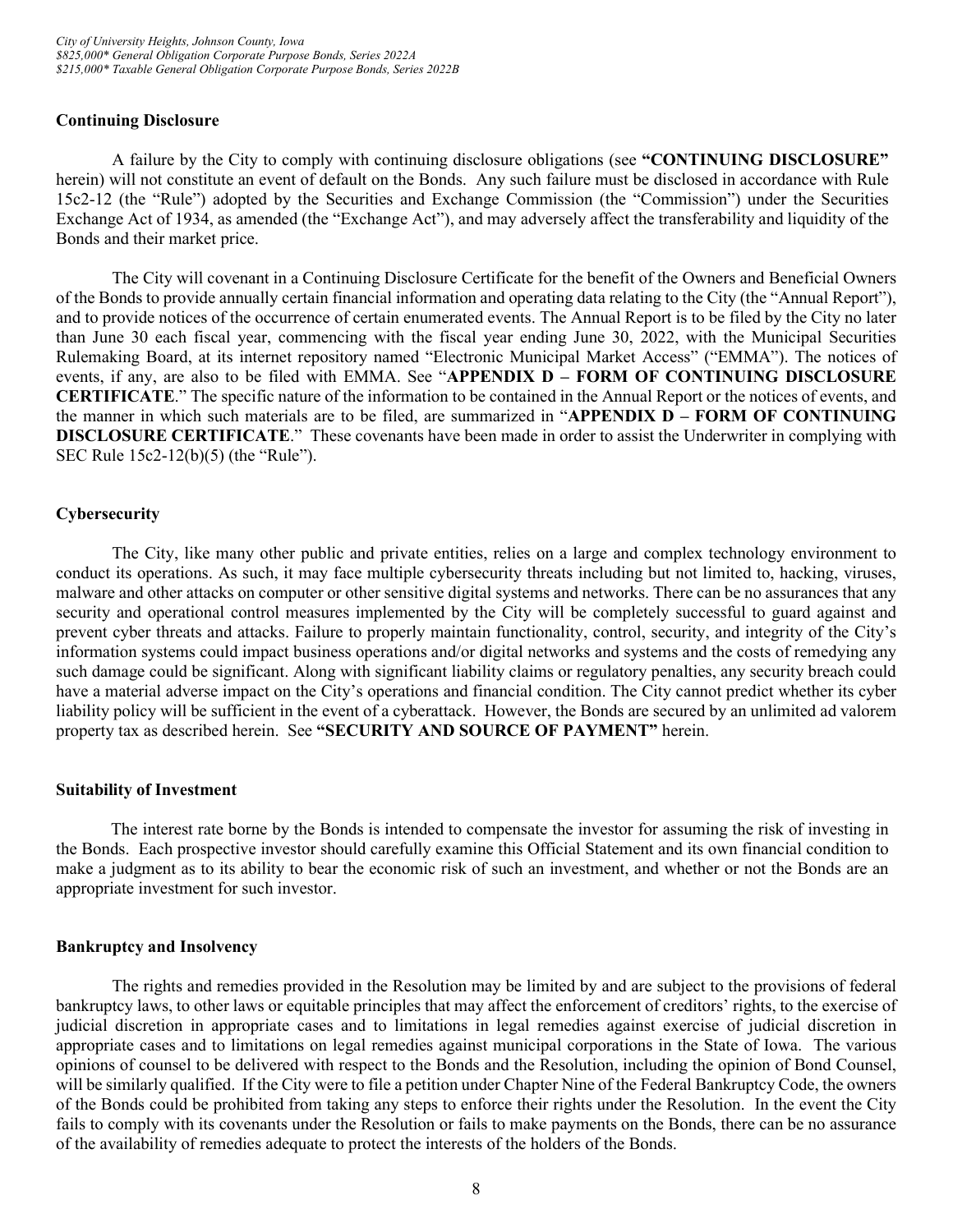Under sections 76.16 and 76.16A of the Code of Iowa, as amended, a city, county, or other political subdivision may become a debtor under Chapter Nine of the Federal Bankruptcy Code, if it is rendered insolvent, as defined in 11 U.S.C.  $\S101(32)(c)$ , as a result of a debt involuntarily incurred. As used therein, "debt" means an obligation to pay money, other than pursuant to a valid and binding collective bargaining agreement or previously authorized bond issue, as to which the governing body of the city, county, or other political subdivision has made a specific finding set forth in a duly adopted resolution of each of the following: (1) that all or a portion of such obligation will not be paid from available insurance proceeds and must be paid from an increase in general tax levy; (2) that such increase in the general tax levy will result in a severe, adverse impact on the ability of the city, county, or political subdivision to exercise the powers granted to it under applicable law, including without limitation providing necessary services and promoting economic development; (3) that as a result of such obligation, the city, county, or other political subdivision is unable to pay its debts as they become due; and (4) that the debt is not an obligation to pay money to a city, county, entity organized pursuant to Chapter 28E of the Code of Iowa, or other political subdivision.

#### <span id="page-12-0"></span>**Matters Relating to Enforceability of Agreements**

There is no bond trustee or similar person to monitor or enforce the provisions of the Bond Resolution. The owners of the Bonds should, therefore, be prepared to enforce such provisions themselves if the need to do so arises. In the event of a default in the payment of principal of or interest on the Bonds, there is no provision for acceleration of maturity of the principal of the Bonds. Consequently, the remedies of the owners of the Bonds (consisting primarily of an action in the nature of mandamus requiring the District and certain other public officials to perform the terms of the Bond Resolution) may have to be enforced from year to year.

Holders of the Bonds shall have and possess all the rights of action and remedies afforded by the common law, the Constitution and statutes of the State of Iowa and of the United States of America for the enforcement of payment of the Bonds, including, but not limited to, the right to a proceeding in law or in equity by suit, action or mandamus to enforce and compel performance of the duties required by Iowa law and the Resolution.

The practical realization of any rights upon any default will depend upon the exercise of various remedies specified in the Resolution. The remedies available to the owners of the Bonds upon an event of default under the Resolution, in certain respects, may require judicial action, which is often subject to discretion and delay. Under existing law, including specifically the Federal Bankruptcy Code, certain of the remedies specified in the Resolution may not be readily available or may be limited. A court may decide not to order the specific performance of the covenants contained in these documents. The legal opinions to be delivered concurrently with the delivery of the Bonds will be qualified as to the enforceability of the various legal instruments by limitations imposed by general principles of equity and public policy and by bankruptcy, reorganization, insolvency or other similar laws affecting the rights of creditors generally.

No representation is made, and no assurance is given, that the enforcement of any remedies with respect to such assets will result in sufficient funds to pay all amounts due under the Resolution, including principal of and interest on the Bonds.

# <span id="page-12-1"></span>**Legislation**

From time to time, there are proposals pending in Congress and in the Iowa General Assembly that could, if enacted, alter or amend one or more of the matters described herein in certain respects or would adversely affect the market value of the Bonds, or otherwise prevent holders of the Bonds from realizing the full benefit of the tax exemption of interest on the Bonds. Further such proposals may impact the marketability or market value of the Bonds simply by being proposed. It cannot be predicted whether or in what forms any of such proposals, either pending or that may be introduced, may be enacted and there can be no assurance that such proposals will not apply to the Bonds. In addition regulatory actions are from time to time announced or proposed, and litigation threatened or commenced, which if implemented or concluded in a particular manner, could adversely affect the market value, marketability or tax status of the Bonds. It cannot be predicted whether any such regulatory action will be implemented, how any particular litigation or judicial action will be resolved, or whether the Bonds would be impacted thereby.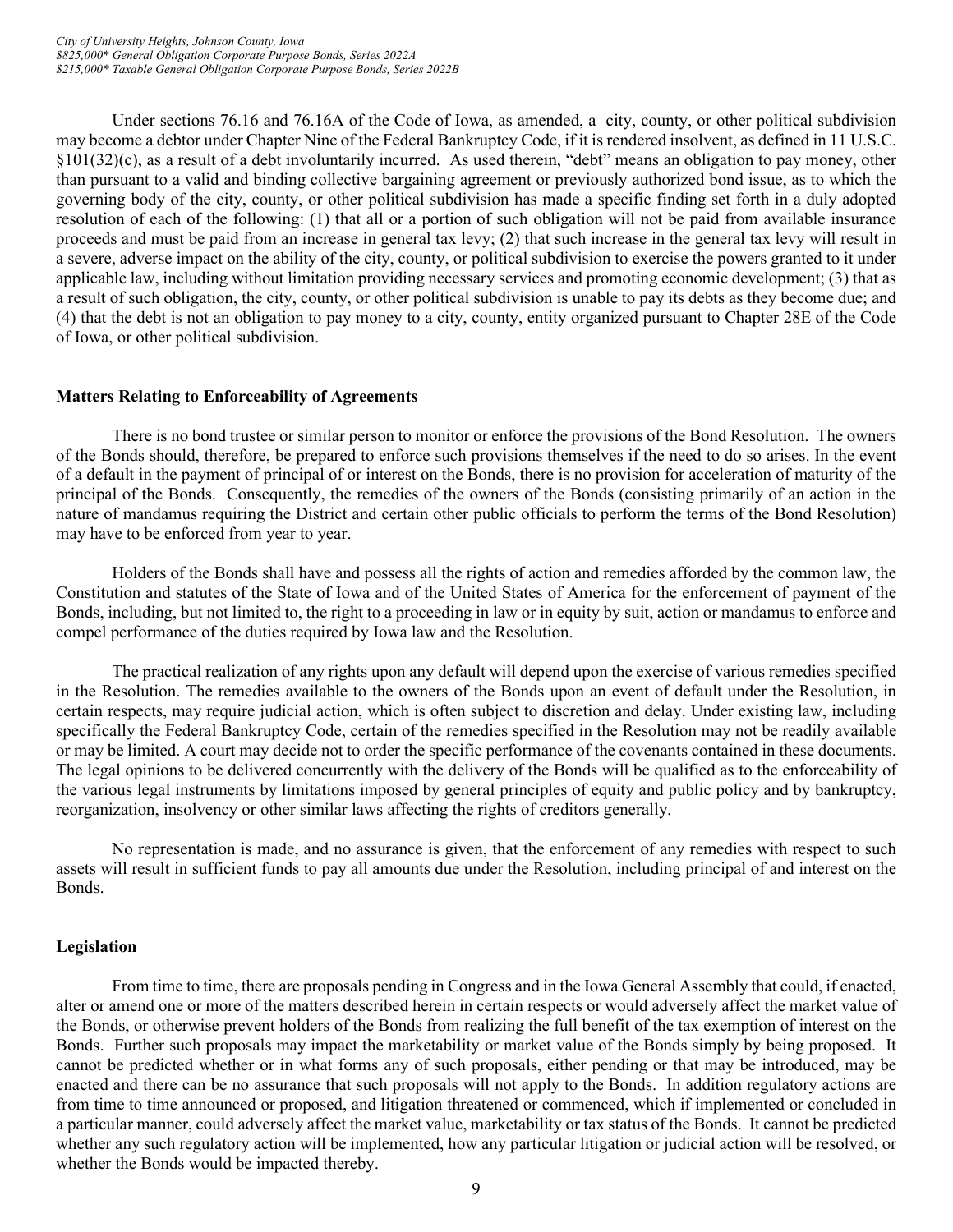During the 2019 legislative session, the Iowa General Assembly passed Senate File 634 which was later signed into law by the Governor. This bill modifies the process for hearing and approval of the total maximum property tax dollars under certain levies in the City budget, including levies for the General Fund, the Emergency Fund, Trust and Agency Funds for pensions, insurance, transit, civic centers, certain bridges, sanitary disposal, and emergency management. The bill also includes a provision that requires the affirmative vote of 2/3 of the City Council when the maximum property tax dollars under these levies exceed an amount determined under a prescribed formula. The bill does not change the process for hearing and approval of the Debt Service Levy pledged for repayment of the Bonds.

# <span id="page-13-0"></span>**Tax Levy Procedures**

The Bonds are general obligations of the City, payable from and secured by a continuing ad valorem tax levied against all of the taxable real property within the corporate limits of the City. See **"PROPERTY ASSESSMENT AND TAX INFORMATION"** herein for more details. As part of the budgetary process each fiscal year, the City will have an obligation to request a debt service levy to be applied against all of the taxable real property within the corporate limits of the City. A failure on the part of the City to make a timely levy request or a levy request by the City that is inaccurate or is insufficient to make full payments of the debt service of the Bonds for a particular fiscal year may cause Bondholders to experience delay in the receipt of distributions of principal of and/or interest on the Bonds. In the event of a default in the payment of principal of or interest on the Bonds, there is no provision for acceleration of maturity of the principal of the Bonds. Consequently, the remedies of the owners of the Bonds (consisting primarily of an action in the nature of mandamus requiring the City and certain other public officials to perform the terms of the Bond Resolution) may have to be enforced from year to year.

# <span id="page-13-1"></span>**Federal Funds Orders and State Funds Legislation**

Various federal executive orders, and Iowa Code Chapter 27A (collectively "ICE Enforcement Initiatives"), impose requirements intended to ensure compliance with the federal immigration detainment processes. The ICE Enforcement Initiatives impose various penalties for non-compliance, including the loss of state and/or federal funding under certain circumstances. The loss of state and/or federal funds in any significant amount could negatively impact the City's overall financial position and may affect its rating and could slow down completion of certain of the Projects. However, the Bonds are secured by an unlimited ad valorem property tax and are not secured by state or federal funds. See **"SECURITY AND SOURCE OF PAYMENT"** herein.

# <span id="page-13-2"></span>**Other Factors**

An investment in the Bonds involves an element of risk. The foregoing is intended only as a summary of certain risk factors attendant to an investment in the Bonds. In order for potential investors to identify risk factors and make an informed investment decision, potential investors should become thoroughly familiar with this entire Official Statement and the Appendices hereto.

*The remainder of this page was left blank intentionally.*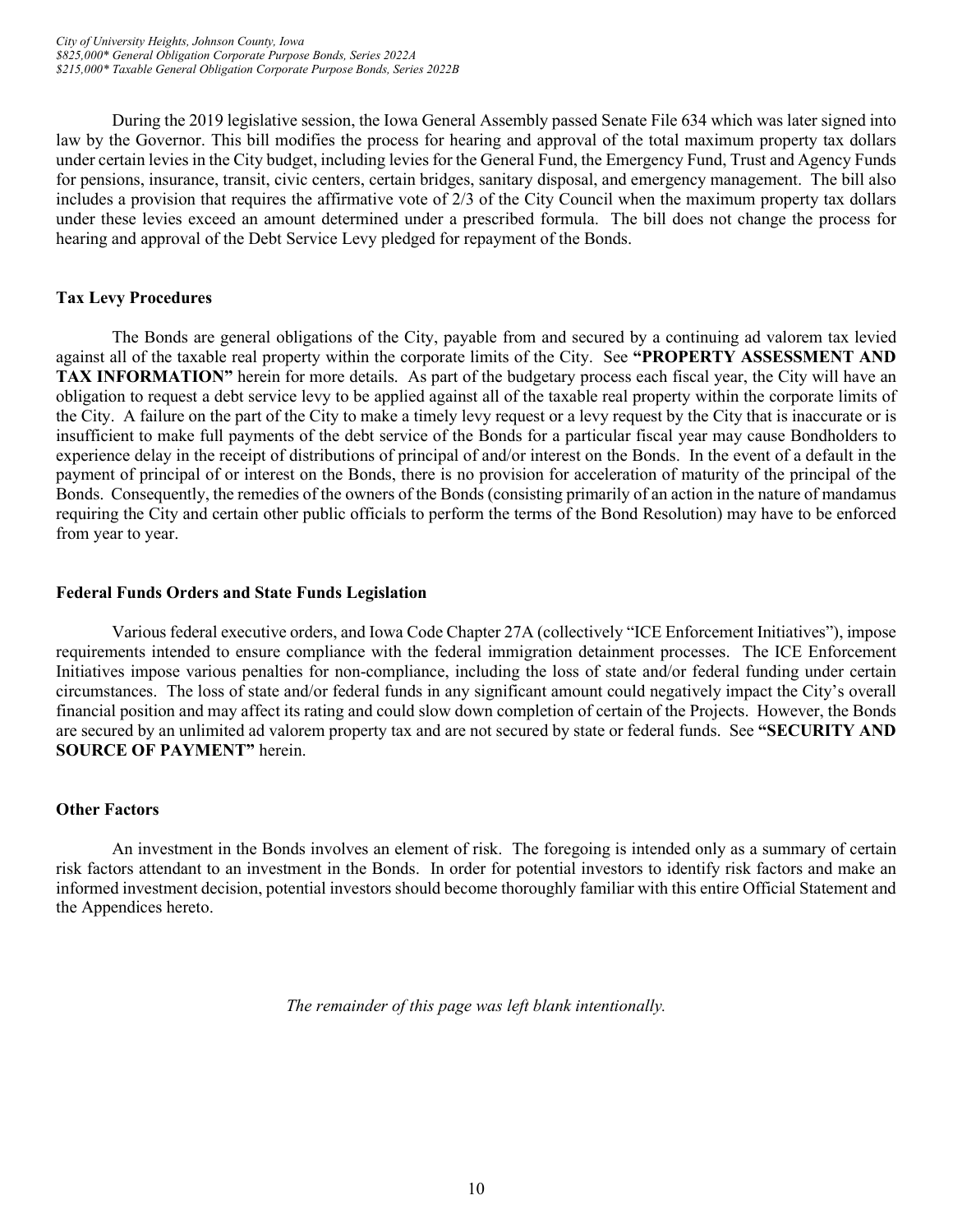# **THE CITY**

<span id="page-14-0"></span>The City is located in Johnson County (the "County") and is surrounded by the City of Iowa City, Iowa, located near the campus of the University of Iowa. The 2020 Census population was 1,228.

#### <span id="page-14-1"></span>**City Organization and Services**

The City operates under the Mayor-Council form of government with the Mayor and Council Members elected on a non-partisan basis. The Mayor and Council are elected for two year terms. Policy is established by the Mayor and the City Council. The City provides numerous services to citizens including public safety, public works, health and social services, culture and recreation, community and economic development and general government services.

The City employs approximately five full-time and 10 part-time employees. The City contracts with the City of Iowa City for fire protection.

#### <span id="page-14-2"></span>**Community Life**

The City is adjacent to the City of Iowa City which provides many recreational and leisure opportunities. The City of Iowa City was the first North American City to be awarded the City of Literature in North America by UNESCO in 2008, which has a goal of fostering cultural diversity. The Iowa City hosts a variety of cultural events, such as the Iowa Writers' Workshop, whose graduates include John Irving, Flannery O'Connor, T.C. Boyle; the International Writing Program; the Non-Fiction Writing Program; the Iowa Playwrights' Workshop; and the Iowa Summer Writing Festival.

A variety of events sponsored by the Iowa City include the Summer of the Arts program, a festival of the arts, a nationally renowned jazz festival, open-air summer movies and free concerts in the pedestrian mall. The Iowa City Book Festival, the Iowa Biennial Exhibition, and The Landlocked Film Festival are events hosted by Iowa City. The Hancher Auditorium hosts nationally touring theater, dance and musical shows, and has commissioned more than 100 works of music, theater and dance during the last 20 years.

#### <span id="page-14-3"></span>**Education**

Public education to the City is provided by the Iowa City Community School District (the "District"), with certified enrollment of 14,395 for Fiscal Year 2021-22. There are approximately 2,578 full and part-time employees of the District. The District owns and operates 19 pre-school sites, 21 elementary schools, three junior high schools, three comprehensive high schools, one alternative high school and a Transition Services Center (a program for special education students ages 18-21). Four year college programs and vocational training are available throughout the area including the University of Iowa and Kirkwood Community College.

#### <span id="page-14-4"></span>**Transportation**

The City is approximately 115 miles east of the City of Des Moines, 20 miles southeast of the City of Cedar Rapids and 55 miles northwest of the City of Davenport. The Eastern Iowa Airport is located 20 miles from the City and is served by a number of national and regional air carriers. A general aviation airport, Iowa City Municipal Airport is located on the south side of the Iowa City. Bus transportation is provided by Iowa City Transit, Coralville Transit, and the University of Iowa. There is also a system of paved bicycle paths in the City and Iowa City along the Iowa River and some main roads in Iowa City have paved bicycle shoulders.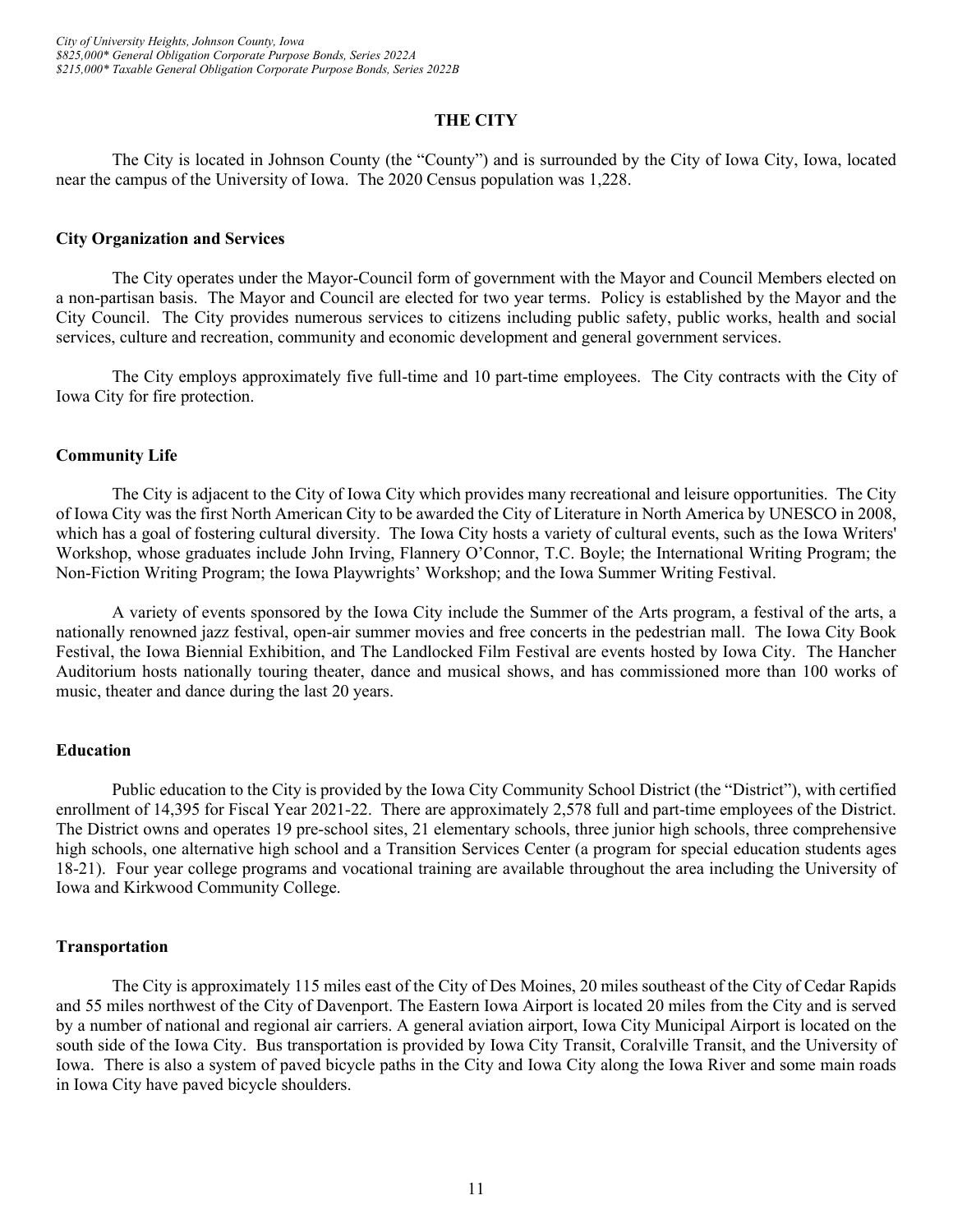*City of University Heights, Johnson County, Iowa \$825,000\* General Obligation Corporate Purpose Bonds, Series 2022A \$215,000\* Taxable General Obligation Corporate Purpose Bonds, Series 2022B*

#### **SOCIOECONOMIC INFORMATION**

<span id="page-15-0"></span>The following demographic information is for the City. Additional comparisons are made with Johnson County (the "County") and the State of Iowa (the "State").

#### <span id="page-15-1"></span>**Population**

The following table reflects population trends for the City, the County and the State.

#### **Population Comparison***(1)*

|        | ™he              | Percent    | The     | Percent | The       | Percent    |
|--------|------------------|------------|---------|---------|-----------|------------|
| Year   | City             | Change     | County  | Change  | State     | Change     |
| $1970$ | $^{\prime}$ ,265 | n/a        | 72.127  | n/a     | 2,824,376 | n/a        |
| $1980$ | 1.069            | (15.49%)   | 81.717  | 13.30%  | 2.913.808 | 3.17%      |
| $1990$ | 1.042            | $(2.53\%)$ | 96.119  | 17.62%  | 2.776.755 | $(4.70\%)$ |
| $2000$ | 987              | (5.28%)    | 111.006 | 15.49%  | 2.926.324 | 5.39%      |
| 2010   | 1.051            | 6.48%      | 130.882 | 17.91%  | 3.046.355 | 4.10%      |
| $2020$ | 1.228            | 16.84%     | 152.854 | 16.79%  | 3.190.369 | 4.73%      |

Note: (1) Source: U.S. Bureau of the Census.

#### <span id="page-15-2"></span>**Employment**

Following are lists of large employers located in the surrounding area.

#### **Major Area Employers***(1)*

|          |      |                 | Approximate |
|----------|------|-----------------|-------------|
| Location | Name | Product/Service | Employment  |
|          |      |                 |             |
|          |      |                 |             |
|          |      |                 |             |
|          |      |                 |             |
|          |      |                 |             |
|          |      |                 |             |
|          |      |                 | 840         |
|          |      |                 |             |
|          |      |                 | 570         |

Note: (1) Source: City of Iowa City and the 2022 Iowa Manufacturers Database.

The following tables show employment by industry and by occupation for the City, the County and the State as reported by the U.S. Census Bureau 2016 - 2020 American Community Survey 5-year estimated values.

#### **Employment By Industry***(1)*

|                                                                  |           | The City |        | The County | The State |         |
|------------------------------------------------------------------|-----------|----------|--------|------------|-----------|---------|
| Classification                                                   | Number    | Percent  | Number | Percent    | Number    | Percent |
| Agriculture, forestry, fishing and hunting, and mining           |           | $0.0\%$  | 1.034  | 1.2%       | 60.443    | 3.8%    |
| Construction.                                                    |           | 1.1%     | 3.489  | 4.2%       | 105.449   | 6.5%    |
|                                                                  | 28        | 4.2%     | 7.189  | 8.6%       | 236.327   | 14.7%   |
|                                                                  |           | 0.6%     | 1.418  | 1.7%       | 45.624    | 2.8%    |
|                                                                  | 34        | 5.1%     | 8.939  | 10.7%      | 185.930   | 11.5%   |
|                                                                  |           | $0.0\%$  | 2.694  | 3.2%       | 80.042    | 5.0%    |
|                                                                  |           | 0.5%     | 1.219  | 1.5%       | 25.116    | 1.6%    |
| Finance and insurance, and real estate and rental and leasing    | 29        | 4.4%     | 3.955  | 4.7%       | 124.973   | 7.7%    |
| Professional, scientific, and management, and administrative and |           |          |        |            |           |         |
|                                                                  | 57        | 8.6%     | 5.998  | 7.2%       | 119.391   | 7.4%    |
| Educational services, and health care and social assistance      | 434       | 65.3%    | 34.546 | 41.4%      | 391.707   | 24.3%   |
| Arts, entertainment, and recreation, and accommodation and       |           |          |        |            |           |         |
|                                                                  | 30        | 4.5%     | 8.338  | 10.0%      | 116.108   | 7.2%    |
|                                                                  | 19        | 2.9%     | 2.842  | $3.4\%$    | 70.677    | 4.4%    |
|                                                                  | <u>20</u> | 3.0%     | 1,816  | 2.2%       | 49.737    | 3.1%    |
|                                                                  | 665       | 100 ዐ%   | 83.477 | 100.0%     | 1.611.524 | 100.0%  |

Note: (1) Source: U. S. Bureau of the Census, American Community Survey 5-Year Estimates from 2016 - 2020.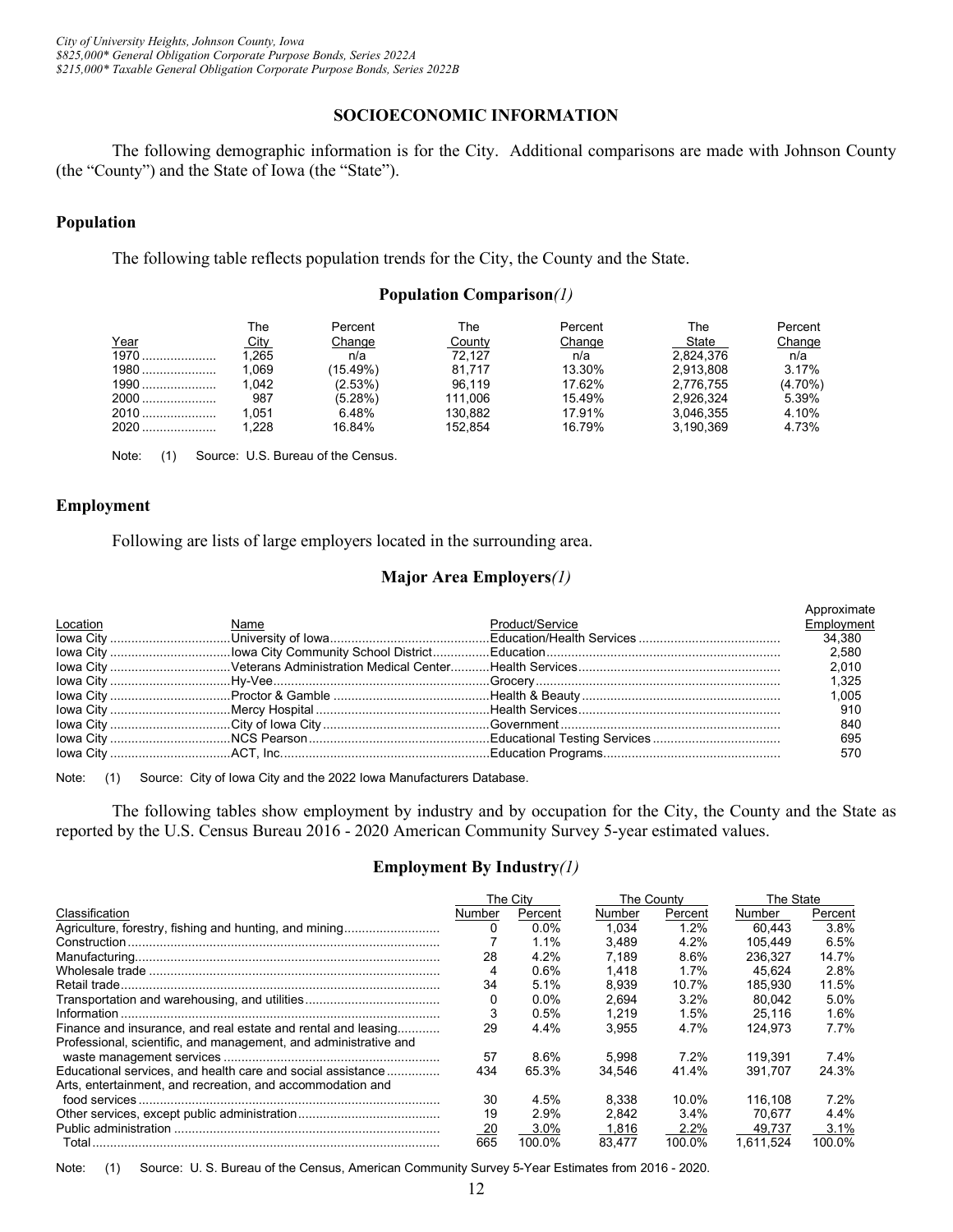# **Employment By Occupation***(1)*

|                                                              |        | The County<br>Гhe Citv |        |         | The State |         |
|--------------------------------------------------------------|--------|------------------------|--------|---------|-----------|---------|
| Classification                                               | Number | Percent                | Number | Percent | Number    | Percent |
| Management, business, science, and arts occupations          | 499    | 75.0%                  | 40.801 | 48.9%   | 598.690   | 37.1%   |
|                                                              | 49     | 7.4%                   | 14.374 | 17.2%   | 255.711   | 15.9%   |
|                                                              | 98     | 14.7%                  | 14.926 | 17.9%   | 328.437   | 20.4%   |
| Natural resources, construction, and maintenance occupations | 14     | $2.1\%$                | 4.495  | 5.4%    | 154.293   | 9.6%    |
| Production, transportation, and material moving occupations  |        | 0.8%                   | 8,8881 | 10.6%   | 274.393   | 17.0%   |
| Total                                                        | 665    | 100.0%                 | 83.477 | 100.0%  | 1.611.524 | 100.0%  |

Note: (1) Source: U. S. Bureau of the Census, American Community Survey 5-Year Estimates from 2016 - 2020.

The annual average unemployment rates for the City are not available. Following shows the annual average unemployment rates for the County, the State and the United States.

#### **Annual Average Unemployment Rates***(1)(2)*

| Calendar | The     | The          | Jnited        |
|----------|---------|--------------|---------------|
| Year     | Countv  | <b>State</b> | <b>States</b> |
|          | 3.4%    | 4 7%         | 74%           |
|          | $3.1\%$ | 4 2%         | 6.2%          |
|          | 26%     | 37%          | 5.3%          |
|          | 26%     | 3.6%         | 4.9%          |
|          | $2.4\%$ | $3.1\%$      | 4 4%          |
|          | 1.9%    | 2.5%         | 3.9%          |
|          | 1.9%    | 26%          | 3.7%          |
|          | 4.7%    | $5.1\%$      | 8.1%          |
|          | $3.7\%$ | 4 2%         | 54%           |
|          | 2.5%    | $3.3\%$      | 3.8%          |

Notes: (1) Source: Iowa Workforce Development and U.S. Bureau of Labor Statistics.

(2) Not seasonally adjusted.

(3) The increase in unemployment rates may be attributable to the COVID-19 pandemic.

See "BONDHOLDERS RISKS – COVID-19" herein.

(4) Preliminary rates for the month of March 2022.

#### <span id="page-16-0"></span>**Housing**

The U.S. Census Bureau 5-year estimated values reported that the median value of the City's owner-occupied homes was \$332,300. This compares to \$238,600 for the County and \$153,900 for the State. The following table represents the five year average market value of specified owner-occupied units for the City, the County and the State at the time of the 2016 - 2020 American Community Survey.

#### **Home Values***(1)*

|       |        | The Citv |        | The Countv | The State |         |
|-------|--------|----------|--------|------------|-----------|---------|
| Value | Number | Percent  | Number | Percent    | Number    | Percent |
|       |        | $0.0\%$  | 2.049  | 5.8%       | 76.339    | $8.4\%$ |
|       | 9      | $3.0\%$  | 1.048  | $3.0\%$    | 177.648   | 19.6%   |
|       | 12     | 4.0%     | 3.703  | 10.4%      | 184.881   | 20.4%   |
|       | 9      | $3.0\%$  | 6.111  | 17.3%      | 155.560   | 17.1%   |
|       | 98     | 32.9%    | 10.513 | 29.7%      | 175.416   | 19.3%   |
|       | 116    | 38.9%    | 8.821  | 24.9%      | 105.115   | 11.6%   |
|       | 52     | 17.5%    | 2.886  | 8.1%       | 26.956    | $3.0\%$ |
|       |        | $0.7\%$  | 281    | 0.8%       | 5.052     | $0.6\%$ |
|       | 298    | 100.0%   | 35.412 | 100.0%     | 906.967   | 100.0%  |

Note: (1) Source: U.S. Bureau of the Census, American Community Survey 5-year estimates 2016 - 2020.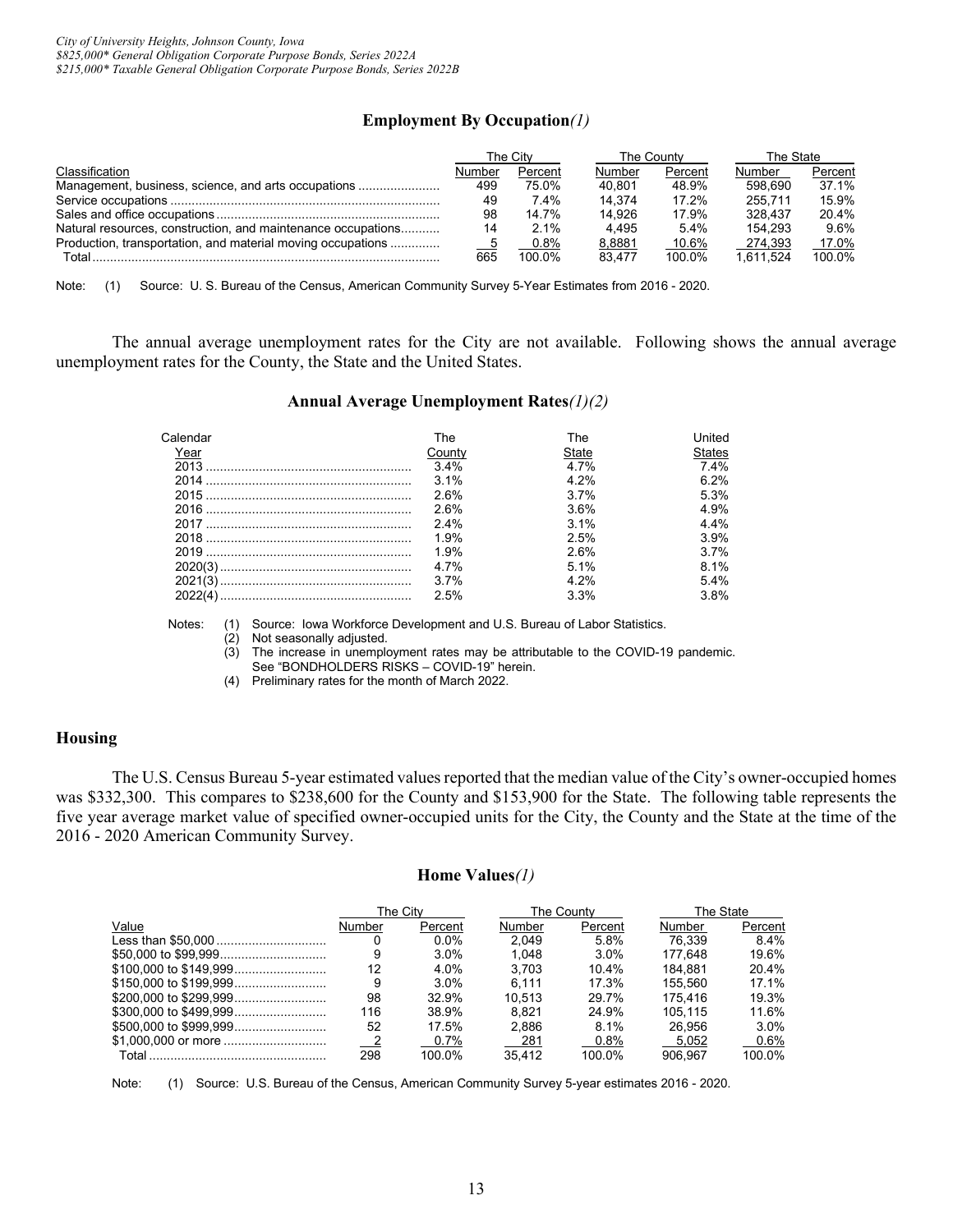#### **Mortgage Status***(1)*

|                                  |        | The Citv |        | The Countv |         | The State |
|----------------------------------|--------|----------|--------|------------|---------|-----------|
| Mortgage Status                  | Number | Percent  | Number | Percent    | Number  | Percent   |
| Housing units with a mortgage    | 144    | 48.3%    | 23.224 | 65.6%      | 547.418 | 60.4%     |
| Housing units without a mortgage | 154    | 51.7%    | 12,188 | 34.4%      | 359,549 | 39.6%     |
| Total.                           | 298    | 100.0%   | 35.412 | 100.0%     | 906.967 | 100.0%    |
|                                  |        |          |        |            |         |           |

Note: (1) Source: U.S. Bureau of the Census, American Community Survey 5-year estimates 2016 - 2020.

#### <span id="page-17-0"></span>**Income**

The U.S. Census Bureau 5-year estimated values reported that the City had a median family income of \$123,571. This compares to \$97,891 for the County and \$79,186 for the State. The following table represents the distribution of family incomes for the City, the County and the State at the time of the 2016 - 2020 American Community Survey.

# **Family Income***(1)*

|        | The Citv |         |        | The Countv | The State |         |  |
|--------|----------|---------|--------|------------|-----------|---------|--|
| Income | Number   | Percent | Number | Percent    | Number    | Percent |  |
|        | 18       | 6.3%    | 1.128  | 3.4%       | 22.207    | 2.8%    |  |
|        |          | $0.0\%$ | 411    | 1.3%       | 14.370    | 1.8%    |  |
|        | 6        | 2.1%    | 1.423  | 4.3%       | 38.824    | 4.8%    |  |
|        |          | $0.0\%$ | 1.685  | 5.1%       | 52.575    | 6.6%    |  |
|        | 18       | 6.3%    | 2.634  | 8.1%       | 90.256    | 11.3%   |  |
|        | 25       | 8.8%    | 5.010  | 15.3%      | 157.719   | 19.7%   |  |
|        | 50       | 17.6%   | 4.793  | 14.7%      | 138.130   | 17.2%   |  |
|        | 43       | 15.2%   | 7.801  | 23.9%      | 168.301   | 21.0%   |  |
|        | 23       | 8.1%    | 3.586  | 11.0%      | 62.349    | 7.8%    |  |
|        | 101      | 35.6%   | 4.229  | 12.9%      | 56.007    | 7.0%    |  |
|        | 284      | 100.0%  | 32.700 | 100.0%     | 800.738   | 100.0%  |  |

Note: (1) Source: U.S. Bureau of the Census, American Community Survey 5-year estimates 2016 to 2020.

The U.S. Census Bureau 5-year estimated values reported that the City had a median household income of \$90,331. This compares to \$63,062 for the County and \$61,836 for the State. The following table represents the distribution of household incomes for the City, the County and the State at the time of the 2016 - 2020 American Community Survey.

#### **Household Income***(1)*

|        | The City |         | The County |         | The State |         |
|--------|----------|---------|------------|---------|-----------|---------|
| Income | Number   | Percent | Number     | Percent | Number    | Percent |
|        | 73       | 14.4%   | 5.652      | 9.4%    | 64.607    | 5.1%    |
|        |          | 1.4%    | 2.134      | 3.5%    | 51.206    | 4.0%    |
|        | 20       | 4.0%    | 5.407      | 8.9%    | 110.143   | 8.6%    |
|        | 29       | 5.7%    | 4.998      | 8.3%    | 118.343   | 9.3%    |
|        | 44       | 8.7%    | 6.812      | 11.3%   | 167.084   | 13.1%   |
|        | 66       | 13.0%   | 9.505      | 15.7%   | 243.639   | 19.1%   |
|        | 66       | 13.0%   | 7.121      | 11.8%   | 182.007   | 14.3%   |
|        | 62       | 12.2%   | 9.821      | 16.3%   | 202.695   | 15.9%   |
|        | 28       | 5.5%    | 4.185      | 6.9%    | 70.804    | 5.6%    |
|        | 112      | 22.1%   | 4.795      | 7.9%    | 63.413    | 5.0%    |
|        | 507      | 100.0%  | 60.430     | 100.0%  | 1.273.941 | 100.0%  |

Note: (1) Source: U.S. Bureau of the Census, American Community Survey 5-year estimates 2016 - 2020.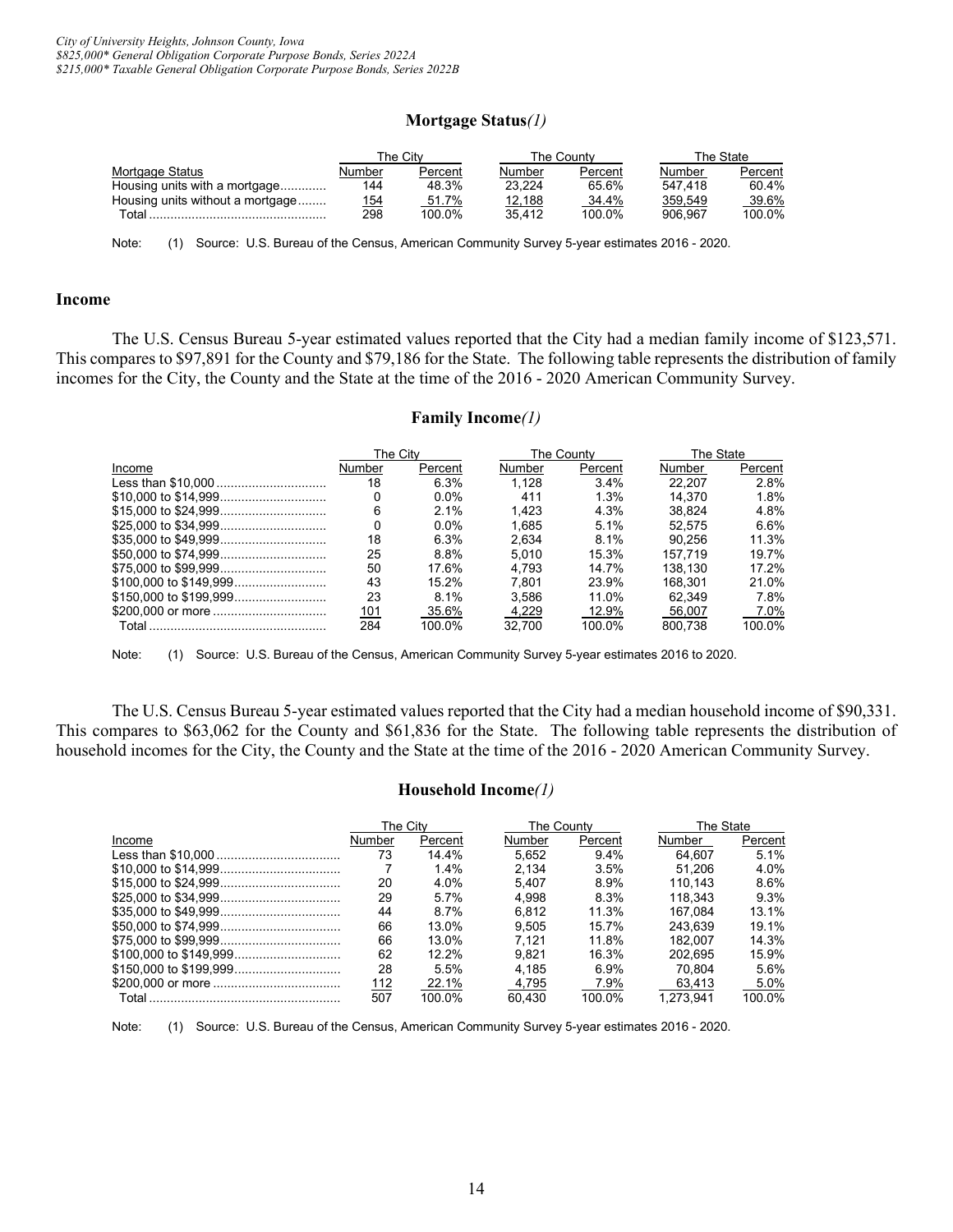# <span id="page-18-0"></span>**Agriculture**

Shown below is information on the agricultural value of the County and the statewide average.

#### **Average Value Per Acre***(1)*

| 2017    | 2018    | 2019    | 2020    | 202 <sup>.</sup> |
|---------|---------|---------|---------|------------------|
|         |         |         |         |                  |
| \$8.769 | \$8.676 | \$9 041 | \$8,864 | \$11.118         |
| 7.326   | 7.264   | 7 432   | 7.559   | 9.751            |
|         |         |         |         |                  |

Note: (1) Source: Iowa State University Extension and Outreach.

#### <span id="page-18-1"></span>**Retail Sales**

The Department of Revenue of the State of Iowa provides retail sales figures based on sales tax reports for years ending June 30. The Department of Revenue figures provide recent data to confirm trends in retail sales activity in the County.

#### **Retail Taxable Sales***(1)*

| <b>Fiscal Year</b> | Taxable         | <b>Annual Percent</b> |
|--------------------|-----------------|-----------------------|
| Ending June 30     | Sales           | Change $+$ $(-)$      |
|                    | \$1.659.266.775 | n/a                   |
|                    | 1.690.889.383   | 1.91%                 |
|                    | 1.710,398,839   | 1.15%                 |
|                    | 1.785.444.961   | 4.39%                 |
|                    | 1.838.348.468   | 2.96%                 |
| 2017               | 1.886.970.411   | 2.64%                 |
| 2018               | 1.884.610.706   | (0.13%)               |
| 2019               | 1.902.316.146   | 0.94%                 |
| 2020               | 1.822.844.228   | (4.18%)               |
| 2021               | 1.995.366.034   | 9.46%                 |
|                    |                 |                       |

Growth from 2012 to 2021......................................... 20.26%

Note: (1) Source: the Iowa Department of Revenue.

#### **THE PROJECT**

<span id="page-18-2"></span>Bond proceeds will be used to pay the costs of: (i) constructing street, water system, storm water drainage, sanitary sewer system and sidewalk improvements, (ii) acquiring and installing street lighting, signage and signalization improvements, and (iii) issuing the Bonds.

#### **DEFAULT RECORD**

<span id="page-18-3"></span>The City has no record of default and has met its debt repayment obligations promptly.

# **SHORT-TERM BORROWING**

<span id="page-18-4"></span>The City has not issued tax anticipation warrants or revenue anticipation notes during the last five years to meet its short-term current year cash flow requirements.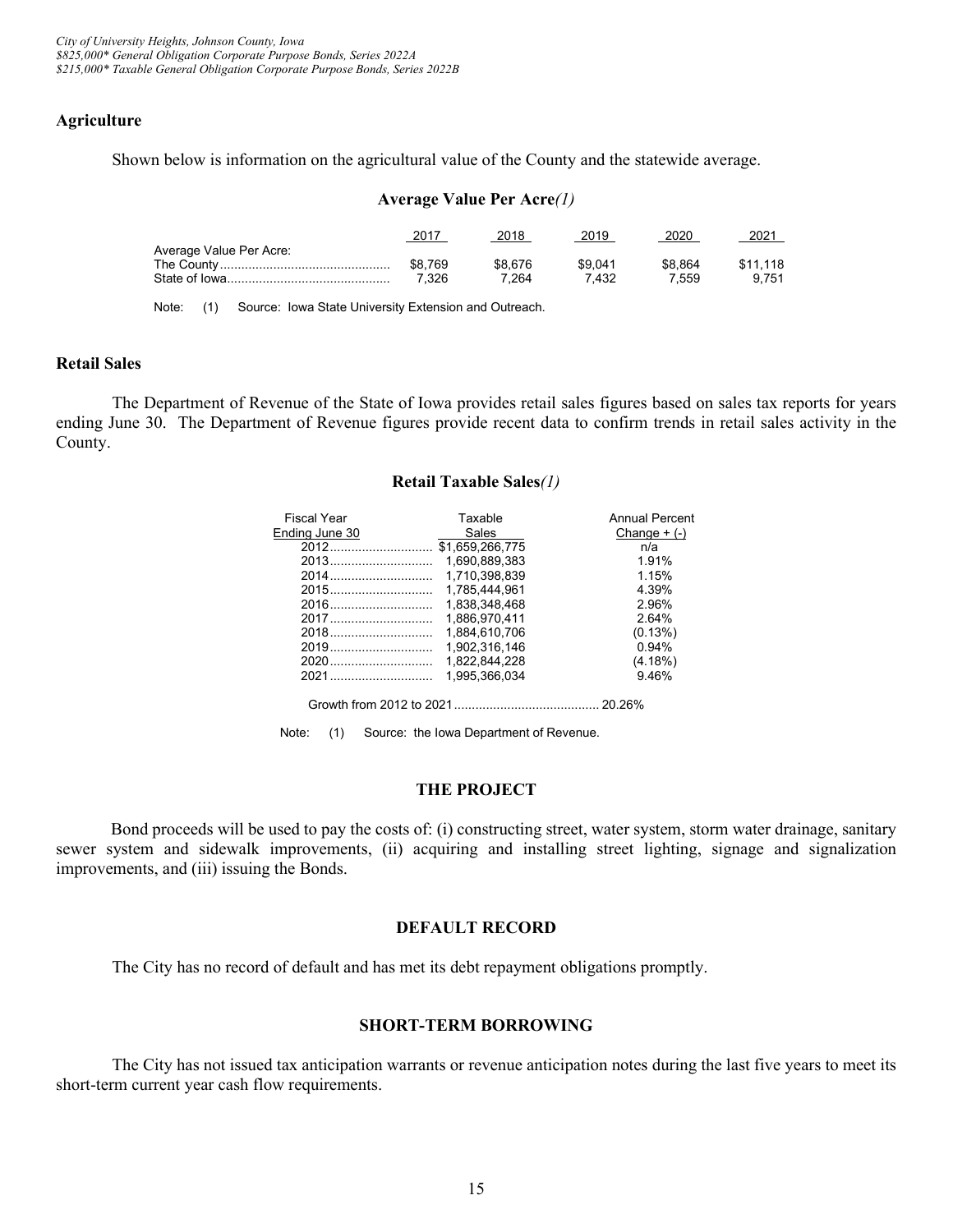#### **DEBT INFORMATION**

<span id="page-19-0"></span>After issuance of the Bonds, the City will have outstanding \$2,205,000\* principal amount of general obligation debt.

#### <span id="page-19-1"></span>**Debt Limitation**

The amount of general obligation debt a political subdivision of the State of Iowa can incur is controlled by the constitutional debt limit, which is an amount equal to 5% of the actual value of taxable property within the corporate limits, taken from the last County Tax list. According to and based upon the January 1, 2020 property valuations, for taxes payable in September 2021 and March 2022, the City's debt limit, based upon said valuation, amounts to the following:

|                                                   |   | \$187,063,920                             |
|---------------------------------------------------|---|-------------------------------------------|
|                                                   |   | \$9.353.196                               |
| Outstanding Bonds/Notes Applicable to Debt Limit: |   | $$2.205.000*$<br>595,000<br>$$2,800,000*$ |
|                                                   | S | 6.553.196*                                |

The City does not expect to issue any additional general obligation debt in calendar year 2022.

# **Summary of Outstanding General Obligation Bonded Debt***(1)* (Principal Only)

|  | 175,000 |
|--|---------|
|  | 385,000 |
|  | 825,000 |
|  |         |
|  |         |

Notes: (1) Source: the City.

(2) Subject to change.

# **General Obligation Debt***(1)*

(Principal Only)

| <b>Fiscal Year</b> |           |           |           | Total         | The        | The       | <b>Total General</b> |           |                          |
|--------------------|-----------|-----------|-----------|---------------|------------|-----------|----------------------|-----------|--------------------------|
| Ending             | Series    | Series    | Series    | Outstanding   | Tax-Exempt | Taxable   | Obligation           |           | Cumulative Retirement(2) |
| June 30            | 2016      | 2017      | 2018A     | GO Debt       | Bonds(2)   | Bonds(2)  | Debt(2)              | Amount    | Percent                  |
| 2023.              | \$100.000 | \$35,000  | \$60,000  | 195,000<br>\$ |            | \$50,000  | 245,000              | \$245,000 | 11.11%                   |
| $2024$             | 100.000   | 35,000    | 60.000    | 195,000       | 20,000     | 45.000    | 260,000              | 505.000   | 22.90%                   |
| $2025$             | 110.000   | 35.000    | 65.000    | 210.000       | 20,000     | 45.000    | 275.000              | 780.000   | 35.37%                   |
| 2026               | 110.000   | 35,000    | 65,000    | 210,000       | 20,000     | 45,000    | 275,000              | 1,055,000 | 47.85%                   |
| 2027               | 110.000   | 35,000    | 65.000    | 210,000       | 35,000     | 30.000    | 275,000              | 1.330.000 | 60.32%                   |
| 2028               | 75,000    |           | 70.000    | 145.000       | 65,000     | 0         | 210,000              | 1.540.000 | 69.84%                   |
| $2029$             |           |           |           |               | 65,000     | 0         | 65,000               | 1,605,000 | 72.79%                   |
| $2030$             |           |           |           |               | 70,000     | 0         | 70,000               | 1,675,000 | 75.96%                   |
| 2031               |           |           |           |               | 70.000     | 0         | 70.000               | 1.745.000 | 79.14%                   |
| $2032$             |           |           |           |               | 70.000     | 0         | 70,000               | 1,815,000 | 82.31%                   |
| 2033               |           |           |           |               | 75.000     | 0         | 75,000               | 1.890.000 | 85.71%                   |
| 2034               |           |           |           |               | 75,000     | 0         | 75,000               | 1,965,000 | 89.12%                   |
| 2035               |           |           |           |               | 80.000     | 0         | 80,000               | 2.045.000 | 92.74%                   |
| 2036               |           |           |           |               | 80.000     | 0         | 80.000               | 2,125,000 | 96.37%                   |
| 2037               |           |           |           |               | 80,000     |           | 80,000               | 2,205,000 | 100.00%                  |
| Total              | \$605.000 | \$175,000 | \$385,000 | \$1,165,000   | \$825,000  | \$215.000 | \$2,205,000          |           |                          |

Notes: (1) Source: the City. For term bonds, mandatory redemption amounts are shown. (2) Subject to change.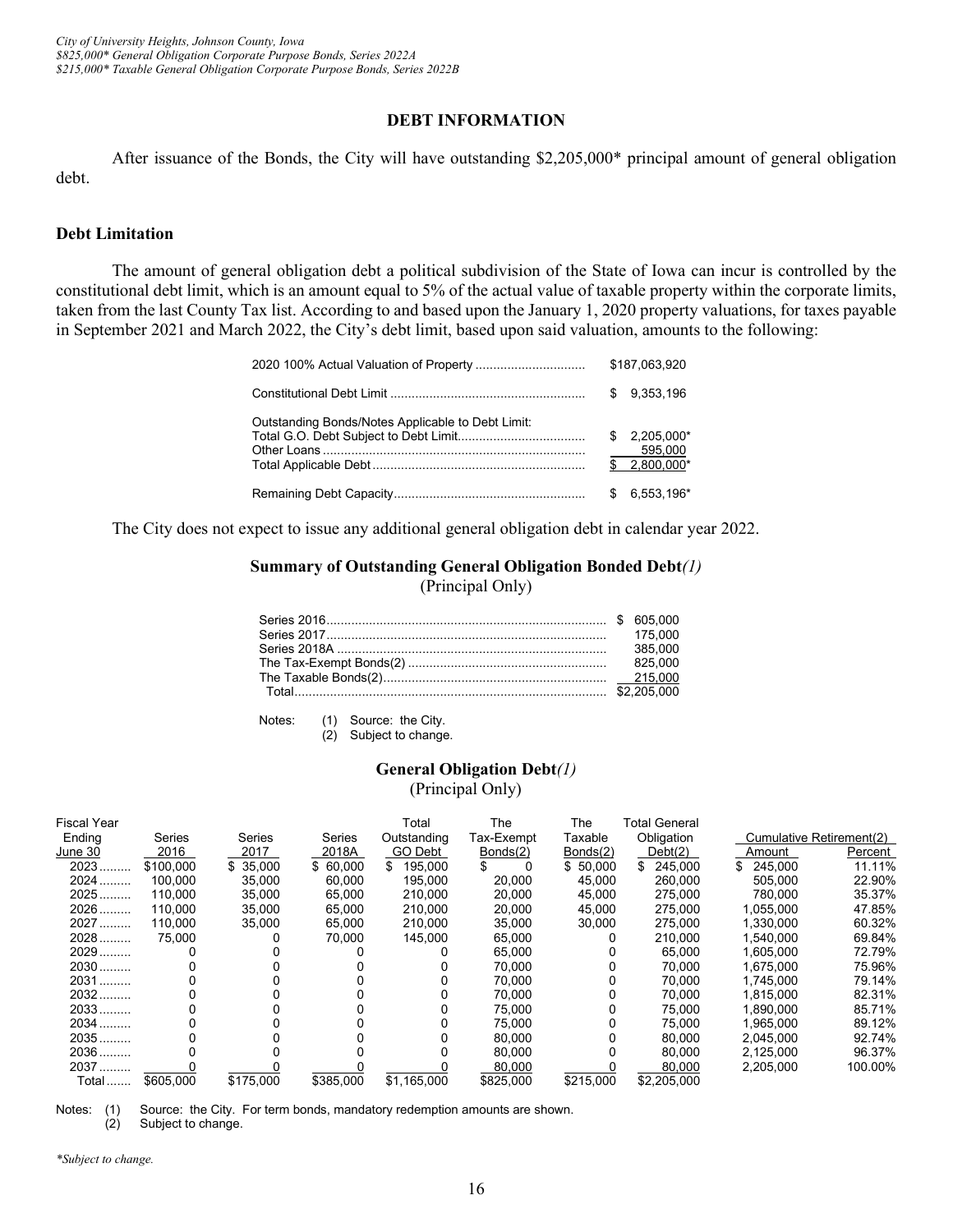#### **Statement of Bonded Indebtedness***(1)(2)*

|                                                 |         | Applicable  | Ratio to City       | Ratio to City | Per Capita<br>(2020 Pop. |
|-------------------------------------------------|---------|-------------|---------------------|---------------|--------------------------|
| Total                                           | Percent | Amount      | <b>Actual Value</b> | Taxable Value | 1,228                    |
| \$2.205.000                                     | 100.00% | \$2,205,000 | 1.18%               | 2.05%         | \$1.795.60               |
| Overlapping Debt:                               |         |             |                     |               |                          |
| lowa City Community School District 174,250,000 | 1.43%   | 2.491.775   | 1.33%               | 2.32%         | \$2.029.13               |
|                                                 | 0.36%   | 277.722     | 0.15%               | 0.26%         | 226.16                   |
|                                                 | 1.06%   | 101.520     | 0.05%               | 0.09%         | 82.67                    |
|                                                 |         | \$2,871,017 | 1.53%               | 2.67%         | \$2,337.96               |
|                                                 |         | \$5.076.017 | 2 7 1%              | 4.73%         | \$4.133.56               |

Notes: (1) Source: the City, Audited Financial Statements and Treasurer of the State of Iowa - Outstanding Obligations Report, debt as of June 30, 2021 for the School District, Community College and County.

(2) As of the date of issuance for the Direct Bonded Debt and June 30, 2021 for Overlapping Debt.

Subject to change.

 $\dot{A}$  Excludes \$43,840,000 in Industrial New Jobs Training Certificates, which are expected to be paid by proceeds from anticipated job credits from withholding taxes.

# **PROPERTY ASSESSMENT AND TAX INFORMATION**

#### <span id="page-20-1"></span><span id="page-20-0"></span>**Property Tax Assessment**

In compliance with Section 441.21 of the Code of Iowa, as amended, the State Director of Revenue annually directs all county auditors to apply prescribed statutory percentages to the assessments of certain categories of real property. The final values, called Actual Valuation, are then adjusted by the County Auditor. Taxable Valuation subject to tax levy is then determined by the application of State determined rollback percentages, principally to residential property.

Beginning in 1978, the State required a reduction in Actual Valuation to reduce the impact of inflation on its residents. The resulting value is defined as the Taxable Valuation. Such rollback percentages may be changed in future years. Certain historical rollback percentages for residential, multi-residential, agricultural and commercial valuations are as follows:

#### **Percentages for Taxable Valuation After Rollbacks***(1)*

|                    |             | Multi-         | Ag Land     | Commercial   |
|--------------------|-------------|----------------|-------------|--------------|
| <b>Fiscal Year</b> | Residential | Residential(2) | & Buildings | & Industrial |
| $2013/14$          | 52.8166%    | N/A            | 59.9334%    | 100.0000%    |
| $2014/15$          | 54.4002%    | N/A            | 43.3997%    | 95.0000%     |
| $2015/16$          | 55.7335%    | N/A            | 44.7021%    | 90.0000%     |
| $2016/17$          | 55.6259%    | 86.2500%       | 46.1068%    | 90.0000%     |
| $2017/18$          | 56.9391%    | 82.5000%       | 47.4996%    | 90.0000%     |
| $2018/19$          | 55.6209%    | 78.7500%       | 54.4480%    | 90.0000%     |
| $2019/20$          | 56.9180%    | 75.0000%       | 56.1324%    | 90.0000%     |
| $2020/21$          | 55.0743%    | 71.2500%       | 81.4832%    | 90.0000%     |
| $2021/22$          | 56.4094%    | 67.5000%       | 84.0305%    | 90.0000%     |
| $2022/23$          | 54.1302%    | 63.7500%       | 89.0412%    | 90.0000%     |

Notes: (1) Source: the Iowa Department of Revenue.<br>(2) New category beginning with fiscal year

New category beginning with fiscal year 2017, to be phased into residential category with valuations beginning January 1, 2022, per House File 418 signed into law on March 8, 2021.

Property is assessed on a calendar year basis. The assessments finalized as of January 1 of each year are applied to the following tax year. For example, the assessments finalized on January 1, 2020, are used to calculate tax liability for the tax year starting July 1, 2021 through June 30, 2022.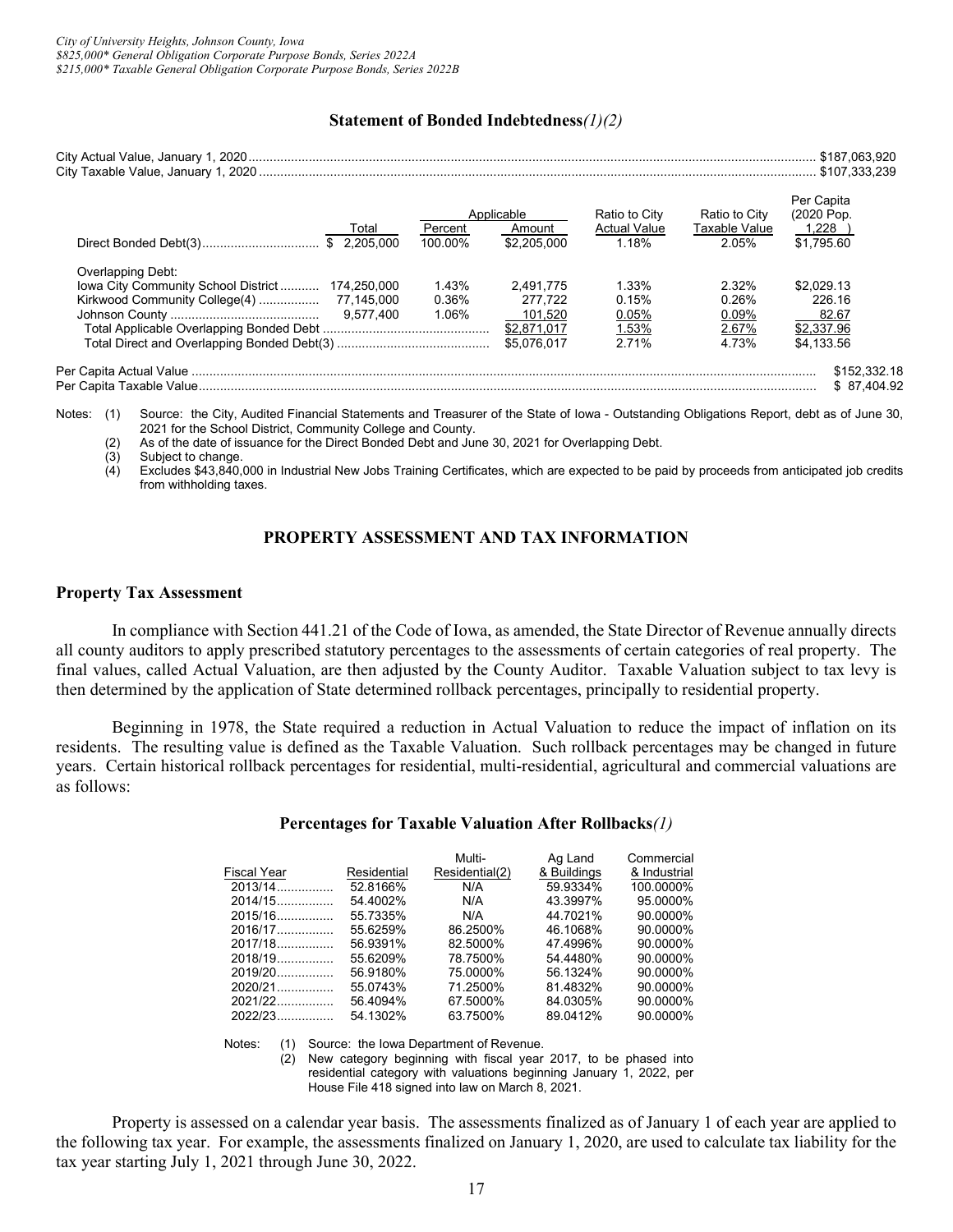# <span id="page-21-0"></span>**Property Tax Collection**

Each county is required by State law to collect all tax levies within its jurisdiction and remit, before the fifteenth of each month, the amount collected through the last day of the preceding month to underlying units of government, including the City. Property tax payments are made at the office of each county treasurer in full or one-half by September 30 and March 31, pursuant to the Code of Iowa, Sections 445.36 and 445.37. Where the first half of any property tax has not been paid by October 1, such installment becomes delinquent. If the second installment is not paid, it becomes delinquent on April 1. Delinquent taxes and special assessments are subject to a penalty at the rate of one and one-half percent per month, to a maximum of eighteen percent per annum.

If taxes are not paid when due, the property may be offered at the regular tax sale on the third Tuesday of June following the delinquency date. Purchasers at the tax sale must pay an amount equal to the taxes, special assessments, interest and penalties due on the property, and funds so received are applied to the payment of taxes. A property owner may redeem from the regular tax sale, but failing redemption within two years, the tax sale purchaser is entitled to a deed which in general conveys the title free and clear of all liens except future installments of taxes.

#### **Actual (100%) Valuations for the City***(1)(2)*

|                       | Fiscal Year:                                                                                                             | 2018/19              | 2019/20              | 2020/21              | 2021/22              | 2022/23              |
|-----------------------|--------------------------------------------------------------------------------------------------------------------------|----------------------|----------------------|----------------------|----------------------|----------------------|
| <b>Property Class</b> | Levy Year:                                                                                                               | 2017                 | 2018                 | 2019                 | 2020                 | 2021                 |
|                       |                                                                                                                          | \$156,517,300        | \$162,180,900        | \$179,716,700        | \$179,615,500        | \$176,338,600        |
|                       |                                                                                                                          | 5.872.743            | 6.264.937            | 5.082.275            | 5.740.575            | 13.113.375           |
|                       |                                                                                                                          | 250.925              | 250.925              | 273.617              | 273.617              | 229.363              |
|                       | Utilities without Gas and Electric(3)                                                                                    | 196.570              | 206.746              | 169.791              | 125.500              | 87.502               |
|                       |                                                                                                                          | 1.254.297            | 1.290.209            | 1.354.226            | 1.364.288            | 1.457.164            |
|                       |                                                                                                                          | (51, 856)            | (55, 560)            | (51, 856)            | (55, 560)            | (51, 856)            |
|                       |                                                                                                                          | \$164.039.979        | \$170.138.157        | \$186,544.753        | \$187.063.920        | \$191.174.148        |
|                       |                                                                                                                          | $25.66\%(4)$         | 3.72%                | 9.64%                | 0.28%                | 2.20%                |
| Notes:<br>(1)<br>(2)  | Source: Iowa Department of Management.<br>Includes tax increment finance (TIF) valuations used in the following amounts: |                      |                      |                      |                      |                      |
|                       | January 1:<br>TIF Valuation                                                                                              | 2017<br>\$16.840.026 | 2018<br>\$21.060.144 | 2019<br>\$25.978.999 | 2020<br>\$26.725.723 | 2021<br>\$23.153.876 |

(3) See **"PROPERTY TAX INFORMATION - Utility Property Tax Replacement"** herein.

(4) Based on 2016 Actual Valuation of \$130,541,101.

For the January 1, 2021 levy year, the City's Taxable Valuation was comprised of approximately 88% residential, 11% commercial, and less than 1% agriculture, industrial, multi-residential, utilities and military exemption.

#### **Taxable ("Rollback") Valuations for the City***(1)(2)*

|                       | Fiscal Year:                                                                                                             | 2018/19      | 2019/20      | 2020/21       | 2021/22       | 2022/23       |
|-----------------------|--------------------------------------------------------------------------------------------------------------------------|--------------|--------------|---------------|---------------|---------------|
| <b>Property Class</b> | Levy Year:                                                                                                               | 2017         | 2018         | 2019          | 2020          | 2021          |
|                       |                                                                                                                          | \$87,056,301 | \$92,310,063 | \$98,977,711  | \$101,320,052 | \$95,452,433  |
|                       |                                                                                                                          | 5,285,469    | 5.638.444    | 4.574.048     | 5.166.518     | 11,802,038    |
|                       |                                                                                                                          | 197.603      | 188.194      | 194.952       | 184.692       | 146.219       |
|                       | Utilities without Gas and Electric(3)                                                                                    | 196.570      | 206.746      | 169.791       | 123.679       | 87.502        |
|                       |                                                                                                                          | 687.329      | 669.204      | 636.534       | 593.858       | 638.132       |
|                       |                                                                                                                          | (51, 856)    | (55, 560)    | (51, 856)     | (55, 560)     | (51, 856)     |
|                       |                                                                                                                          | \$93.371.416 | \$98.957.091 | \$104.501.180 | \$107.333.239 | \$108,074,468 |
|                       |                                                                                                                          | $23.19\%(4)$ | 5.98%        | 5.60%         | 2.71%         | 0.69%         |
| Notes:<br>(1)<br>(2)  | Source: Iowa Department of Management.<br>Includes tax increment finance (TIF) valuations used in the following amounts: |              |              |               |               |               |
|                       | January 1:                                                                                                               | 2017         | 2018         | 2019          | 2020          | 2021          |
|                       | <b>TIF Valuation</b>                                                                                                     | \$16,840,026 | \$21.060.144 | \$25,978,999  | \$26,725,723  | \$23,153,876  |
| (3)                   | See "PROPERTY TAY INFORMATION - Hillity Property Tay Replacement" berein                                                 |              |              |               |               |               |

(3) See **"PROPERTY TAX INFORMATION - Utility Property Tax Replacement"** herein.

Based on 2016 Taxable Valuation of \$75,791,737.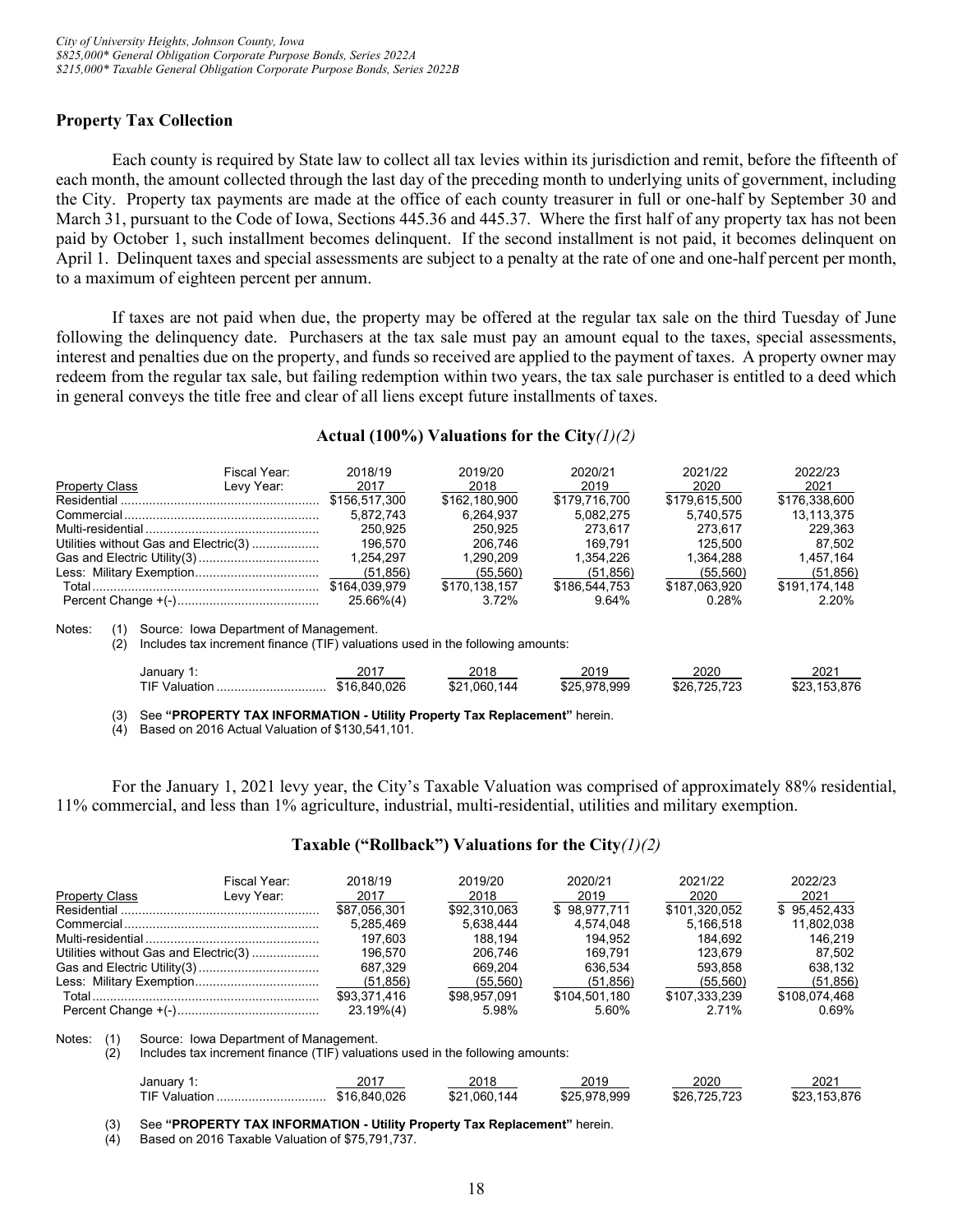The following shows the trend in the City's tax extensions and collections.

#### **Tax Extensions and Collections***(1)*

| Levy   | Fiscal       | Amount    | Amount                | Percent   |
|--------|--------------|-----------|-----------------------|-----------|
| Year   | Year         | Levied    | Collected(2)          | Collected |
| $2011$ | $2012 - 13$  | \$610.485 | \$611.574             | 100.18%   |
|        |              | 631.551   | 628.824               | 99.57%    |
|        |              | 668.903   | 665.360               | 99.47%    |
|        |              | 692.991   | 705.139               | 101.75%   |
|        |              | 770.260   | 764.386               | 99.24%    |
|        |              | 793.118   | 789.649               | 99.56%    |
|        |              | 840.266   | 835.288               | 99.41%    |
|        |              | 857.620   | 821.696               | 95.81%    |
|        | 2019 2020-21 | 891.729   | 915.513               | 102.67%   |
|        |              | 965.303   | - - In Collection - - |           |

Notes: (1) Source: the State of Iowa Department of Management and the City. Does not include Levies or Collections for Utility Replacement or t include levies and collections for the City's tax increment finance district.

(2) Includes delinquent taxes.

#### **Principal Taxpayers***(1)*

|                         | Levy Year 2020       |
|-------------------------|----------------------|
| <b>Business/Service</b> | Taxable Valuation(2) |
|                         | \$4.713.704          |
|                         | 2.529.450            |
|                         | 2.205.360            |
|                         | 783.304              |
|                         | 720.620              |
|                         | 667.436              |
|                         | 665.575              |
|                         | 655.082              |
|                         | 594.360              |
|                         | 593.145              |
|                         | \$14,128,036         |
|                         | 13 16%               |
|                         |                      |

Notes: (1) Source: the County.

(2) Every effort has been made to seek out and report the largest taxpayers. However, many of the taxpayers listed contain multiple parcels and it is possible that some parcels and their valuations have been overlooked.

*The remainder of this page was left blank intentionally.*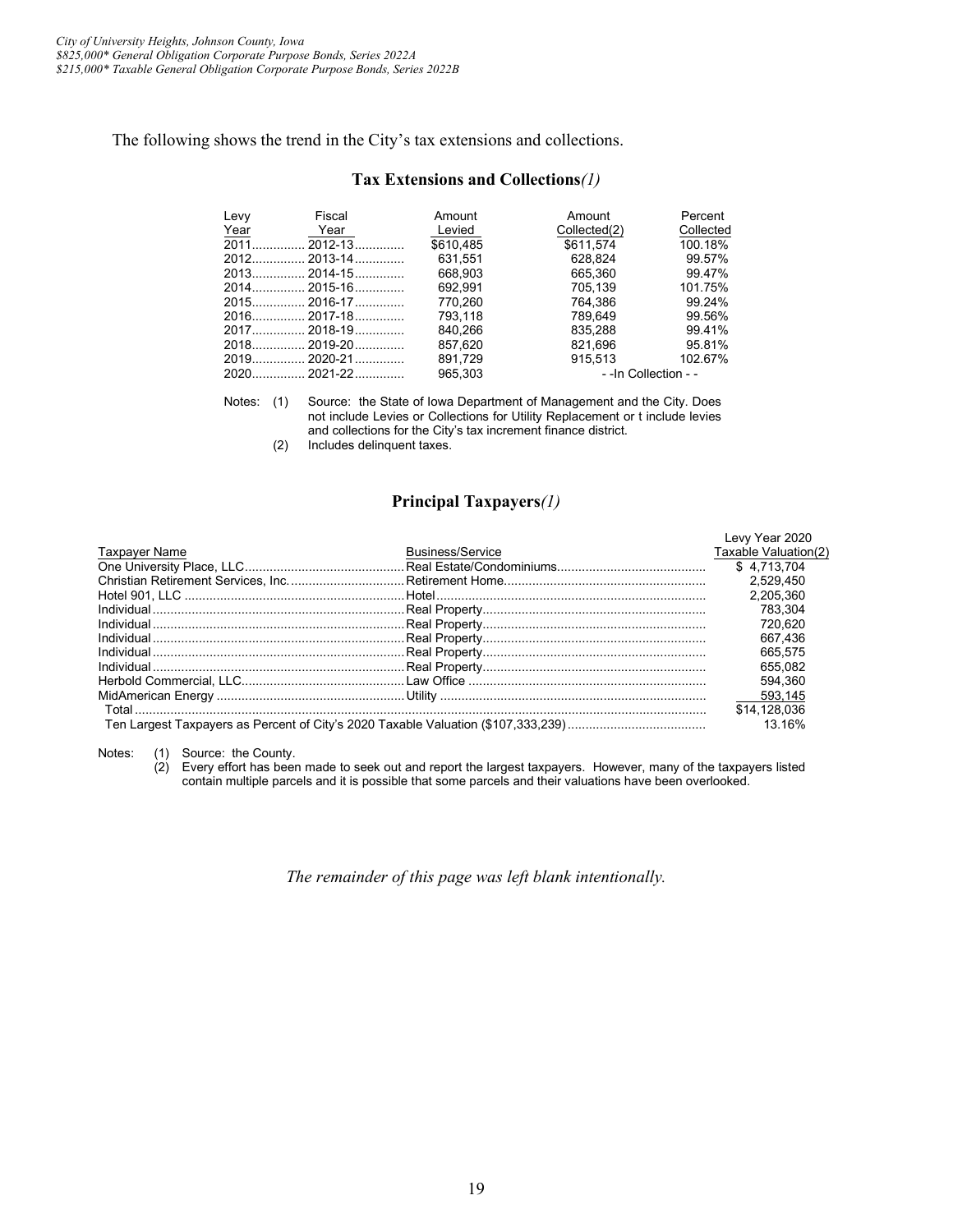# <span id="page-23-0"></span>**Levy Limits**

Normal municipal operations and maintenance costs are generally funded through the corporate property tax levy. Iowa State Code does not allow the municipal general fund to be taxed above \$8.10 per thousand dollars of taxable value in any one year. In addition to the General Fund, there are several other tax funds that the City can create and use for specific purposes.

The property tax rates for the City from levy year 2016 through levy year 2020 are shown below:

# **Property Tax Rates***(1)(2)* (Per \$1,000 Actual Valuation)

| Fiscal Year:<br>Levy Year:          | 2017/18<br>2016 | 2018/19<br>2017 | 2019/20<br>2018 | 2020/21<br>2019 | 2021/22<br>2020 |
|-------------------------------------|-----------------|-----------------|-----------------|-----------------|-----------------|
| City:                               |                 |                 |                 |                 |                 |
|                                     | \$ 8.10000      | \$ 8.10000      | \$ 8.10000      | \$ 8.10000      | \$ 8.10000      |
|                                     | 0.00000         | 0.00000         | 0.00000         | 0.00000         | 0.00000         |
|                                     | 0.19961         | 0.63602         | 0.63173         | 0.65815         | 1.11789         |
|                                     | 1.45812         | 1.27571         | 1.28534         | 1.62848         | 1.64430         |
|                                     | 0.00000         | 0.00000         | 0.00000         | 0.00000         | 0.00000         |
|                                     | 1.04101         | 0.92591         | 0.91575         | 0.84304         | 0.82865         |
|                                     | \$10.79874      | \$10.93764      | \$10.93282      | \$11.22967      | \$11.69084      |
|                                     | \$6.85143       | \$ 6.53594      | \$ 6.49278      | \$ 6.34581      | \$ 6.16774      |
| lowa City Community School District | 13.95855        | 14.85629        | 14.79097        | 14.83935        | 14.85066        |
| Kirkwood Community College          | 1.13174         | 1.20354         | 1.21331         | 1.25730         | 1.31195         |
|                                     | 0.39343         | 0.38582         | 0.35433         | 0.35141         | 0.35132         |
|                                     | \$33.13389      | \$33.91923      | \$33.78421      | \$34,02354      | \$34.37251      |

Notes: (1) Source: Iowa Department of Management.

(2) Does not include the tax rate for agriculture.

# <span id="page-23-1"></span>**Tax Levy Procedures**

The Bonds are general obligations of the City, payable from and secured by a continuing ad valorem tax levied against all of the taxable real property within the corporate limits of the City. As part of the budgetary process each fiscal year, the City will have an obligation to request a debt service levy to be applied against all of the taxable real property within the corporate limits of the City. A failure on the part of the City to make a timely levy request or a levy request by the City that is inaccurate or is insufficient to make full payments of the debt service of the Bonds for a particular fiscal year may cause Bond holders to experience delay in the receipt of distributions of principal of and/or interest on the Bonds. In the event of a default in the payment of principal of or interest on the Bonds, there is no provision for acceleration of maturity of the principal of the Bonds. Consequently, the remedies of the owners of the Bonds (consisting primarily of an action in the nature of mandamus requiring the City and certain other public officials to perform the terms of the resolution for the Bonds) may have to be enforced from year to year.

Notwithstanding the foregoing, Iowa Code section 76.2 provides when an Iowa political subdivision issues general obligation bonds, "the governing authority of these political subdivisions before issuing bonds shall, by resolution, provide for the assessment of an annual levy upon all the taxable property in the political subdivision sufficient to pay the interest and principal of the bonds within a period named not exceeding twenty years. A certified copy of this resolution shall be filed with the county auditor or auditors of the counties in which the political subdivision is located; and the filing shall make it a duty of the auditor(s) to enter annually this levy for collection from the taxable property within the boundaries of the political subdivision until funds are realized to pay the bonds in full."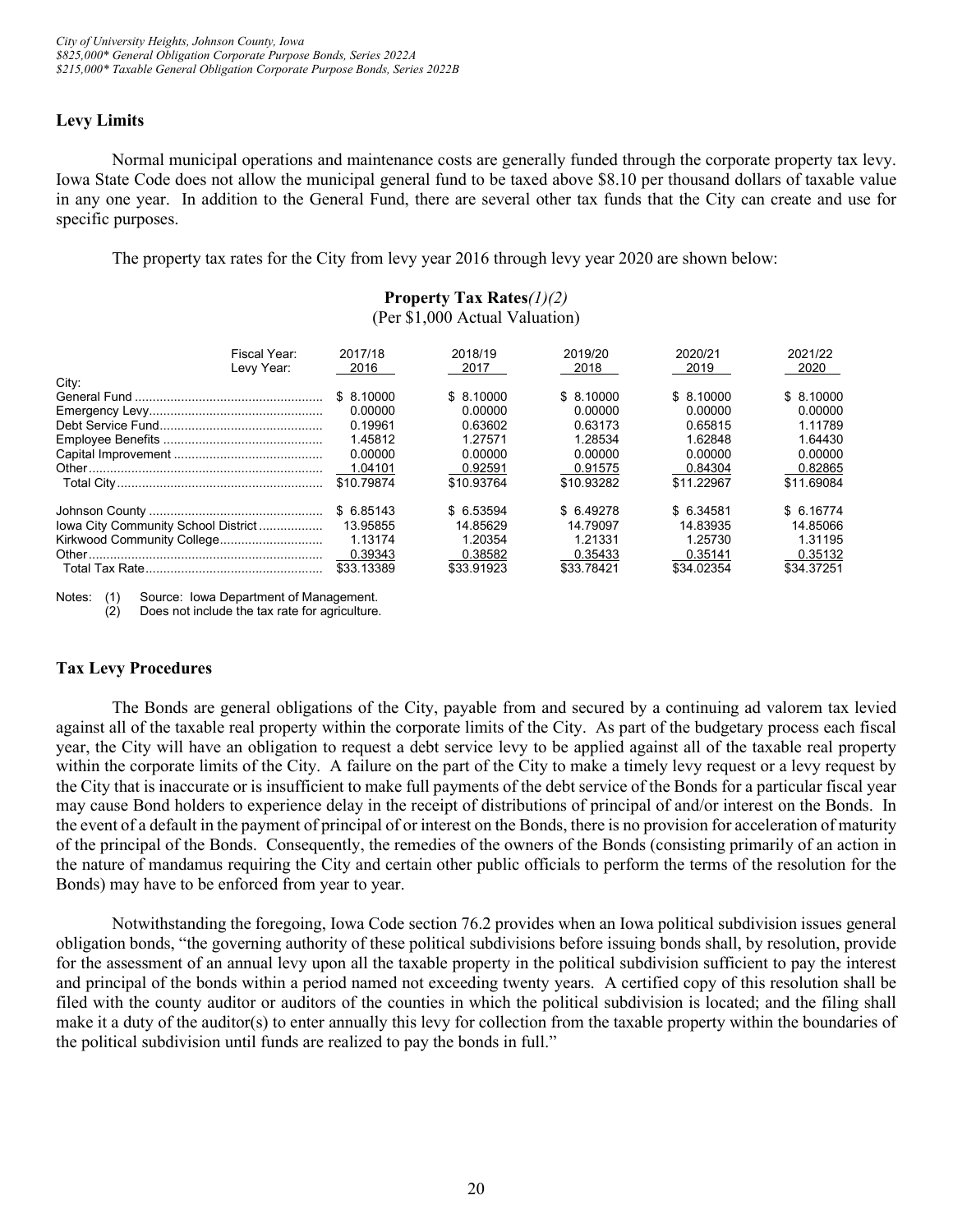# <span id="page-24-0"></span>**Utility Property Tax Replacement**

Property owned by entities involved primarily in the production, delivery, service and sale of electricity and natural gas ("Utilities") pay a replacement tax based upon the delivery of energy by Utilities in lieu of property taxes. All replacement taxes are allocated among local taxing bodies by the State Department of Revenue and the Department of Management. This allocation is made in accordance with a general allocation formula developed by the Department of Management on the basis of general property tax equivalents. Utility properties paying the replacement tax are exempt from the levy of property tax by political subdivisions. In addition to the replacement tax, Utility property will continue to be valued by a special method as provided in the statute and taxed at the rate of three cents per one thousand dollars for the general fund of the State.

By statute, the replacement tax collected by the State and allocated among local taxing bodies (including the City) shall be treated as property tax when received and shall be disposed of by the county treasurer as taxes on real estate. It is possible that the general obligation debt capacity of the City could be adjudicated to be proportionately reduced in future years if Utility property were determined to be other than "taxable property" for purposes of computing the City's debt limit under Article XI of the Constitution of the State of Iowa. There can be no assurance that future legislation will not (i) operate to reduce the amount of debt the City can issue or (ii) adversely affect the City's ability to levy taxes in the future for the payment of the principal of and interest on its outstanding debt obligations, including the Bonds. Approximately 0.67% of the City's levy year 2021 taxable valuation currently is utility property.

# <span id="page-24-1"></span>**Tax Increment Financing**

The Code of Iowa currently authorizes the use of two types of tax increment financing by local taxing districts in the State of Iowa. The first type allows local governments to establish TIF districts for the purposes of financing designated urban renewal projects which contribute to the urban redevelopment and economic development of the immediate area. The taxable valuation used for this type of TIF district in the City for levy year 2021 is \$23,153,876.

The second type of tax increment financing was authorized by state legislative action in the mid-1980's. The area community colleges can establish TIF districts by contract with specific local businesses and industries to provide jobs training programming for new employees of existing expanding businesses or employees of new businesses. The revenues from these job training TIF districts then retires the debt incurred from the issuance of jobs training certificates which finance the cost of jobs training programming over a maximum of ten years. Upon payment of all jobs training certificates, the district dissolves and the incremental value from the new or expanded business reverts to the general tax base. There is no current valuation for this second type of TIF district.

# <span id="page-24-2"></span>**Legislation**

From time to time, legislative proposals are pending in Congress and the Iowa General Assembly that would, if enacted, alter or amend one or more of the property tax matters described herein. It cannot be predicted whether or in what forms any of such proposals, either pending or that may be introduced, may be enacted, and there can be no assurance that such proposals will not apply to valuation, assessment or levy procedures for taxes levied by the City or have an adverse impact on the future tax collections of the City. Purchasers of the Bonds should consult their tax advisors regarding any pending or proposed federal or state tax legislation. The opinions expressed by Bond Counsel are based upon existing legislation as of the date of issuance and delivery of the Bonds and Bond Counsel has expressed no opinion as of any date subsequent thereto or with respect to any pending federal or state tax legislation.

During the 2019 legislative session, the Iowa General Assembly enacted Senate File 634 (the "2019 Act"). The 2019 Act modifies the process for hearing and approval of the total maximum property tax dollars under certain levies in the City's budget. The 2019 Act also includes a provision that will require the affirmative vote of 2/3 of the City Council when the maximum property tax dollars under these levies exceed an amount determined under a prescribed formula. The 2019 Act does not change the process for hearing and approval of the Debt Service Levy pledged for repayment of the Bonds.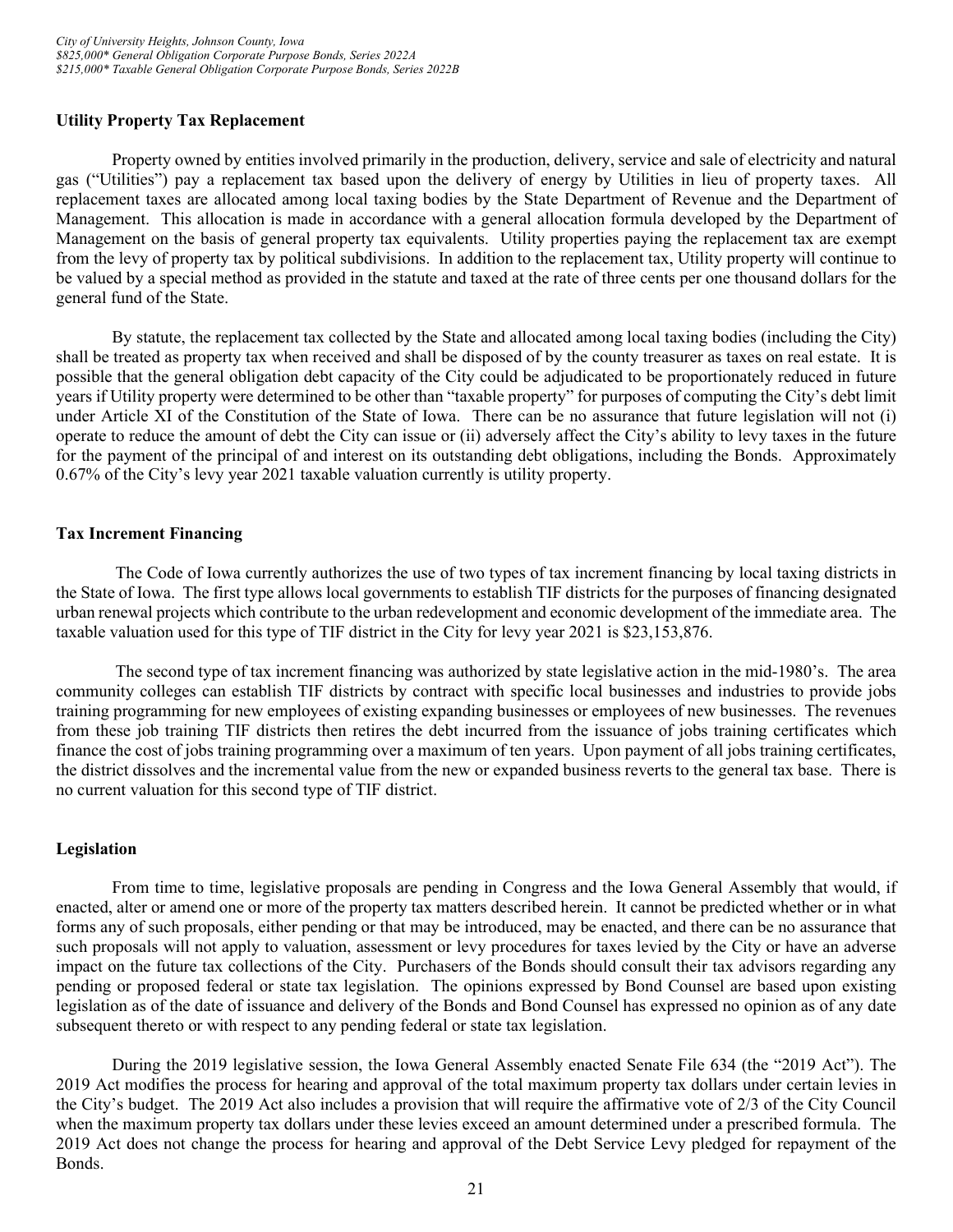During the 2013 legislative session, the Iowa General Assembly enacted Senate File 295 (the "2013 Act"). Among other things, the Act (i) reduced the maximum annual taxable value growth percent, due to revaluation of existing residential and agricultural property to 3%, (ii) assigned a "rollback" (the percentage of a property's value that is subject to tax) to commercial, industrial and railroad property of 90%, (iii) created a new property tax classification for multi-residential properties (apartments, nursing homes, assisted living facilities and certain other rental property) and assigned a declining rollback percentage to such properties for each year until the residential rollback percentage is reached in the 2022 assessment year, after which the rollback percentage for such properties will be equal to the residential rollback percentage each assessment year, and (iv) exempted a specified portion of the assessed value of telecommunication properties.

During the 2021 Iowa Legislative session, House File 418 ("2021 Act") was signed into law on March 8, 2021, applicable to valuations beginning January 1, 2022. The 2021 Act removes the multi-residential property classification by reclassifying certain properties as subdivision of "residential" property. The multi-residential classification was created as part of the January 1, 2015 valuations and became unnecessary due to the equalization of the residential and multi-residential classifications as of January 1, 2022.

The 2013 Act included a standing appropriation to replace some of the tax revenues lost by local governments, including tax increment district, resulting from the new rollback for commercial and industrial property. During the 2021 legislative session, Senate File 619 ("SF 619") was signed into law on June 17, 2021, which phases out the standing appropriation payments over time to the City starting in Fiscal Year 2022-23 through Fiscal year 2025-2026. The appropriation does not replace losses to local governments resulting from the 2013Act's provisions that reduce the annual revaluation growth limit for residential and agricultural properties to 3%, the gradual transition for multi-residential properties from the residential rollback percentage, or the reduction in the percentage of telecommunications property that is subject to taxation.

Notwithstanding any modifications to property tax revenues that may result from the 2013 Act, the 2019 Act, the 2021 Act or SF 619, the Bonds are secured by an unlimited ad valorem property tax as described more fully in the **"SECURITY AND SOURCE OF PAYMENT"** herein.

# **FINANCIAL INFORMATION**

# <span id="page-25-1"></span><span id="page-25-0"></span>**Financial Reports**

The City is not required to undergo an annual audit. The City's financial statements are completed on the basis of cash receipts and disbursements, which is a comprehensive basis of accounting other than generally accepted accounting principles. The City is required to file a Financial Report annually with the State of Iowa; see **APPENDIX A** for a copy of this Financial Report from the City's fiscal year ended June 30, 2021.

# <span id="page-25-2"></span>**Summary Financial Information**

The following tables are summaries and do not purport to be the complete annual financial reports, copies of which are available upon request. See **APPENDIX A** for the City's 2021 Financial Report filed with the State. The City's expects its General Fund balance for the fiscal year ending June 30, 2022 to decrease by approximately \$170,000. The City has approved a budget for fiscal year 2023 with an anticipated decrease to the General Fund balance of approximately \$16,000.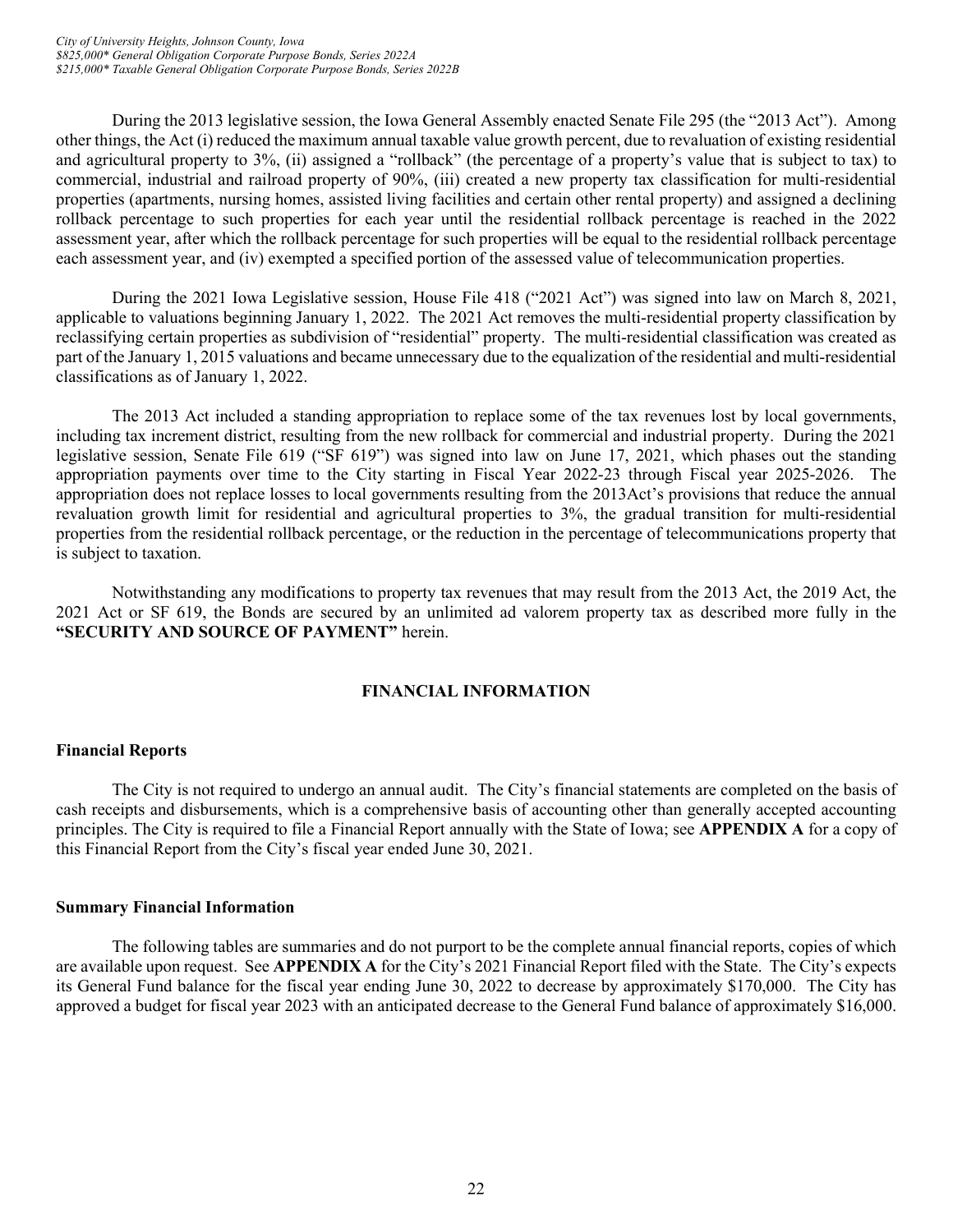#### **Statement of Cash Receipts, Expenditures and Changes in Cash Balances General Funds***(1)*

|                                      | <b>Un-Audited Fiscal Year</b><br>Year Ended June 30 |             |                 |             |                 |
|--------------------------------------|-----------------------------------------------------|-------------|-----------------|-------------|-----------------|
|                                      | 2017                                                | 2018        | 2019            | 2020        | 2021            |
| <b>Revenues:</b>                     |                                                     |             |                 |             |                 |
|                                      | \$637,219                                           | \$668,120   | 680,575<br>\$   | \$666,989   | 715,644<br>\$   |
|                                      | 8.813                                               | 8.232       | 7.886           | 9.093       | 10,474          |
|                                      | 47.855                                              | 43.953      | 103,922         | 90.008      | 50,696          |
|                                      | 5.324                                               | 5.299       | 9.814           | 20.031      | 10.170          |
|                                      | 18,165                                              | 11,136      | 15,259          | 6,552       | 106,065         |
|                                      | 2.198                                               | 500         | 422             | 895         | 1,751           |
|                                      | 1,592                                               | 0           | 0               | 0           | 0               |
|                                      | 131,289                                             | 87,268      | 429,885         | 69,065      | 41,377          |
|                                      | 852,456<br>\$                                       | \$824,508   | \$1,247,763     | \$862,633   | 936,177<br>\$   |
| <b>Expenditures:</b>                 |                                                     |             |                 |             |                 |
|                                      | 413.810<br>\$                                       | \$469,820   | \$420.755       | \$615,787   | 579.280<br>\$   |
|                                      | 75,149                                              | 76.464      | 143,578         | 119.032     | 108,968         |
|                                      | 424.568                                             | 63.572      | 53.777          | 57.228      | 49,591          |
| Community and Economic Development   | 12.222                                              | 9.463       | 13,976          | 7.226       | 107,950         |
|                                      | 255,913                                             | 313,270     | 231,603         | 200,369     | 195,317         |
|                                      | \$1,181,662                                         | \$932,589   | 863,689         | \$999,642   | \$1,041,106     |
| Excess (Deficiency) of Receipts Over |                                                     |             |                 |             |                 |
|                                      | \$ (329, 206)                                       | \$(108,081) | \$ 384,074      | \$(137,009) | \$(104, 929)    |
| Other Financing Sources (Uses):      |                                                     |             |                 |             |                 |
|                                      | \$<br>0                                             | \$<br>0     | \$<br>0         | \$<br>0     | \$<br>28.000    |
|                                      | 622.377                                             | 7.365       | <sup>0</sup>    | 57.741      | 98.209          |
|                                      | (3,633)                                             | (295.000)   | (41, 215)       | (70, 190)   | (73, 210)       |
|                                      | \$618,744                                           | \$(287,635) | \$<br>(41, 215) | \$(12, 449) | \$<br>52,999    |
|                                      | 289,538<br>\$                                       | \$(395,716) | \$<br>342,859   | \$(149,458) | \$<br>(51, 930) |
|                                      | \$442,618                                           | \$732,156   | 336,440<br>S    | \$679,299   | 529,841<br>\$   |
|                                      | 732,156                                             | \$336.440   | 679,299         | \$529,841   | \$<br>477.911   |

Note: (1) Source: The City's un-audited financial statements for fiscal years ending June 30, 2017 - 2021.

# **REGISTRATION, TRANSFER AND EXCHANGE**

<span id="page-26-0"></span>See also **APPENDIX B - BOOK-ENTRY SYSTEM** for information on registration, transfer and exchange of book-entry bonds. The Bonds will be initially issued as book-entry bonds.

The City shall cause books (the "Bond Register") for the registration and for the transfer of the Bonds to be kept at the principal office maintained for the purpose by the Bond Registrar in West Des Moines, Iowa. The City will authorize to be prepared, and the Bond Registrar shall keep custody of, multiple bond blanks executed by the City for use in the transfer and exchange of Bonds.

Any Bond may be transferred or exchanged, but only in the manner, subject to the limitations, and upon payment of the charges as set forth in the Bond Resolution. Upon surrender for transfer or exchange of any Bond at the principal office maintained for the purpose by the Bond Registrar, duly endorsed by, or accompanied by a written instrument or instruments of transfer in form satisfactory to the Bond Registrar and duly executed by the registered owner or such owner's attorney duly authorized in writing, the City shall execute and the Bond Registrar shall authenticate, date and deliver in the name of the registered owner, transferee or transferees (as the case may be) a new fully registered Bond or Bonds of the same maturity and interest rate of authorized denominations, for a like aggregate principal amount.

The execution by the City of any fully registered Bond shall constitute full and due authorization of such Bond, and the Bond Registrar shall thereby be authorized to authenticate, date and deliver such Bond, provided, however, the principal amount of outstanding Bonds of each maturity authenticated by the Bond Registrar shall not exceed the authorized principal amount of Bonds for such maturity less Bonds previously paid.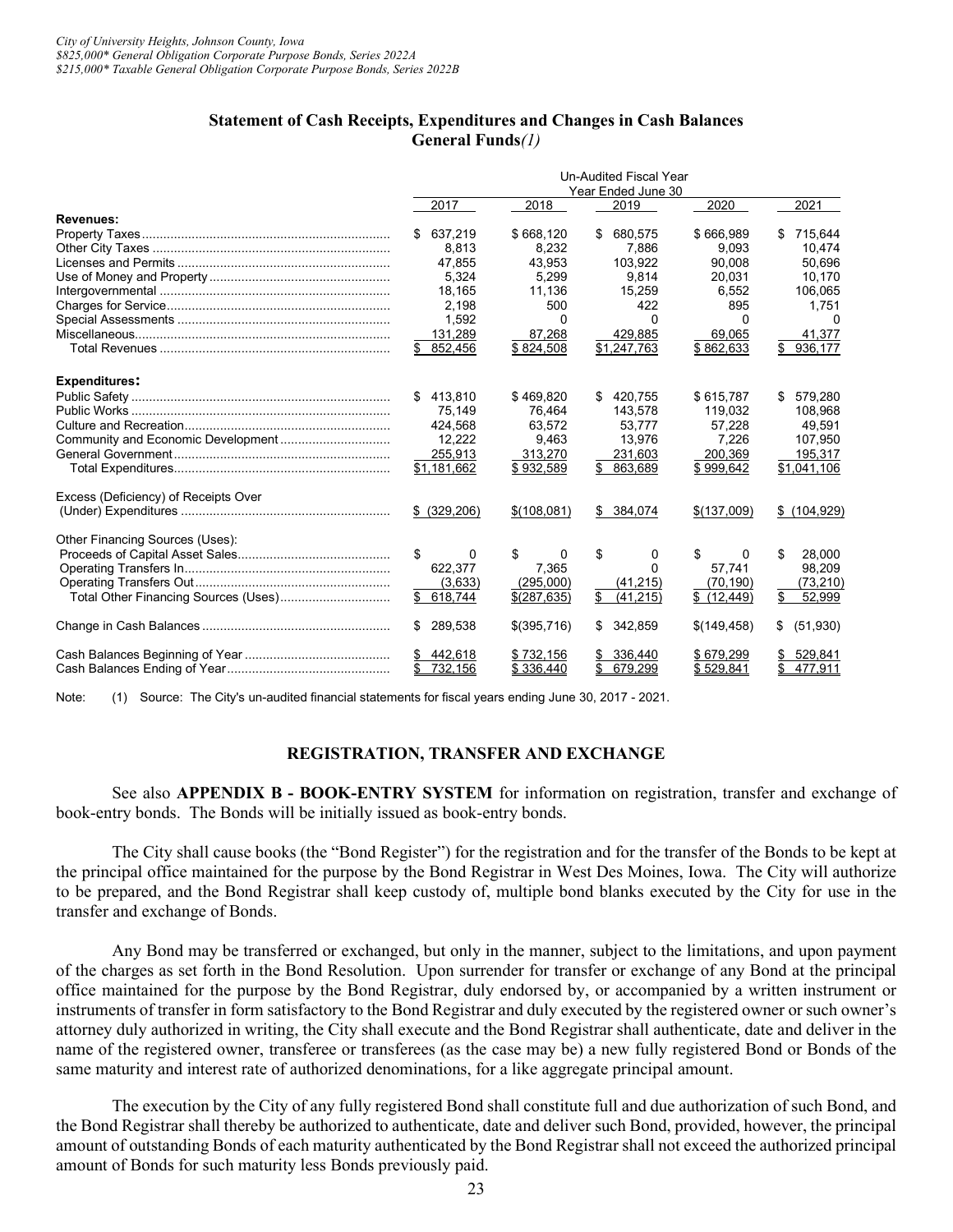The Bond Registrar shall not be required to transfer or exchange any Bond following the close of business on the fifteenth day of the month next preceding an interest payment date on such bond (known as the record date), nor to transfer or exchange any Bond after notice calling such Bond for redemption has been mailed, nor during a period of fifteen days next preceding mailing of a notice of redemption of any Bonds.

The person in whose name any Bond shall be registered shall be deemed and regarded as the absolute owner thereof for all purposes, and payment of the principal of or interest on any Bonds shall be made only to or upon the order of the registered owner thereof or such owner's legal representative. All such payments shall be valid and effectual to satisfy and discharge the liability upon such Bond to the extent of the sum or sums so paid.

No service charge shall be made for any transfer or exchange of Bonds, but the City or the Bond Registrar may require payment of a sum sufficient to cover any tax or other governmental charge that may be imposed in connection with any transfer or exchange of Bonds except in the case of the issuance of a Bond or Bonds for the unredeemed portion of a bond surrendered for redemption.

# **TAX EXEMPTION AND RELATED TAX MATTERS**

# <span id="page-27-1"></span><span id="page-27-0"></span>**Federal Income Tax Exemption**

The opinion of Bond Counsel, with respect to the Series 2022A Bonds, will state that under present laws and rulings, interest on the Series 2022A Bonds is excluded from gross income for federal income tax purposes and is not an item of tax preference for purposes of the federal alternative minimum tax imposed under the Code.

The opinion set forth in the preceding sentence will be subject to the condition that the City comply with all requirements of the Code that must be satisfied subsequent to the issuance of the Series 2022A Bonds in order that interest thereon be, or continue to be, excluded from gross income for federal income tax purposes. Failure to comply with certain of such requirements may cause the inclusion of interest on the Series 2022A Bonds in gross income for federal income tax purposes to be retroactive to the date of issuance of the Series 2022A Bonds. In the resolution authorizing the issuance of the Series 2022A Bonds, the City will covenant to comply with all such requirements.

There may be certain other federal tax consequences to the ownership of the Series 2022A Bonds by certain taxpayers, including without limitation, corporations subject to the branch profits tax, financial institutions, certain insurance companies, certain S corporations, individual recipients of Social Security and Railroad Retirement benefits and taxpayers who may be deemed to have incurred (or continued) indebtedness to purchase or carry tax-exempt obligations. Bond Counsel will express no opinion with respect to other federal tax consequences to owners of the Series 2022A Bonds. Prospective purchasers of the Series 2022A Bonds should consult with their tax advisors as to such matters.

The opinion of Bond Counsel with respect to the Series 2022B Bonds will state that under present laws and rulings, interest on the Series 2022B Bonds is not excluded from gross income for federal income tax purposes. Bond counsel will not opine with respect to the treatment of interest on the Series 2022A Bonds and the Series 2022B Bonds for State of Iowa income tax purposes.

Ownership of the Bonds may result in other state and local tax consequences to certain taxpayers. Bond Counsel expresses no opinion regarding any such collateral consequences arising with respect to the Series 2022B Bonds. Prospective purchasers of the Series 2022B Bonds should consult their tax advisors regarding the applicability of any such state and local taxes.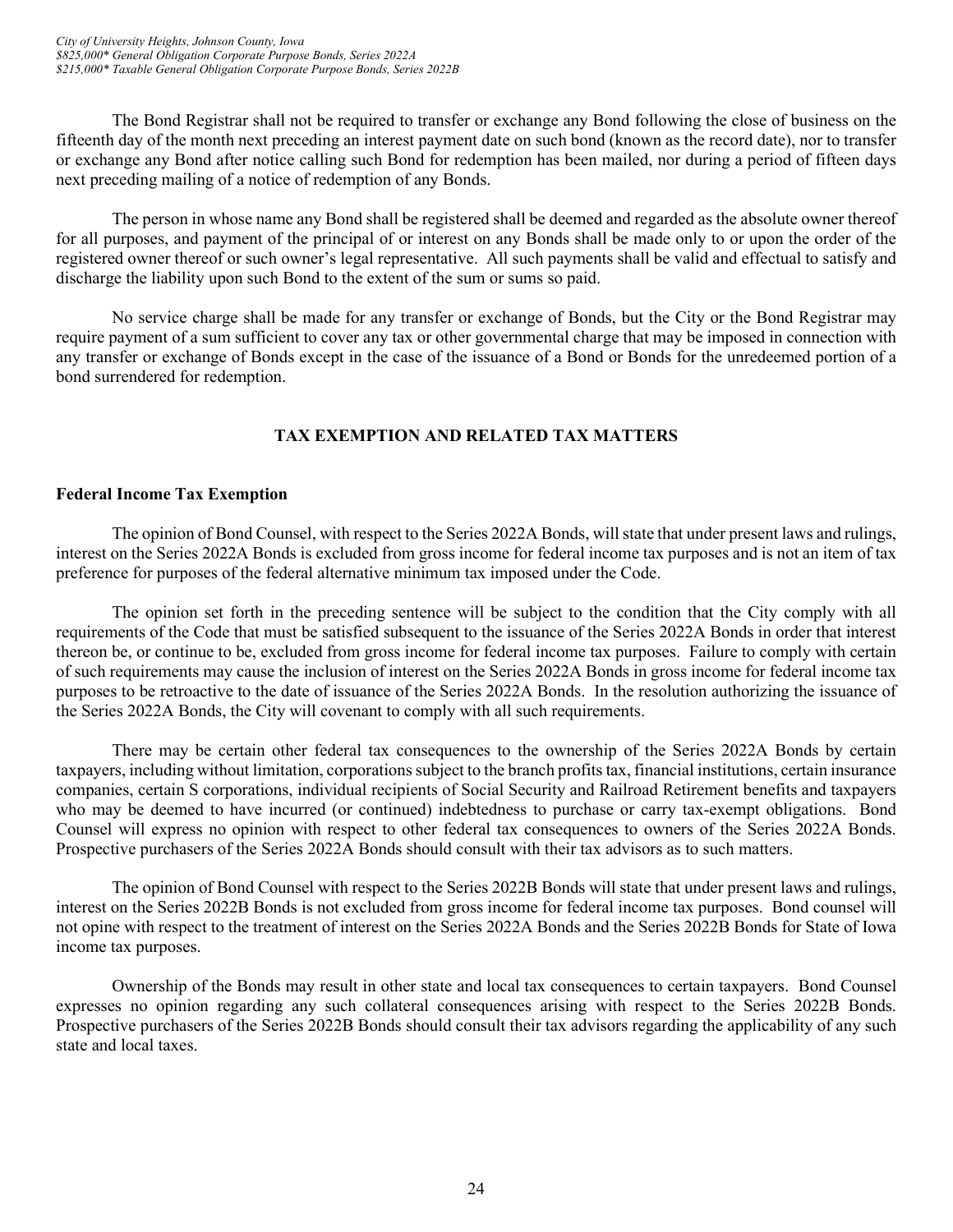#### <span id="page-28-0"></span>**Proposed Changes in Federal and State Tax Law**

From time to time, there are Presidential proposals, proposals of various federal committees, and legislative proposals in the Congress and in the states that, if enacted, could alter or amend the federal and state tax matters referred to herein or adversely affect the marketability or market value of the Series 2022A Bonds or otherwise prevent holders of the Series 2022A Bonds from realizing the full benefit of the tax exemption of interest on the Series 2022A Bonds. Further, such proposals may impact the marketability or market value of the Series 2022A Bonds simply by being proposed. No prediction is made whether such provisions will be enacted as proposed or concerning other future legislation affecting the tax treatment of interest on the Series 2022A Bonds. In addition, regulatory actions are from time to time announced or proposed and litigation is threatened or commenced which, if implemented or concluded in a particular manner, could adversely affect the market value, marketability or tax exempt status of the Series 2022A Bonds. It cannot be predicted whether any such regulatory action will be implemented, how any particular litigation or judicial action will be resolved, or whether the Series 2022A Bonds would be impacted thereby.

Purchasers of the Series 2022A Bonds should consult their tax advisors regarding any pending or proposed legislation, regulatory initiatives or litigation. The opinions expressed by Bond Counsel are based upon existing legislation and regulations as interpreted by relevant judicial and regulatory authorities as of the date of issuance and delivery of the Series 2022A Bonds, and Bond Counsel has expressed no opinion as of any date subsequent thereto or with respect to any proposed or pending legislation, regulatory initiatives or litigation.

#### <span id="page-28-1"></span>**Qualified Tax-Exempt Obligations**

In the resolution authorizing the issuance of the Series 2022A Bonds, the City will designate the Series 2022A Bonds as "qualified tax exempt obligations" within the meaning of Section 265(b)(3) of the Code relating to the ability of financial institutions to deduct from income for federal income tax purposes a portion of the interest expense that is allocable to tax-exempt obligations. In the opinion of Bond Counsel, the Series 2022A Bonds are "qualified tax-exempt obligations" within the meaning of Section 265(b)(3) of the Code.

#### <span id="page-28-2"></span>**Original Issue Premium**

The Series 2022A Bonds maturing in the years entity are being issued at a premium to the principal amount payable at maturity. Except in the case of dealers, which are subject to special rules, Bondholders who acquire the Series 2022A Bonds at a premium must, from time to time, reduce their federal tax bases for the Series 2022A Bonds for purposes of determining gain or loss on the sale or payment of such Series 2022A Bonds. Premium generally is amortized for federal income tax purposes on the basis of a bondholder's constant yield to maturity or to certain call dates with semiannual compounding. Bondholders who acquire any Series 2022A Bonds at a premium might recognize taxable gain upon sale of the Series 2022A Bonds, even if such Series 2022A Bonds are sold for an amount equal to or less than their original cost. Amortized premium is not deductible for federal income tax purposes. Bondholders who acquire any Series 2022A Bonds at a premium should consult their tax advisors concerning the calculation of bond premium and the timing and rate of premium amortization, as well as the state and local tax consequences of owning and selling the Series 2021A Bonds acquired at a premium.

#### <span id="page-28-3"></span>**Original Issue Discount**

The Series 2022A Bonds maturing in the years (collectively, the "Discount Bonds") are being sold at a discount from the principal amount payable on such Discount Bonds at maturity. The difference between the price at which a substantial amount of the Discount Bonds of a given maturity is first sold to the public (the "Issue Price") and the principal amount payable at maturity constitutes "original issue discount" under the Internal Revenue Code. The amount of original issue discount that accrues to a holder of a Discount Bond under section 1288 of the Internal Revenue Code is excluded from federal gross income to the same extent that stated interest on such Discount Bond would be so excluded. The amount of the original issue discount that accrues with respect to a Discount Bond under section 1288 is added to the owner's federal tax basis in determining gain or loss upon disposition of such Discount Bond (whether by sale, exchange, redemption or payment at maturity).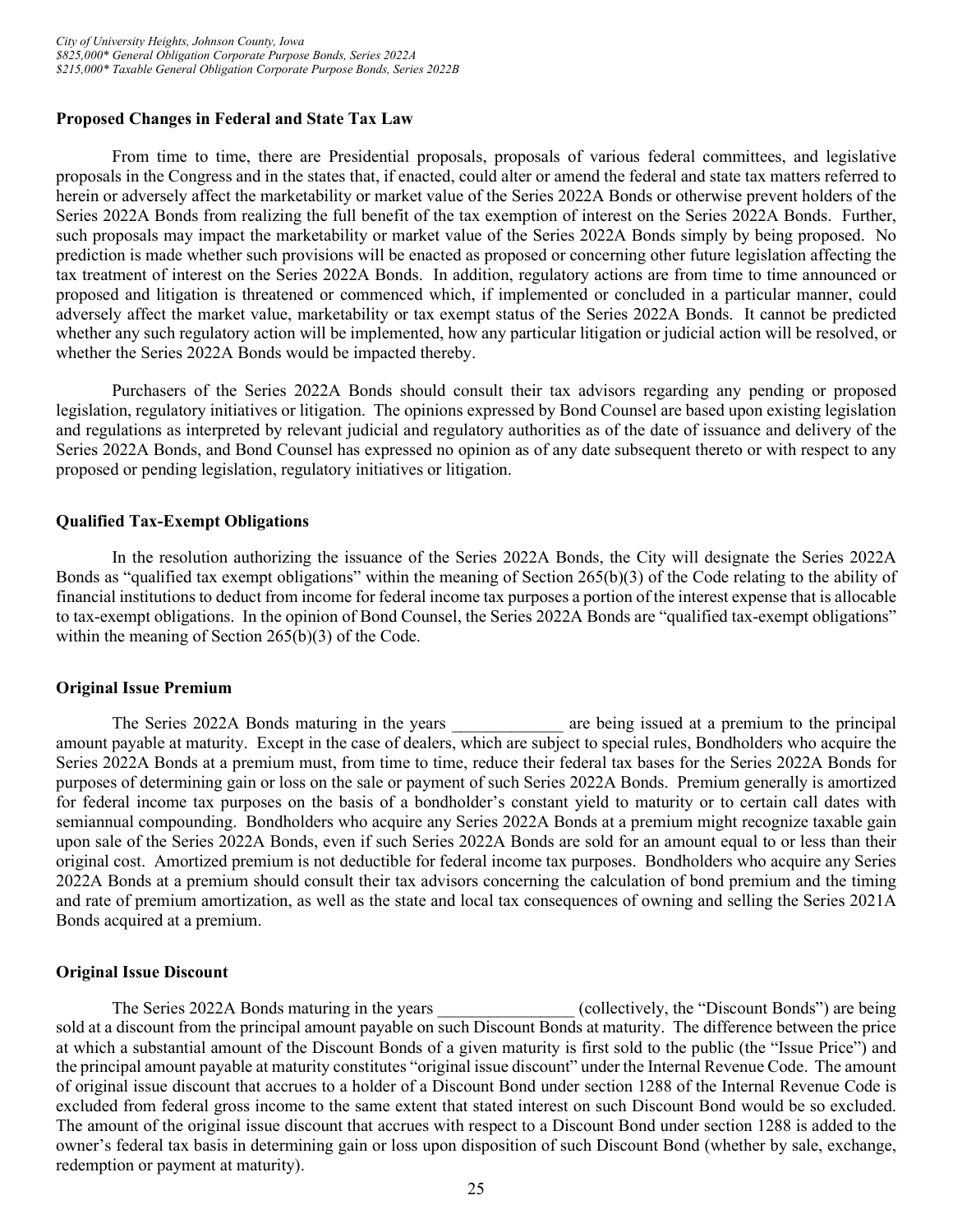Interest in the form of original issue discount accrues under section 1288 pursuant to a constant yield method that reflects semiannual compounding on dates that are determined by reference to the maturity date of the Discount Bond. The amount of original issue discount that accrues for any particular semiannual accrual period generally is equal to the excess of (1) the product of (a) one-half of the yield on such Discount Bonds (adjusted as necessary for an initial short period) and (b) the adjusted issue price of such Discount Bonds, over (2) the amount of stated interest actually payable. For purposes of the preceding sentence, the adjusted issue price is determined by adding to the Issue Price for such Discount Bonds the original issue discount that is treated as having accrued during all prior semiannual accrual periods. If a Discount Bond is sold or otherwise disposed of between semiannual compounding dates, then the original issue discount that would have accrued for that semiannual accrual period for federal income tax purposes is allocated ratably to the days in such accrual period.

An owner of a Discount Bond who disposes of such Discount Bond prior to maturity should consult owner's tax advisor as to the amount of original issue discount accrued over the period held and the amount of taxable gain or loss upon the sale or other disposition of such Discount Bond prior to maturity.

Owners who purchase Discount Bonds in the initial public offering but at a price different than the Issue Price should consult their own tax advisors with respect to the tax consequences of the ownership Discount Bonds.

The Internal Revenue Code contains provisions relating to the accrual of original issue discount in the case of subsequent purchasers of bonds such as the Discount Bonds. Owners who do not purchase Discount Bonds in the initial offering should consult their own tax advisors with respect to the tax consequences of the ownership of the Discount Bonds.

Original issue discount that accrues in each year to an owner of a Discount Bond may result in collateral federal income tax consequences to certain taxpayers. No opinion is expressed as to state and local income tax treatment of original issue discount. All owners of Discount Bonds should consult their own tax advisors with respect to the federal, state, local and foreign tax consequences associated with the purchase, ownership, redemption, sale or other disposition of Discount Bonds.

# **CONTINUING DISCLOSURE**

<span id="page-29-0"></span>For the purpose of complying with Rule 15c2-12 of the Securities and Exchange Commission, as amended and interpreted from time to time (the "Rule"), the City will covenant and agree, for the benefit of the registered holders or beneficial owners from time to time of the outstanding Bonds to provide reports of specified information and notice of the occurrence of certain events, as hereinafter described (the "Disclosure Covenants"). The information to be provided on an annual basis, and the events as to which notice is to be given, is set forth in **"APPENDIX D – Form of Continuing Disclosure Certificate"**. This covenant is being made by the City to assist the Underwriter(s) in complying with the Rule.

Breach of the Disclosure Covenants will not constitute a default or an "Event of Default" under the Bonds or Resolution, respectively. A broker or dealer is to consider a known breach of the Disclosure Covenants, however, before recommending the purchase or sale of the Bonds in the secondary market. Thus, a failure on the part of the City to observe the Disclosure Covenants may adversely affect the transferability and liquidity of the Bonds and their market price.

Pursuant to the Rule, in the last five years, the City has not failed to comply in all material respects with regard to its prior Disclosure Covenants.

Bond Counsel expresses no opinion as to whether the Disclosure Covenants comply with the requirements of Section (b)(5) of the Rule.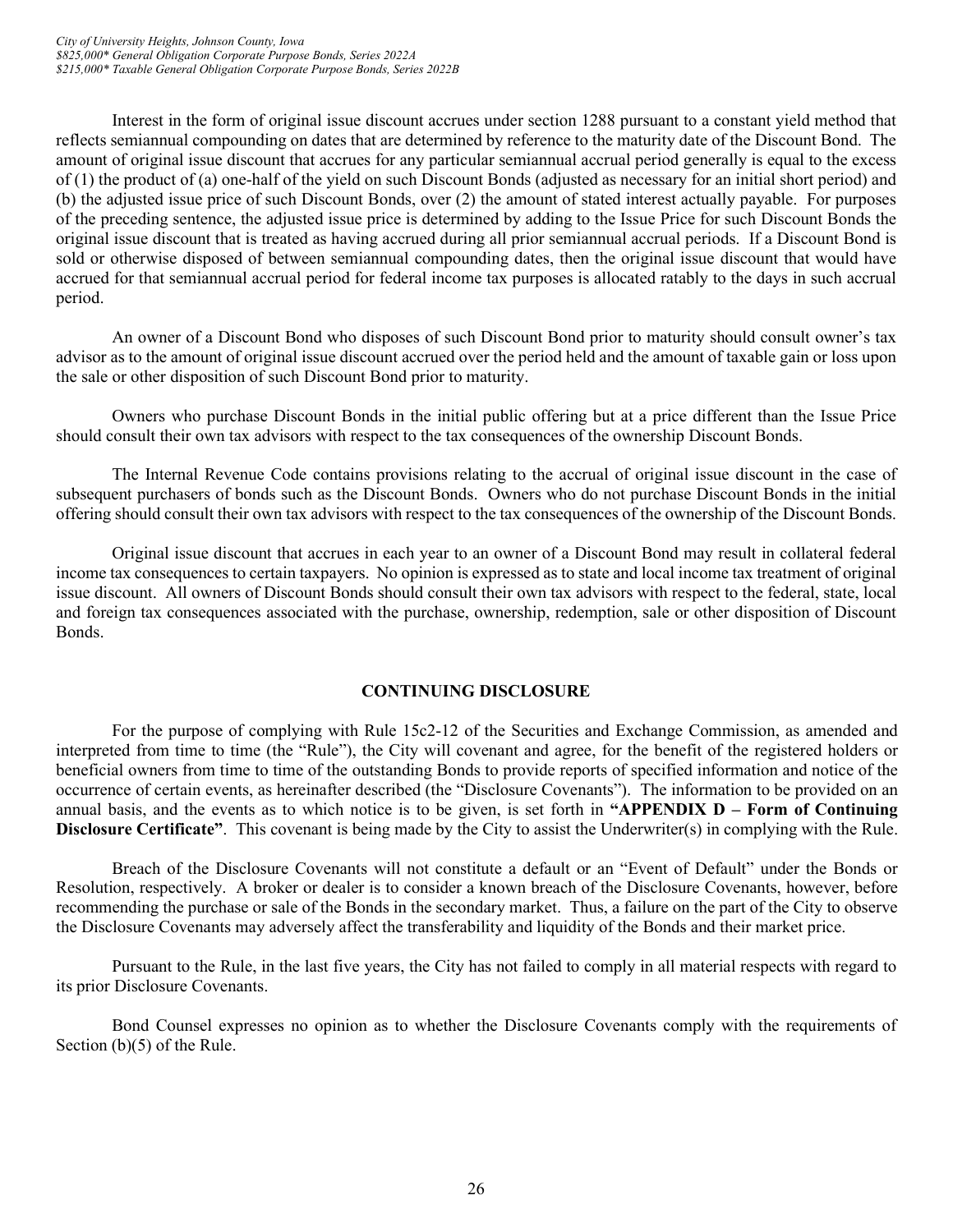# **OPTIONAL REDEMPTION**

<span id="page-30-0"></span>The Tax-Exempt Bonds due June 1, 2024 - 2030 inclusive, are not subject to optional redemption. Tax-Exempt Bonds due June 1, 2031 - 2037, inclusive, are callable in whole or in part on any date on or after June 1, 2030, at a price of par and accrued interest. If selection by lot within a maturity is required, the Registrar shall designate the Tax-Exempt Bonds to be redeemed by random selection of the names of the registered owners of the entire annual maturity until the total amount of Tax-Exempt Bonds to be called has been reached.

If less than all of the maturity is called for redemption, the City will notify DTC of the particular amount of such maturity to be redeemed prior to maturity. DTC will determine by lot the amount of each Participant's interest in such maturity to be redeemed and each Participant will then select by lot the beneficial ownership interests in such maturity to be redeemed.

Thirty days' written notice of redemption shall be given to the registered owner of the Tax-Exempt Bond. Failure to give written notice to any registered owner of the Tax-Exempt Bonds or any defect therein shall not affect the validity of any proceedings for the redemption of the Tax-Exempt Bonds. All Tax-Exempt Bonds or portions thereof called for redemption will cease to bear interest after the specified redemption date, provided funds for their redemption are on deposit at the place of payment. Written notice will be deemed completed upon transmission to the owner of record.

The Taxable Bonds are **not** subject to optional redemption prior to maturity.

# **LITIGATION**

<span id="page-30-1"></span>There is no litigation of any nature now pending or threatened restraining or enjoining the issuance, sale, execution or delivery of the Bonds, or in any way contesting or affecting the validity of the Bonds or any proceedings of the City taken with respect to the issuance or sale thereof. There is no litigation now pending, or to the knowledge of the City, threatened against the City that is expected to materially impact the financial condition of the City.

# **LEGAL MATTERS**

<span id="page-30-2"></span>Legal matters incident to the authorization, issuance and sale of the Bonds and with regard to the tax-exempt status of the interest thereon (see **"TAX EXEMPTION AND RELATED TAX MATTERS"** herein) are subject to the approving legal opinion of Dorsey & Whitney LLP, Des Moines, Iowa, Bond Counsel, a form of which is attached hereto as **APPENDIX C**. Signed copies of the opinion, dated and premised on law in effect as of the date of original delivery of the Bonds, will be delivered to the Underwriter at the time of such original delivery. The Bonds are offered subject to prior sale and to the approval of legality of the Bonds by Bond Counsel.

The legal opinion to be delivered will express the professional judgment of Bond Counsel and by rendering a legal opinion, Bond Counsel does not become an insurer or guarantor of the result indicated by that expression of professional judgment or of the transaction or the future performance of the parties to the transaction.

Bond Counsel has not been engaged, nor has it undertaken, to prepare or to independently verify the accuracy of the Official Statement, including but not limited to financial or statistical information of the City and risks associated with the purchase of the Bonds, except Bond Counsel has reviewed the information and statements contained in the Official Statement under, **"TAX EXEMPTION AND RELATED TAX MATTERS"** and **"LEGAL MATTERS",** insofar as such statements contained under such captions purport to summarize certain provisions of the Internal Revenue Code of 1986, the Bonds and any opinions rendered by Bond Counsel. Bond Counsel has prepared the documents contained in **APPENDIX C**.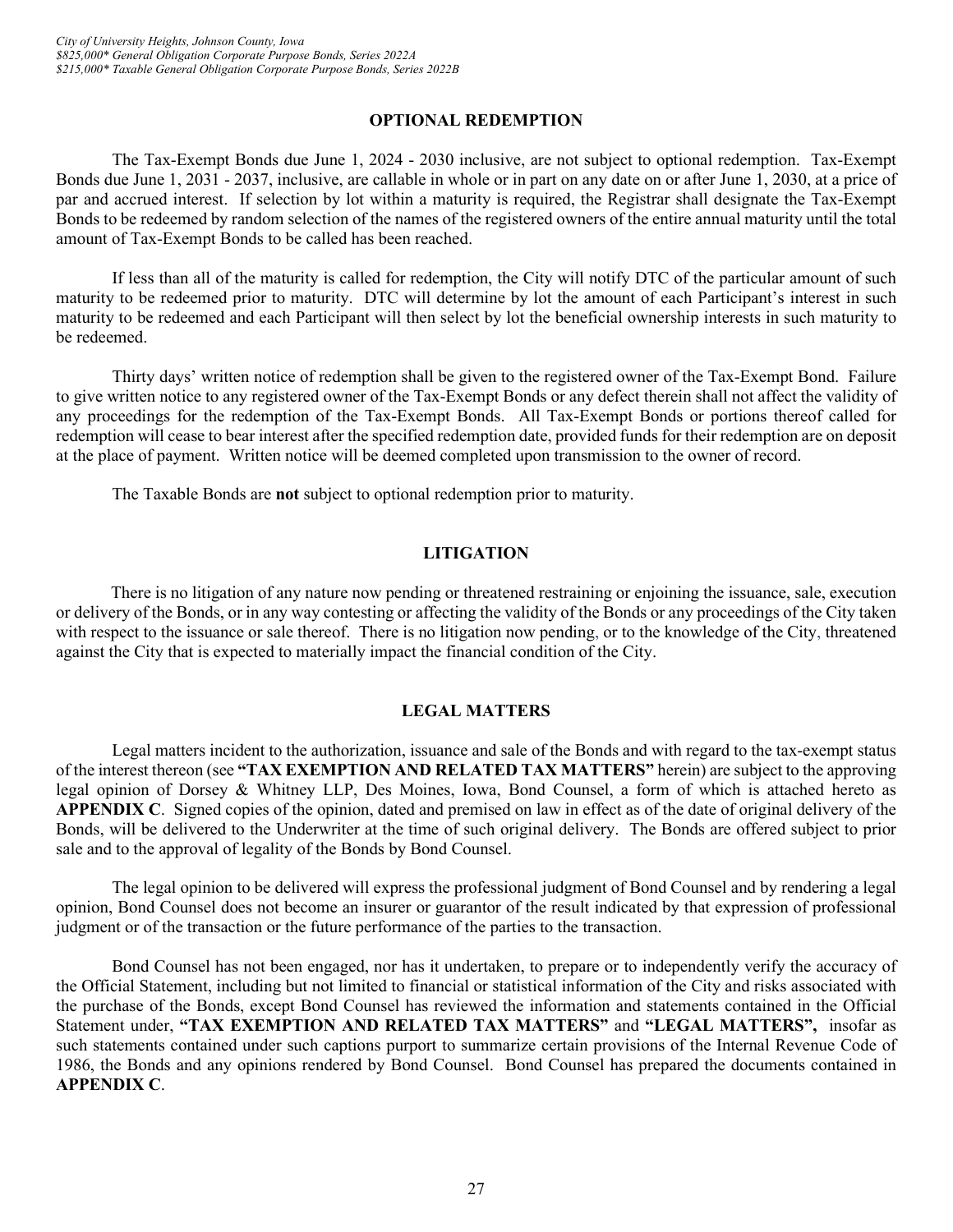# **OFFICIAL STATEMENT AUTHORIZATION**

<span id="page-31-0"></span>This Official Statement has been authorized for distribution to prospective purchasers of the Bonds. All statements, information, and statistics herein are believed to be correct but are not guaranteed by the consultants or by the City, and all expressions of opinion, whether or not so stated, are intended only as such.

This Official Statement is not to be construed as a contract or agreement amongst the City, the Underwriter, or the holders of any of the Bonds. Any statements made in this Official Statement involving matters of opinion, whether or not expressly so stated, are intended merely as opinions and not as representations of fact. The information and expressions of opinions contained herein are subject to change without notice and neither the delivery of this Official Statement or the sale of the Bonds made hereunder shall, under any circumstances, create any implication that there has been no change in the affairs of the City since the date hereof. The information contained in this Official Statement is not guaranteed.

#### **UNDERWRITING**

<span id="page-31-1"></span>The Tax-Exempt Bonds were offered for sale by the City at a public, competitive sale on June 28, 2022. The best<br>bid submitted at the sale was submitted by (the "Tax-Exempt Underwriter"). The City awarded the contract for (the "Tax-Exempt Underwriter"). The City awarded the contract for sale of the Tax-Exempt Bonds to the Tax-Exempt Underwriter at a price of \$ (reflecting the par amount of \$\_\_\_\_\_\_\_, plus a reoffering premium of \$\_\_\_\_\_\_\_, and less an Underwriter's discount of \$\_\_\_\_\_\_\_). The Tax-Exempt Underwriter has represented to the City that the Tax-Exempt Bonds have been subsequently re-offered to the public initially at the yields or prices set forth in the Final Official Statement.

The Taxable Bonds were offered for sale by the City at a public, competitive sale on June 28, 2022. The best bid submitted at the sale was submitted by  $(the "Taxable Underwriter").$  The City awarded the contract for sale of the Taxable Bonds to the Taxable Underwriter at a price of \$\_\_\_\_\_\_\_\_\_ (reflecting the par amount of \$\_\_\_\_\_, plus a reoffering premium of \$ \_\_\_\_, and less an Underwriter's discount of \$ \_\_\_\_, The Taxable Underwriter has reoffering premium of \$\_\_\_\_\_\_, and less an Underwriter's discount of \$ represented to the City that the Taxable Bonds have been subsequently re-offered to the public initially at the yields or prices set forth in the Final Official Statement.

# **MUNICIPAL ADVISOR**

<span id="page-31-2"></span>The City has engaged Speer Financial, Inc. as municipal advisor (the "Municipal Advisor") in connection with the issuance and sale of the Bonds. The Municipal Advisor is a Registered Municipal Advisor in accordance with the rules of the MSRB. The Municipal Advisor will not participate in the underwriting of the Bonds.The financial information included in the Official Statement has been compiled by the Municipal Advisor. Such information does not purport to be a review, audit or certified forecast of future events and may not conform with accounting principles applicable to compilations of financial information. The Municipal Advisor is not a firm of certified public accountants and does not serve in that capacity or provide accounting services in connection with the Bonds. The Municipal Advisor is not obligated to undertake any independent verification of or to assume any responsibility for the accuracy, completeness or fairness of the information contained in this Official Statement, nor is the Municipal Advisor obligated by the City's continuing disclosure undertaking.

*The remainder of this page was left blank intentionally.*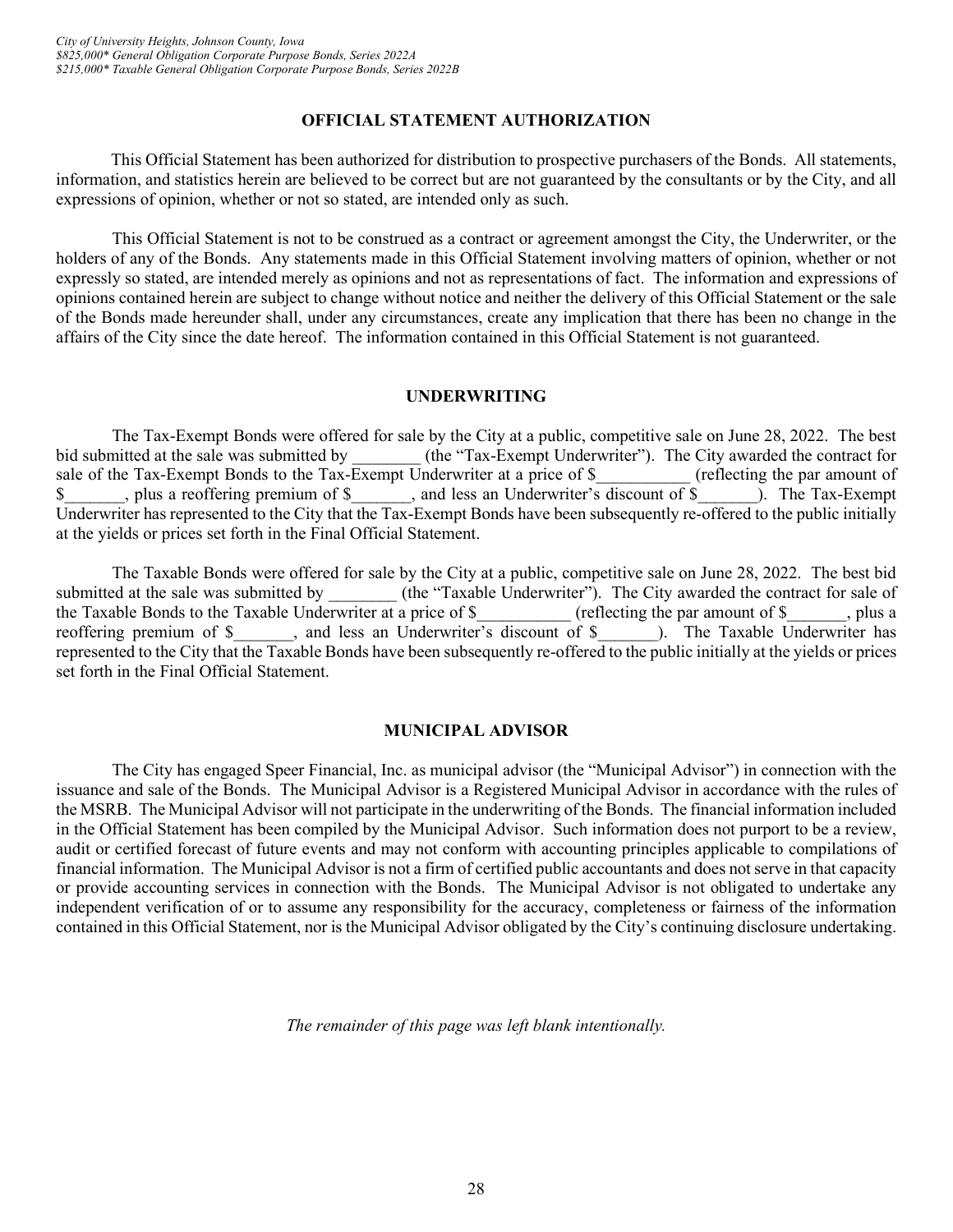# **MISCELLANEOUS**

<span id="page-32-0"></span>Brief descriptions or summaries of the City, the Bonds, the Resolution and other documents, agreements and statutes are included in this Official Statement. The summaries or references herein to the Bonds, the Resolution and other documents, agreements and statutes referred to herein, and the description of the Bonds included herein, do not purport to be comprehensive or definitive, and such summaries, references and descriptions are qualified in their entireties by reference to such documents, and the description herein of the Bonds is qualified in its entirety by reference to the form thereof and the information with respect thereto included in the aforesaid documents. Copies of such documents may be obtained from the City.

Any statements in this Official Statement involving matters of opinion or estimates, whether or not expressly so stated, are intended as such and not as representations of fact, and no representation is made that any of the estimates will be realized. This Official Statement is not to be construed as a contract or agreement between the City and the purchasers or Owners of any of the Bonds.

The attached **APPENDICES A, B, C**, and **D** are integral parts of this Official Statement and must be read together with all of the foregoing statements.

It is anticipated that CUSIP identification numbers will be printed on the Bonds, but neither the failure to print such numbers on any Bonds nor any error in the printing of such numbers shall constitute cause for a failure or refusal by the purchaser thereof to accept delivery of and pay for any Bonds.

The City has reviewed the information contained herein which relates to it and has approved all such information for use within this Official Statement. The execution and delivery of this Official Statement has been duly authorized by the City.

*/s/* **MIKE HAVERKAMP** */s/* **LOUISE FROM** *City Clerk Mayor* Johnson County, Iowa Johnson County, Iowa

CITY OF UNIVERSITY HEIGHTS CITY OF UNIVERSITY HEIGHTS

*The remainder of this page was left blank intentionally.*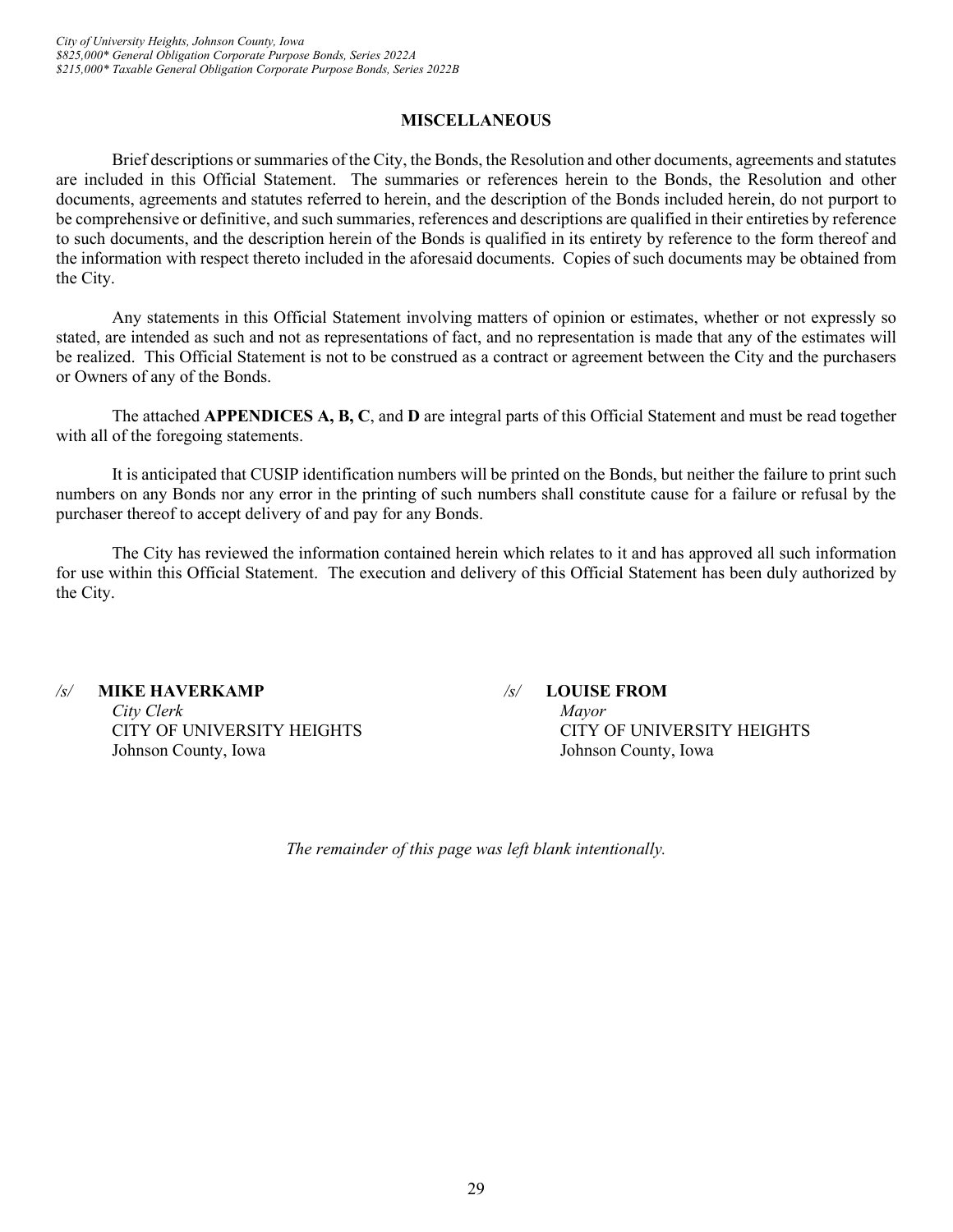*City of University Heights, Johnson County, Iowa \$825,000\* General Obligation Corporate Purpose Bonds, Series 2022A \$215,000\* Taxable General Obligation Corporate Purpose Bonds, Series 2022B*

# **APPENDIX A**

# **CITY OF UNIVERSITY HEIGHTS JOHNSON COUNTY, IOWA**

# **FISCAL YEAR 2021 FINANCIAL REPORT OF THE CITY FILED WITH THE STATE OF IOWA**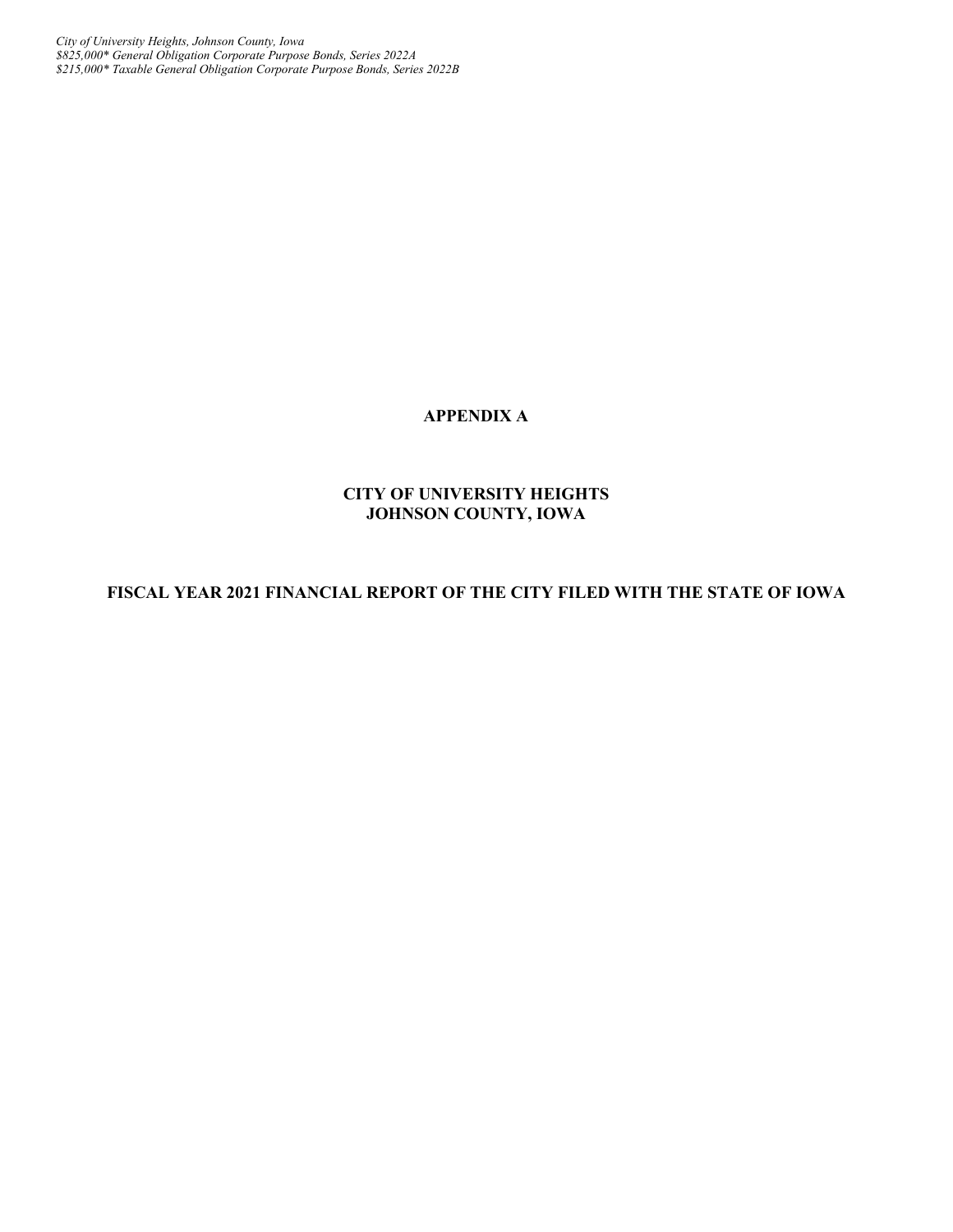# **APPENDIX B**

# **DESCRIBING BOOK-ENTRY-ONLY ISSUANCE**

1. The Depository Trust Company ("DTC"), New York, New York, will act as securities depository for the Bonds (the "Securities"). The Securities will be issued as fully-registered securities registered in the name of Cede & Co. (DTC's partnership nominee) or such other name as may be requested by an authorized representative of DTC. One fullyregistered Security certificate will be issued for each issue of the Securities, each in the aggregate principal amount of such issue, and will be deposited with DTC.

2. DTC, the world's largest securities depository, is a limited-purpose trust company organized under the New York Banking Law, a "banking organization" within the meaning of the New York Banking Law, a member of the Federal Reserve System, a "clearing corporation" within the meaning of the New York Uniform Commercial Code, and a "clearing agency" registered pursuant to the provisions of Section 17A of the Securities Exchange Act of 1934. DTC holds and provides asset servicing for over 3.5 million issues of U.S. and non-U.S. equity issues, corporate and municipal debt issues, and money market instruments (from over 100 countries) that DTC's participants ("Direct Participants") deposit with DTC. DTC also facilitates the post-trade settlement among Direct Participants of sales and other securities transactions in deposited securities, through electronic computerized book-entry transfers and pledges between Direct Participants' accounts. This eliminates the need for physical movement of securities certificates. Direct Participants include both U.S. and non-U.S. securities brokers and dealers, banks, trust companies, clearing corporations, and certain other organizations. DTC is a wholly-owned subsidiary of The Depository Trust & Clearing Corporation ("DTCC"). DTCC is the holding company for DTC, National Securities Clearing Corporation and Fixed Income Clearing Corporation, all of which are registered clearing agencies. DTCC is owned by the users of its regulated subsidiaries. Access to the DTC system is also available to others such as both U.S. and non-U.S. securities brokers and dealers, banks, trust companies, and clearing corporations that clear through or maintain a custodial relationship with a Direct Participant, either directly or indirectly ("Indirect Participants"). DTC has a S&P Global Ratings rating of AA+. The DTC Rules applicable to its Participants are on file with the Securities and Exchange Commission. More information about DTC can be found at [www.dtcc.com.](http://www.dtcc.com/)

3. Purchases of Securities under the DTC system must be made by or through Direct Participants, which will receive a credit for the Securities on DTC's records. The ownership interest of each actual purchaser of each Security ("Beneficial Owner") is in turn to be recorded on the Direct and Indirect Participants' records. Beneficial Owners will not receive written confirmation from DTC of their purchase. Beneficial Owners are, however, expected to receive written confirmations providing details of the transaction, as well as periodic statements of their holdings, from the Direct or Indirect Participant through which the Beneficial Owner entered into the transaction. Transfers of ownership interests in the Securities are to be accomplished by entries made on the books of Direct and Indirect Participants acting on behalf of Beneficial Owners. Beneficial Owners will not receive certificates representing their ownership interests in Securities, except in the event that use of the book-entry system for the Securities is discontinued.

4. To facilitate subsequent transfers, all Securities deposited by Direct Participants with DTC are registered in the name of DTC's partnership nominee, Cede & Co., or such other name as may be requested by an authorized representative of DTC. The deposit of Securities with DTC and their registration in the name of Cede  $\&$  Co. or such other DTC nominee do not effect any change in beneficial ownership. DTC has no knowledge of the actual Beneficial Owners of the Securities; DTC's records reflect only the identity of the Direct Participants to whose accounts such Securities are credited, which may or may not be the Beneficial Owners. The Direct and Indirect Participants will remain responsible for keeping account of their holdings on behalf of their customers.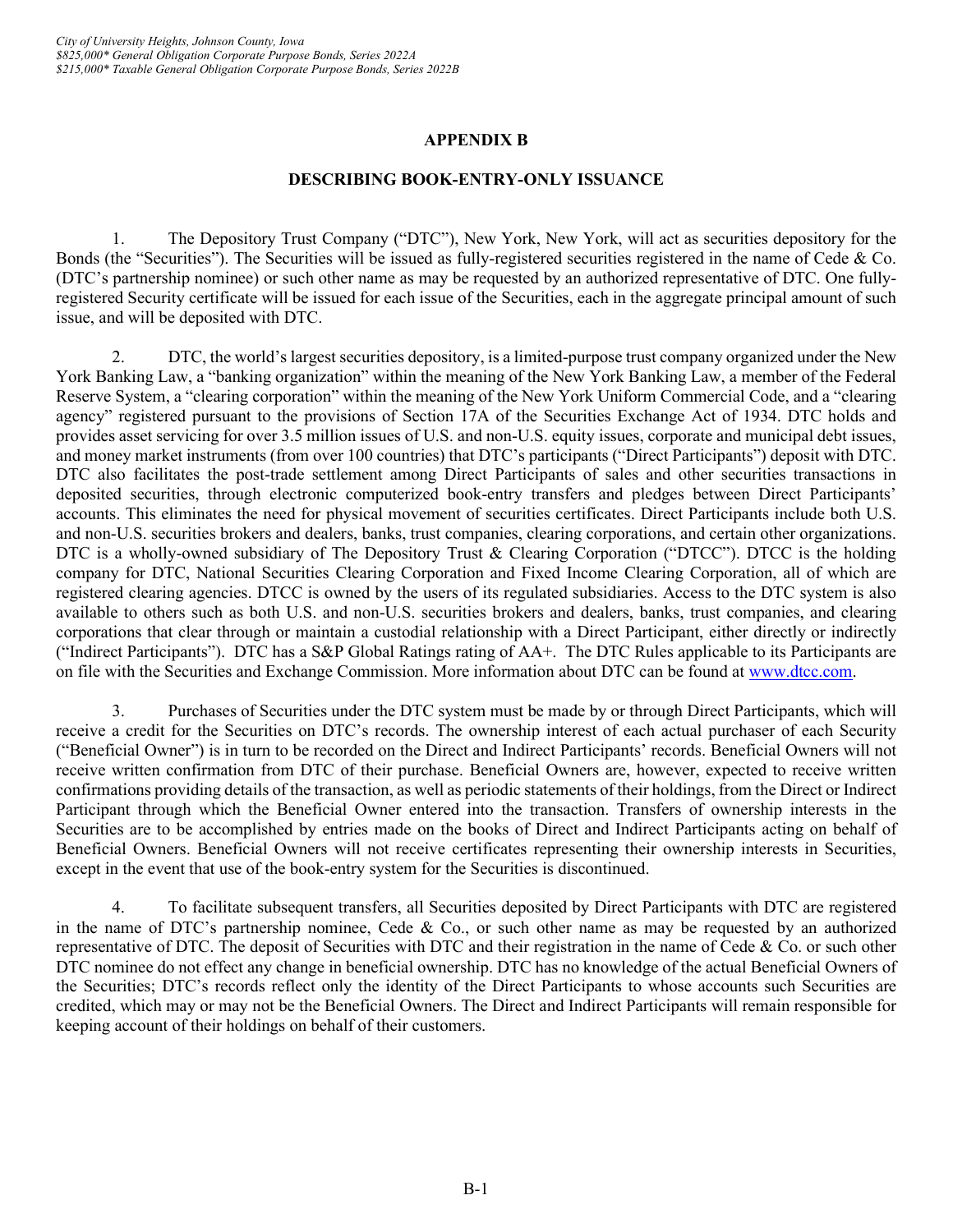5. Conveyance of notices and other communications by DTC to Direct Participants, by Direct Participants to Indirect Participants, and by Direct Participants and Indirect Participants to Beneficial Owners will be governed by arrangements among them, subject to any statutory or regulatory requirements as may be in effect from time to time. Beneficial Owners of Securities may wish to take certain steps to augment the transmission to them of notices of significant events with respect to the Securities, such as redemptions, tenders, defaults, and proposed amendments to the Security documents. For example, Beneficial Owners of Securities may wish to ascertain that the nominee holding the Securities for their benefit has agreed to obtain and transmit notices to Beneficial Owners. In the alternative, Beneficial Owners may wish to provide their names and addresses to the registrar and request that copies of notices be provided directly to them.

6. Redemption notices shall be sent to DTC. If less than all of the Securities within an issue are being redeemed, DTC's practice is to determine by lot the amount of the interest of each Direct Participant in such issue to be redeemed.

7. Neither DTC nor Cede & Co. (nor any other DTC nominee) will consent or vote with respect to Securities unless authorized by a Direct Participant in accordance with DTC's MMI Procedures. Under its usual procedures, DTC mails an Omnibus Proxy to the City as soon as possible after the record date. The Omnibus Proxy assigns Cede & Co.'s consenting or voting rights to those Direct Participants to whose accounts Securities are credited on the record date (identified in a listing attached to the Omnibus Proxy).

8. Redemption proceeds, distributions, and dividend payments on the Securities will be made to Cede & Co. or such other nominee as may be requested by an authorized representative of DTC. DTC's practice is to credit Direct Participants' accounts upon DTC's receipt of funds and corresponding detail information from the City or the Paying Agent, on payable date in accordance with their respective holdings shown on DTC's records. Payments by Participants to Beneficial Owners will be governed by standing instructions and customary practices, as is the case with securities held for the accounts of customers in bearer form or registered in "street name," and will be the responsibility of such Participant and not of DTC, the Paying Agent, or the City, subject to any statutory or regulatory requirements as may be in effect from time to time. Payment of redemption proceeds, distributions, and dividend payments to Cede & Co. (or such other nominee as may be requested by an authorized representative of DTC) is the responsibility of the City or the Paying Agent, disbursement of such payments to Direct Participants will be the responsibility of DTC, and disbursement of such payments to the Beneficial Owners will be the responsibility of Direct and Indirect Participants.

9. A Beneficial Owner shall give notice to elect to have its Securities purchased or tendered, through its Participant, to any Tender/Remarketing Agent, and shall effect delivery of such Securities by causing the Direct Participant to transfer the Participant's interest in the Securities, on DTC's records, to any Tender/Remarketing Agent. The requirement for physical delivery of Securities in connection with an optional tender or a mandatory purchase will be deemed satisfied when the ownership rights in the Securities are transferred by Direct Participants on DTC's records and followed by a bookentry credit of tendered Securities to any Tender/Remarketing Agent's DTC account.

10. DTC may discontinue providing its services as depository with respect to the Securities at any time by giving reasonable notice to the City or the Paying Agent. Under such circumstances, in the event that a successor depository is not obtained, Security certificates are required to be printed and delivered.

11. The City may decide to discontinue use of the system of book-entry-only transfers through DTC (or a successor securities depository). In that event, Security certificates will be printed and delivered to DTC.

12. The information in this section concerning DTC and DTC's book-entry system has been obtained from sources that the City believes to be reliable, but the City takes no responsibility for the accuracy thereof.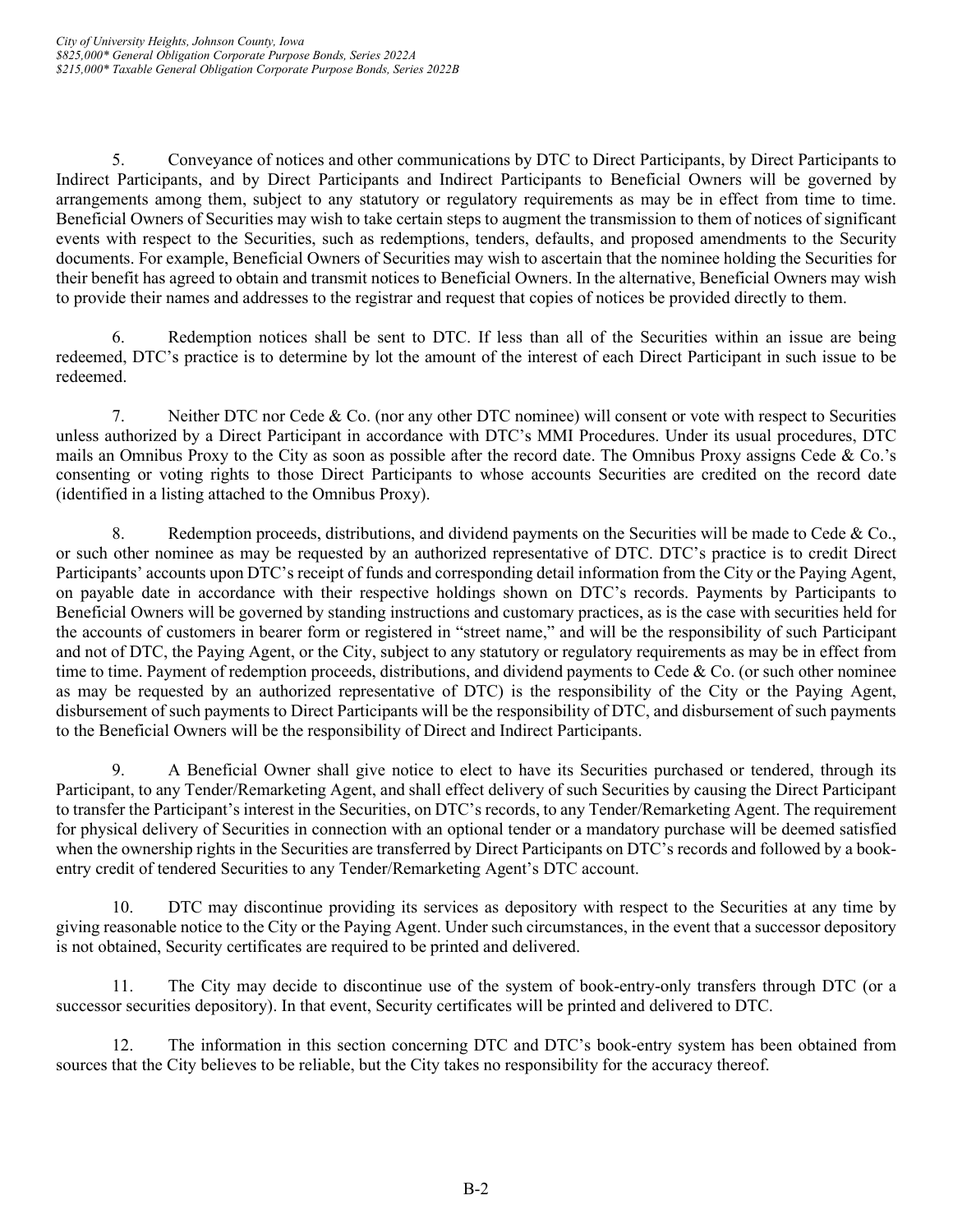# **APPENDIX C**

#### **DRAFT FORMS OF BOND COUNSEL OPINION**

We hereby certify that we have examined certified copies of the proceedings (the "Proceedings") of the City Council of the City of University Heights (the "Issuer"), in Johnson County, State of Iowa, passed preliminary to the issue by the Issuer of its General Obligation Corporate Purpose Bonds, Series 2022A (the "Series 2022A Bonds") in the amount of \$825,000, dated July 27, 2022, in the denomination of \$5,000 each, or any integral multiple thereof, in evidence of the Issuer's obligation under a certain loan agreement (the "Loan Agreement"), dated as of July 27, 2022. The Series 2022A Bonds mature on June 1 in each of the respective years and in the principal amounts and bear interest payable semiannually, commencing December 1, 2022, at the respective rates as follows:

| Date | Principal | <b>Interest Rate</b> | Date | Principal | <b>Interest Rate</b> |
|------|-----------|----------------------|------|-----------|----------------------|
| 2024 | \$20,000  | $\%$                 | 2031 | \$70,000  | $\%$                 |
| 2025 | \$20,000  | $\%$                 | 2032 | \$70,000  | $\%$                 |
| 2026 | \$20,000  | $\%$                 | 2033 | \$75,000  | $\%$                 |
| 2027 | \$35,000  | $\%$                 | 2034 | \$75,000  | $\%$                 |
| 2028 | \$65,000  | $\frac{0}{0}$        | 2035 | \$80,000  | $\%$                 |
| 2029 | \$65,000  | $\%$                 | 2036 | \$80,000  | $\%$                 |
| 2030 | \$70,000  | $\frac{0}{0}$        | 2037 | \$80,000  | $\frac{0}{0}$        |

Principal of the Series 2022A Bonds maturing in the years 2031 through 2037, inclusive, is subject to optional redemption prior to maturity on June 1, 2030, or on any date thereafter on terms of par plus accrued interest.

Based upon our examination, we are of the opinion, as of the date hereof, that:

1. The Proceedings show lawful authority for such issue under the laws of the State of Iowa.

2. The Series 2022A Bonds and the Loan Agreement are valid and binding general obligations of the Issuer.

3. All taxable property within the corporate boundaries of the Issuer is subject to the levy of taxes to pay the principal of and interest on the Series 2022A Bonds without constitutional or statutory limitation as to rate or amount.

4. The interest on the Series 2022A Bonds (including any original issue discount properly allocable to an owner thereof) is excluded from gross income for federal income tax purposes and is not treated as a preference item in calculating the federal alternative minimum tax imposed under the Internal Revenue Code of 1986 (the "Code"). The opinions set forth in the preceding sentence are subject to the condition that the Issuer comply with all requirements of the Code that must be satisfied subsequent to the issuance of the Series 2022A Bonds in order that interest thereon be, or continue to be, excluded from gross income for federal income tax purposes. The Issuer has covenanted to comply with each such requirement. Failure to comply with certain of such requirements may cause the inclusion of interest on the Series 2022A Bonds in gross income for federal income tax purposes to be retroactive to the date of issuance of the Series 2022A Bonds.

5. The Series 2022A Bonds are "qualified tax-exempt obligations" within the meaning of Section 265(b)(3) of the Code. The opinion set forth in the preceding sentence is subject to the condition that the Issuer comply with all requirements of the Code that must be satisfied subsequent to the issuance of the Series 2022A Bonds in order that the Series 2022A Bonds be, or continue to be, qualified tax-exempt obligations. The Issuer has covenanted to comply with each such requirement.

We express no opinion regarding other federal tax consequences arising with respect to the Series 2022A Bonds.

The rights of the owners of the Series 2022A Bonds and the enforceability thereof may be subject to bankruptcy, insolvency, reorganization, moratorium and other similar laws affecting creditors' rights heretofore or hereafter enacted to the extent constitutionally applicable, and their enforcement may also be subject to the exercise of judicial discretion in appropriate cases.

#### DORSEY & WHITNEY LLP

**\*This form of bond counsel opinion is subject to change pending the results of the sale of the Series 2022A Bonds contemplated herein.**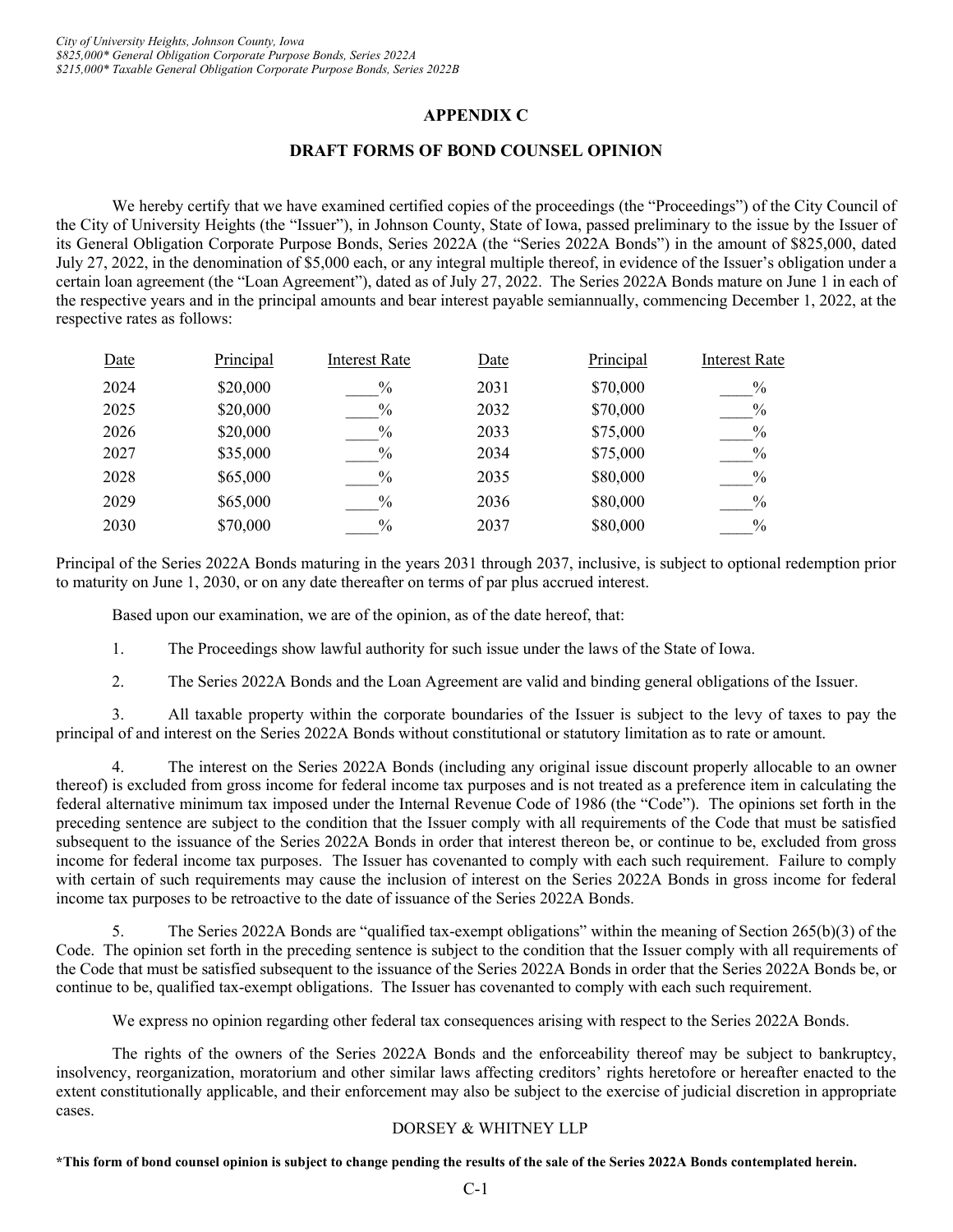We hereby certify that we have examined certified copies of the proceedings (the "Proceedings") of the City Council of the City of University Heights (the "Issuer"), in Johnson County, State of Iowa, passed preliminary to the issue by the Issuer of its Taxable General Obligation Corporate Purpose Bonds, Series 2022B (the "Series 2022B Bonds") in the amount of \$215,000, dated July 27, 2022, in the denomination of \$5,000 each, or any integral multiple thereof, in evidence of the Issuer's obligation under a certain loan agreement (the "Loan Agreement"), dated as of July 27, 2022. The Series 2022B Bonds mature on June 1 in each of the respective years and in the principal amounts and bear interest payable semiannually, commencing December 1, 2022, at the respective rates as follows:

| Date | Principal | Interest Rate | <u>Date</u> | <b>Principal</b> | Interest Rate |
|------|-----------|---------------|-------------|------------------|---------------|
| 2023 | \$50,000  | $\frac{0}{0}$ | 2026        | \$45,000         | $\frac{0}{0}$ |
| 2024 | \$45,000  | $\frac{0}{0}$ | 2027        | \$30,000         | $\%$          |
| 2025 | \$45,000  | $\frac{0}{0}$ |             |                  |               |

The Series 2022B Bonds are not subject to optional redemption prior to maturity.

Based upon our examination, we are of the opinion, as of the date hereof, that:

1. The Proceedings show lawful authority for such issue under the laws of the State of Iowa.

2. The Series 2022B Bonds and the Loan Agreement are valid and binding general obligations of the Issuer.

3. All taxable property within the corporate boundaries of the Issuer is subject to the levy of taxes to pay the principal of and interest on the Series 2022B Bonds without constitutional or statutory limitation as to rate or amount.

4. The interest on the Series 2022B Bonds is not excluded from gross income for federal income tax purposes under the Internal Revenue Code of 1986.

We express no opinion regarding other federal tax consequences arising with respect to the Series 2022B Bonds.

The rights of the owners of the Series 2022B Bonds and the enforceability thereof may be subject to bankruptcy, insolvency, reorganization, moratorium and other similar laws affecting creditors' rights heretofore or hereafter enacted to the extent constitutionally applicable, and their enforcement may also be subject to the exercise of judicial discretion in appropriate cases.

# DORSEY & WHITNEY LLP

#### **\*This form of bond counsel opinion is subject to change pending the results of the sale of the Series 2022B Bonds contemplated herein.**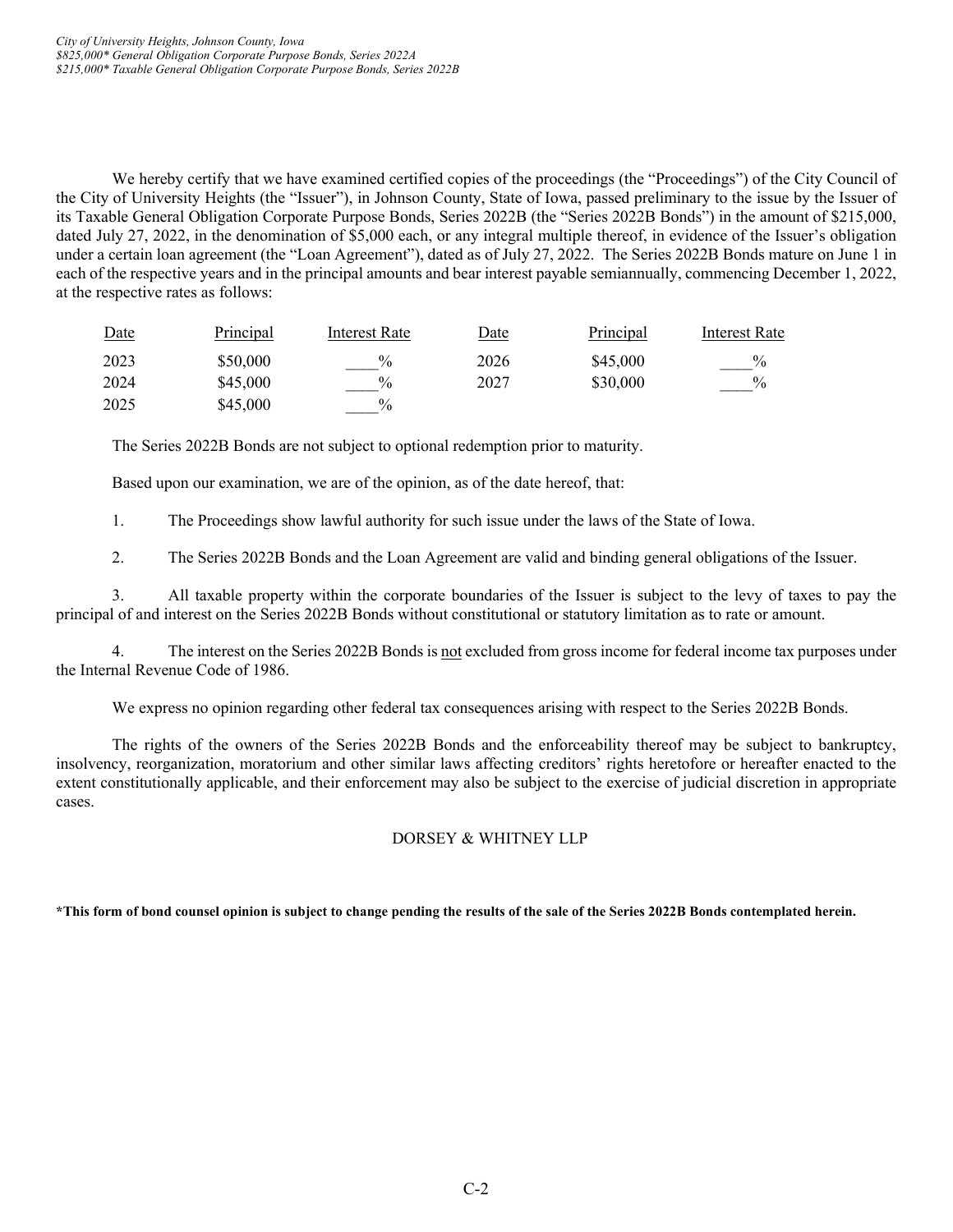# **APPENDIX D**

#### **DRAFT CONTINUING DISCLOSURE CERTIFICATE**

This Continuing Disclosure Certificate (the "Disclosure Certificate") is executed and delivered by the City of University Heights, Iowa (the "Issuer"), in connection with the issuance of \$825,000 General Obligation Corporate Purpose Bonds, Series 2022A and \$215,000 Taxable General Obligation Corporate Purpose Bonds, Series 2022B (collectively, the "Bonds"), dated July 27, 2022. The Bonds are being issued pursuant to resolutions of the Issuer approved on July 12, 2022 (the "Resolutions"). The Issuer covenants and agrees as follows:

Section 1. Purpose of the Disclosure Certificate. This Disclosure Certificate is being executed and delivered by the Issuer for the benefit of the Holders and Beneficial Owners of the Bonds and in order to assist the Participating Underwriters in complying with S.E.C. Rule 15c2-12.

Section 2. Definitions. In addition to the definitions set forth in the Resolutions, which apply to any capitalized term used in this Disclosure Certificate unless otherwise defined in this Section, the following capitalized terms shall have the following meanings:

"Annual Report" shall mean any Annual Report provided by the Issuer pursuant to, and as described in, Sections 3 and 4 of this Disclosure Certificate.

"Beneficial Owner" shall mean any person which (a) has the power, directly or indirectly, to vote or consent with respect to, or to dispose of ownership of, any Bonds (including persons holding Bonds through nominees, depositories or other intermediaries), or (b) is treated as the owner of any Bonds for federal income tax purposes.

"Dissemination Agent" shall mean the Dissemination Agent, if any, designated in writing by the Issuer and which has filed with the Issuer a written acceptance of such designation.

"EMMA" shall mean the MSRB's Electronic Municipal Market Access system available at [http://emma.msrb.org.](http://emma.msrb.org/)

"Financial Obligation" shall mean a (i) debt obligation, (ii) derivative instrument entered into in connection with, or pledged as security or a source of payment for, an existing or planned debt obligation, or, (iii) guarantee of either (i) or (ii). The term "Financial Obligation" shall not include municipal securities as to which a final official statement has been provided to the MSRB pursuant to the Rule.

"Holders" shall mean the registered holders of the Bonds, as recorded in the registration books of the Registrar.

"Listed Events" shall mean any of the events listed in Section 5(a) of this Disclosure Certificate.

"Municipal Securities Rulemaking Board" or "MSRB" shall mean the Municipal Securities Rulemaking Board, 1300 I Street NW, Suite 1000, Washington, DC 20005.

"Participating Underwriter" shall mean any of the original underwriters of the Bonds required to comply with the Rule in connection with offering of the Bonds.

"Rule" shall mean Rule 15c2-12 adopted by the Securities and Exchange Commission under the Securities Exchange Act of 1934, as the same may be amended from time to time.

"State" shall mean the State of Iowa.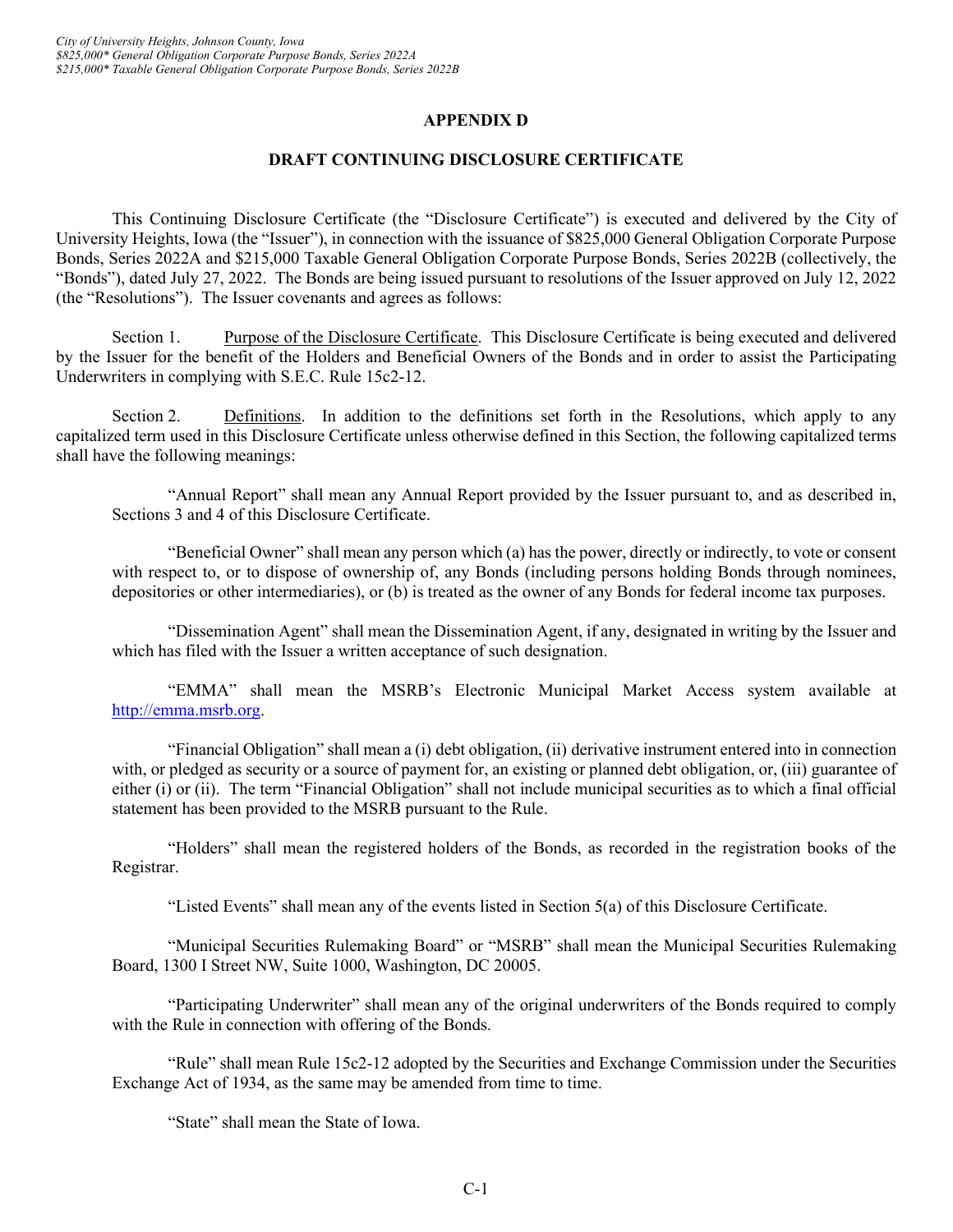# Section 3. Provision of Annual Reports.

(a) To the extent such information is customarily prepared by the Issuer and is made publicly available, not later than June 30 (the "Submission Deadline") of each year following the end of the 2021-2022 fiscal year, the Issuer shall, or shall cause the Dissemination Agent (if any) to, file on EMMA an electronic copy of its Annual Report which is consistent with the requirements of Section 4 of this Disclosure Certificate in a format and accompanied by such identifying information as prescribed by the MSRB. The Annual Report may be submitted as a single document or as separate documents comprising a package, and may cross-reference other information as provided in Section 4 of this Disclosure Certificate; provided that the audited financial statements of the Issuer may be submitted separately from the balance of the Annual Report and later than the Submission Deadline if they are not available by that date. If the Issuer's fiscal year changes, it shall give notice of such change in the same manner as for a Listed Event under Section  $5(c)$ , and the Submission Deadline beginning with the subsequent fiscal year will become one year following the end of the changed fiscal year.

(b) If the Issuer has designated a Dissemination Agent, then not later than fifteen (15) business days prior to the Submission Deadline, the Issuer shall provide the Annual Report to the Dissemination Agent.

(c) If the Issuer is unable to provide an Annual Report by the Submission Deadline, in a timely manner thereafter, the Issuer shall, or shall cause the Dissemination Agent (if any) to, file a notice on EMMA stating that there has been a failure to provide an Annual Report on or before the Submission Deadline.

Section 4. Content of Annual Reports. The Issuer's Annual Report shall contain or include by reference the following:

(a) The Issuer is not required under State of Iowa law to routinely cause the preparation of audited financial statements. In the event that the Issuer voluntarily causes the preparation of audited financial statements for a fiscal year, then the Annual Report shall include such audited financial statements, prepared in accordance with generally accepted accounting principles promulgated by the Financial Accounting Standards Board as modified in accordance with the governmental accounting standards promulgated by the Governmental Accounting Standards Board or as otherwise provided under State law, as in effect from time to time, or, if and to the extent such audited financial statements have not been prepared in accordance with generally accepted accounting principles, noting the discrepancies therefrom and the effect thereof. If the Issuer's audited financial statements are not available by the Submission Deadline, the Annual Report shall contain unaudited financial information (which may include any annual filing information required by State law) accompanied by a notice that the audited financial statements are not yet available, and the audited financial statements shall be filed on EMMA when they become available. For all fiscal years relative to which an audit is not conducted, the City shall provide its Unaudited Annual Financial Report to the State of Iowa.

(b) other financial information and operating data regarding the Issuer of the type presented in the final official statement distributed in connection with the primary offering of the Project Notes; provided, however, other than information included in its audited financial statements, the Issuer does not customarily prepare or make publicly available, most of the information in the final official statement, and accordingly no financial information or operating data (other than that normally included in the audited financial statements) will be provided by the Issuer in the Annual Report other than the following:

# **NONE**

Any or all of the items listed above may be included by specific reference to other documents, including official statements of debt issues of the Issuer or related public entities, which are available on EMMA or are filed with the Securities and Exchange Commission. If the document included by reference is a final official statement, it must be available on EMMA. The Issuer shall clearly identify each such other document so included by reference.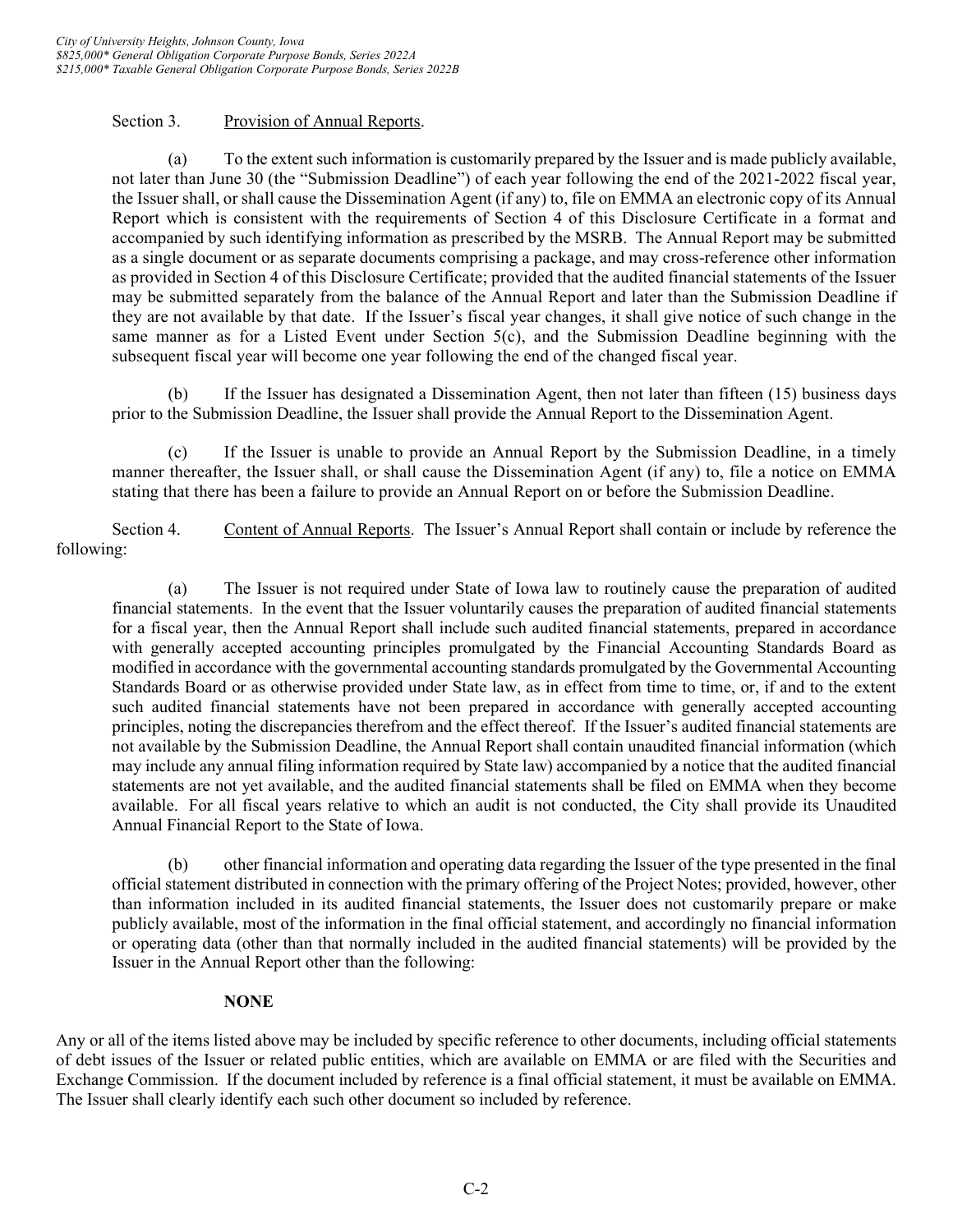# Section 5. Reporting of Significant Events.

(a) Pursuant to the provisions of this Section 5, the Issuer shall give, or cause to be given, notice of the occurrence of any of the following events with respect to the Bonds:

- (1) Principal and interest payment delinquencies.
- (2) Non-payment related defaults, if material.
- (3) Unscheduled draws on debt service reserves reflecting financial difficulties.
- (4) Unscheduled draws on credit enhancements reflecting financial difficulties.
- (5) Substitution of credit or liquidity providers, or their failure to perform.

(6) Adverse tax opinions, the issuance by the Internal Revenue Service of proposed or final determinations of taxability, Notices of Proposed Issue (IRS Form 5701-TEB) or other material notices or determinations with respect to the tax status of the security, or other material events affecting the tax status of the security.

- (7) Modifications to rights of security holders, if material.
- (8) Bond calls, if material, and tender offers.
- (9) Defeasances.
- (10) Release, substitution, or sale of property securing repayment of the securities, if material.
- (11) Rating changes.
- (12) Bankruptcy, insolvency, receivership or similar event of the obligated person.

Note to paragraph (12): For the purposes of the event identified in subparagraph (12), the event is considered to occur when any of the following occur: the appointment of a receiver, fiscal agent or similar officer for an obligated person in a proceeding under the U.S. Bankruptcy Code or in any other proceeding under state or federal law in which a court or governmental authority has assumed jurisdiction over substantially all of the assets or business of the obligated person, or if such jurisdiction has been assumed by leaving the existing governing body and officials or officers in possession but subject to the supervision and orders of a court or governmental authority, or the entry of an order confirming a plan of reorganization, arrangement or liquidation by a court or governmental authority having supervision or jurisdiction over substantially all of the assets or business of the obligated person.

(13) The consummation of a merger, consolidation, or acquisition involving an obligated person or the sale of all or substantially all of the assets of the obligated person, other than in the ordinary course of business, the entry into a definitive agreement to undertake such an action or the termination of a definitive agreement relating to any such actions, other than pursuant to its terms, if material.

(14) Appointment of a successor or additional trustee or the change of name of a trustee, if material.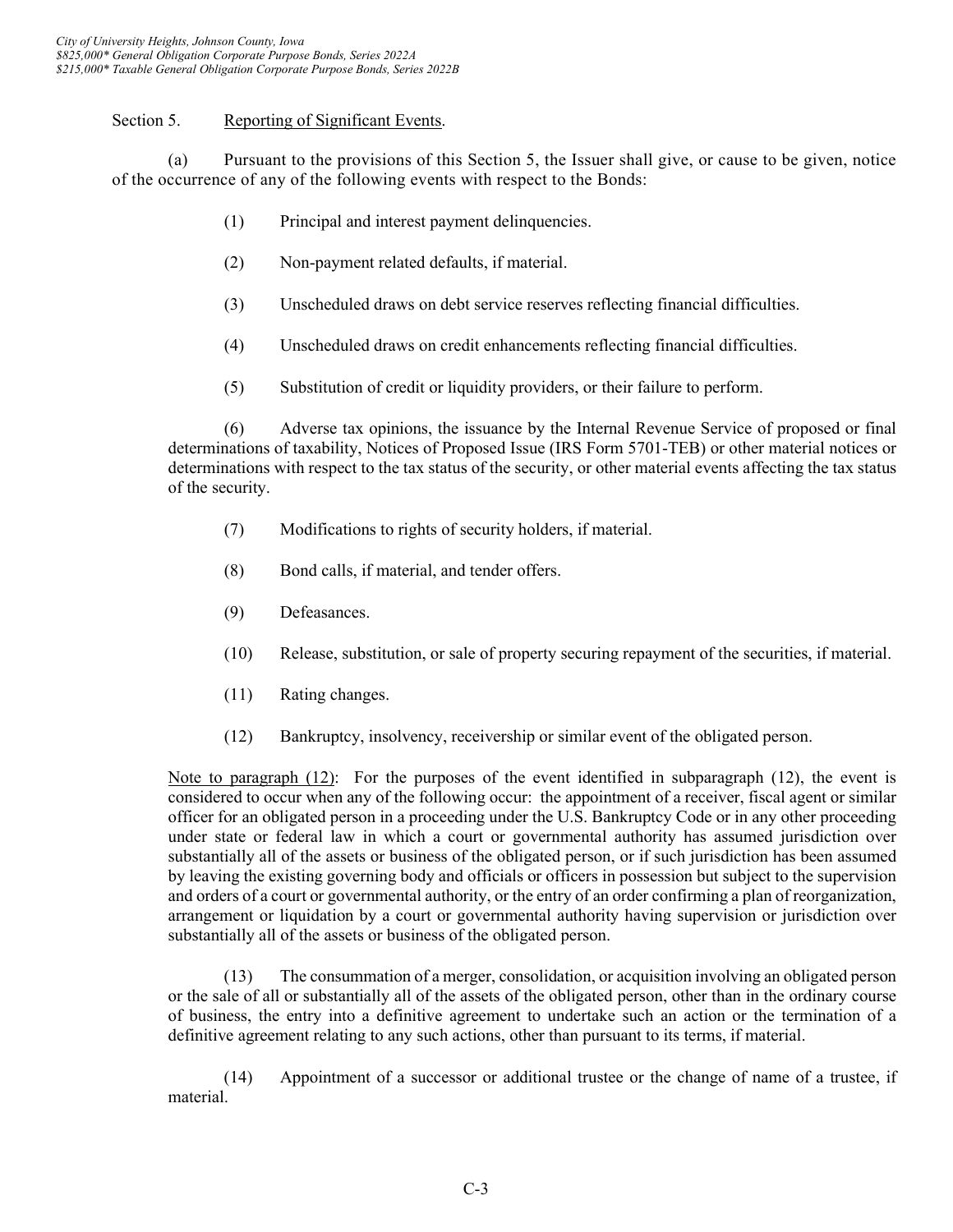(15) Incurrence of a Financial Obligation of the obligated person, if material, or agreement to covenants, events of default, remedies, priority rights, or other similar terms of a Financial Obligation of the obligated person, any of which affect security holders, if material.

(16) Default, event of acceleration, termination event, modification of terms, or other similar events under the terms of a Financial Obligation of the obligated person, any of which reflect financial difficulties.

(b) If a Listed Event described in Section 5(a) paragraph (2), (7), (8) (but only with respect to bond calls under (8)), (10), (13), (14), or (15) has occurred and the Issuer has determined that such Listed Event is material under applicable federal securities laws, the Issuer shall, in a timely manner but not later than ten business days after the occurrence of such Listed Event, promptly file, or cause to be filed, a notice of such occurrence on EMMA, with such notice in a format and accompanied by such identifying information as prescribed by the MSRB.

(c) If a Listed Event described in Section 5(a) paragraph  $(1)$ ,  $(3)$ ,  $(4)$ ,  $(5)$ ,  $(6)$ ,  $(8)$  (but only with respect to tender offers under (8)), (9), (11), (12), or (16) above has occurred the Issuer shall, in a timely manner but not later than ten business days after the occurrence of such Listed Event, promptly file, or cause to be filed, a notice of such occurrence on EMMA, with such notice in a format and accompanied by such identifying information as prescribed by the MSRB. Notwithstanding the foregoing, notice of Listed Events described in Section (5)(a) paragraphs (8) and (9) need not be given under this subsection any earlier than the notice (if any) of the underlying event is given to Holders of affected Bonds pursuant to the Resolutions.

Section 6. Termination of Reporting Obligation. The Issuer's obligations under this Disclosure Certificate shall terminate upon the legal defeasance, prior redemption or payment in full of all of the Bonds or upon the Issuer's receipt of an opinion of nationally recognized bond counsel to the effect that, because of legislative action or final judicial action or administrative actions or proceedings, the failure of the Issuer to comply with the terms hereof will not cause Participating Underwriters to be in violation of the Rule or other applicable requirements of the Securities Exchange Act of 1934, as amended.

Section 7. Dissemination Agent. The Issuer may, from time to time, appoint or engage a Dissemination Agent to assist it in carrying out its obligations under this Disclosure Certificate, and may discharge any such Agent, with or without appointing a successor Dissemination Agent. The Dissemination Agent shall not be responsible in any manner for the content of any notice or Annual Report prepared by the Issuer pursuant to this Disclosure Certificate. The initial Dissemination Agent shall be Speer Financial, Inc.

Section 8. Amendment; Waiver. Notwithstanding any other provision of this Disclosure Certificate, the Issuer may amend this Disclosure Certificate, and any provision of this Disclosure Certificate may be waived, provided that the following conditions are satisfied:

(a) (i) the amendment or waiver is made in connection with a change in circumstances that arises from a change in legal requirements, change in law, or change in the identity, nature or status of an obligated person with respect to the Bonds, or the type of business conducted; (ii) the undertaking, as amended or taking into account such waiver, would, in the opinion of nationally recognized bond counsel, have complied with the requirements of the Rule at the time of the original issuance of the Bonds, after taking into account any amendments or interpretations of the Rule, as well as any change in circumstances; and (iii) the amendment or waiver either (1) is approved by a majority of the Holders, or (2) does not, in the opinion of nationally recognized bond counsel, materially impair the interests of the Holders or Beneficial Owners; or

(b) the amendment or waiver is necessary to comply with modifications to or interpretations of the provisions of the Rule as announced by the Securities and Exchange Commission.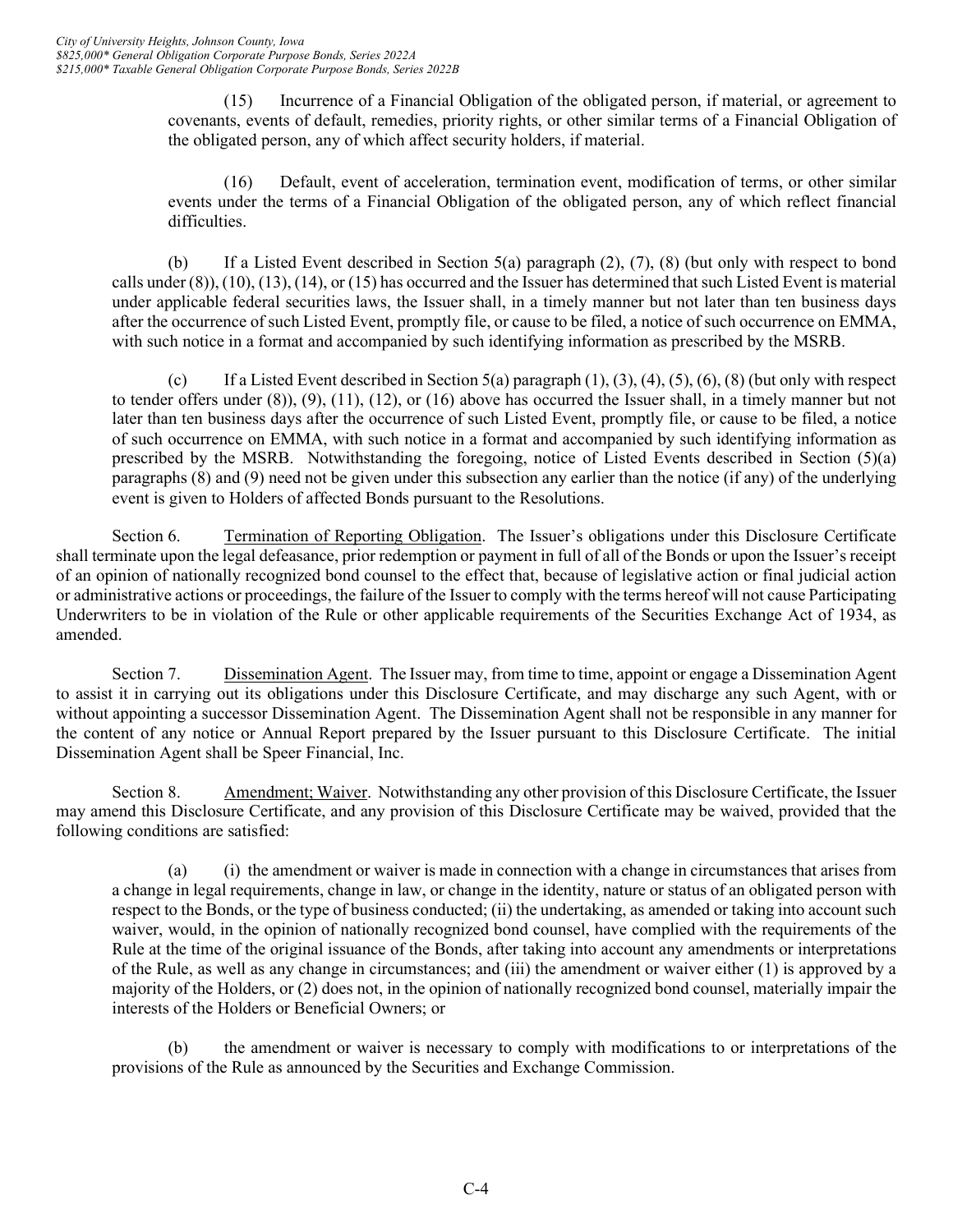In the event of any amendment or waiver of a provision of this Disclosure Certificate, the Issuer shall describe such amendment in the next Annual Report, and shall include, as applicable, a narrative explanation of the reason for the amendment or waiver and its impact on the type (or in the case of a change of accounting principles, on the presentation) of financial information or operating data being presented by the Issuer. In addition, if the amendment relates to the accounting principles to be followed in preparing audited financial statements, (i) notice of such change shall be given in the same manner as for a Listed Event under Section 5(c), and (ii) the Annual Report for the year in which the change is made will present a comparison or other discussion in narrative form (and also, if feasible, in quantitative form) describing or illustrating the material differences between the audited financial statements as prepared on the basis of the new accounting principles and those prepared on the basis of the former accounting principles.

Section 9. Additional Information. Nothing in this Disclosure Certificate shall be deemed to prevent the Issuer from disseminating any other information, using the means of dissemination set forth in this Disclosure Certificate or any other means of communication, or including any other information in any Annual Report or notice of occurrence of a Listed Event, in addition to that which is required by this Disclosure Certificate. If the Issuer chooses to include any information in any Annual Report or notice of occurrence of a Listed Event in addition to that which is specifically required by this Disclosure Certificate, the Issuer shall have no obligation under this Certificate to update such information or include it in any future Annual Report or notice of occurrence of a Listed Event.

Section 10. Default. In the event of a failure of the Issuer to comply with any provision of this Disclosure Certificate, any Holder or Beneficial Owner may take such actions as may be necessary and appropriate, including seeking mandate or specific performance by court order, to cause the Issuer to comply with its obligations under this Disclosure Certificate. Direct, indirect, consequential and punitive damages shall not be recoverable by any person for any default hereunder and are hereby waived to the extent permitted by law. A default under this Disclosure Certificate shall not be deemed an event of default under the Resolutions, and the sole remedy under this Disclosure Certificate in the event of any failure of the Issuer to comply with this Disclosure Certificate shall be an action to compel performance.

Section 11. Duties, Immunities and Liabilities of Dissemination Agent. The Dissemination Agent, if any, shall have only such duties as are specifically set forth in this Disclosure Certificate, and the Issuer agrees to indemnify and save the Dissemination Agent, its officers, directors, employees and agents, harmless against any loss, expense and liabilities which it may incur arising out of or in the exercise or performance of its powers and duties hereunder, including the costs and expenses (including attorneys' fees) of defending against any claim of liability, but excluding liabilities due to the Dissemination Agent's negligence or willful misconduct. The obligations of the Issuer under this Section shall survive resignation or removal of the Dissemination Agent and payment of the Bonds.

Section 12. Beneficiaries. This Disclosure Certificate shall inure solely to the benefit of the Issuer, the Dissemination Agent, the Participating Underwriters and Holders and Beneficial Owners from time to time of the Bonds, and shall create no rights in any other person or entity.

Dated: July 27, 2022

# CITY OF UNIVERSITY HEIGHTS, IOWA

 $\mathbf{By}$ 

Mayor

Attest:

 $\mathbf{By}$ 

City Clerk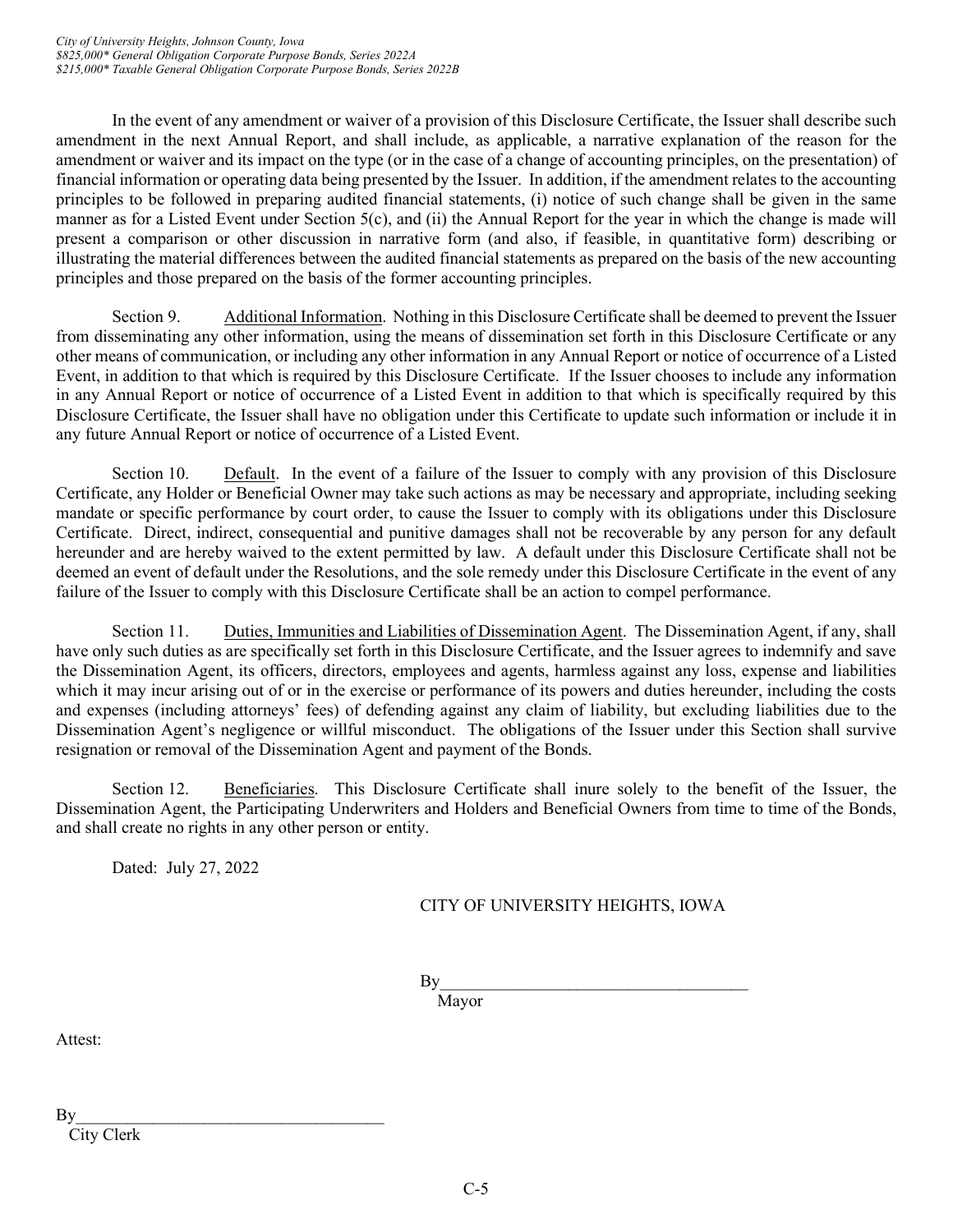#### **OFFICIAL BID FORM – TAX-EXEMPT BONDS**

City of University Heights June 28, 2022 1302 Melrose Avenue *Speer Financial, Inc.* University Heights, IA 52246 *Facsimile: (319) 291-8628*

City Council:

For the \$825,000\* General Obligation Corporate Purpose Bonds, Series 2022A (the "Tax-Exempt Bonds"), of the City of University Heights, Johnson County, Iowa (the "City"), as described in the annexed Official Terms of Offering, which is expressly made<br>a part of this bid, we will pay you \$ (no less than \$818,400). The Tax-Exempt Bonds are (no less than \$818,400). The Tax-Exempt Bonds are to bear interest at the following respective rates (each a multiple of 1/8 or 1/100 of 1%) for the Tax-Exempt Bonds of each designated maturity.

#### **AMOUNTS\* AND MATURITIES – JUNE 1**

| \$20,000  2024 |  | \$65,000 2029 | \$75,000 2033 | % |
|----------------|--|---------------|---------------|---|
| 20,000  2025   |  | 70.000 2030   | 75,000 2034   | % |
| 20.000 2026    |  | 70.000 2031   | 80.000 2035   | % |
| 35,000  2027   |  | 70.000 2032   | 80,000 2036   | % |
| 65,000  2028   |  |               | 80.000 2037   | % |

*Any consecutive maturities may be aggregated into term bonds at the option of the bidder, in which case the mandatory redemption provisions shall be on the same schedule as above.*

| <b>Maturities:</b> | Term Maturity | <i>Maturities:</i> | <b>Term Maturity</b> |
|--------------------|---------------|--------------------|----------------------|
| <i>Maturities:</i> | Term Maturity | <i>Maturities:</i> | <b>Term Maturity</b> |

*\*Subject to principal adjustment in accordance with the Official Terms of Offering.*

In submitting this bid, we represent that (i) this bid constitutes a firm offer to purchase the Tax-Exempt Bonds, and (ii) we have an established industry reputation for underwriting new issuances of municipal bonds and notes.

The Tax-Exempt Bonds are to be executed and delivered to us in accordance with the terms of this bid accompanied by the approving legal opinion of Dorsey & Whitney LLP, Des Moines, Iowa. The City will pay for the legal opinion. **The Purchaser agrees to** pay the fee charged by the CUSIP Service Bureau and will accept the Tax-Exempt Bonds with the CUSIP numbers as entered on the Tax-Exempt Bonds.

No good faith deposit is required.

| <b>Account Manager Information</b>                               | <b>Bidders Option Insurance</b>      |
|------------------------------------------------------------------|--------------------------------------|
| Underwriter/Bank                                                 | We have purchased<br>insurance from: |
|                                                                  | <b>Name of Insurer</b>               |
|                                                                  | (Please fill in)                     |
| City State/Zip                                                   |                                      |
| Direct Phone ( )                                                 | <b>Maturities:</b> (Check One)       |
| FAX Number ( )                                                   | [ ] Years                            |
| E-Mail Address<br><u> 1989 - Jan Sterling Sterling (d. 1989)</u> | 1 All                                |

The foregoing bid was accepted and the Tax-Exempt Bonds sold by resolution of the City on June 28, 2022.

ATTEST: CITY OF UNIVERSITY HEIGHTS JOHNSON COUNTY, IOWA

*City Clerk Mayor*

| Clerk<br>$\sim$<br>πw | Mayor<br>__ |
|-----------------------|-------------|

| --NOT PART OF THE BID-------------- |                     |             |               |  |  |
|-------------------------------------|---------------------|-------------|---------------|--|--|
| (Calculation of true interest cost) |                     |             |               |  |  |
| Gross Interest                      |                     |             |               |  |  |
| Less Premium/Plus Discount          |                     |             |               |  |  |
| True Interest Cost                  |                     |             |               |  |  |
| True Interest Rate                  |                     |             | $\frac{0}{0}$ |  |  |
|                                     | TOTAL BOND YEARS    | 8,046.67    |               |  |  |
|                                     | <b>AVERAGE LIFE</b> | 9.754 Years |               |  |  |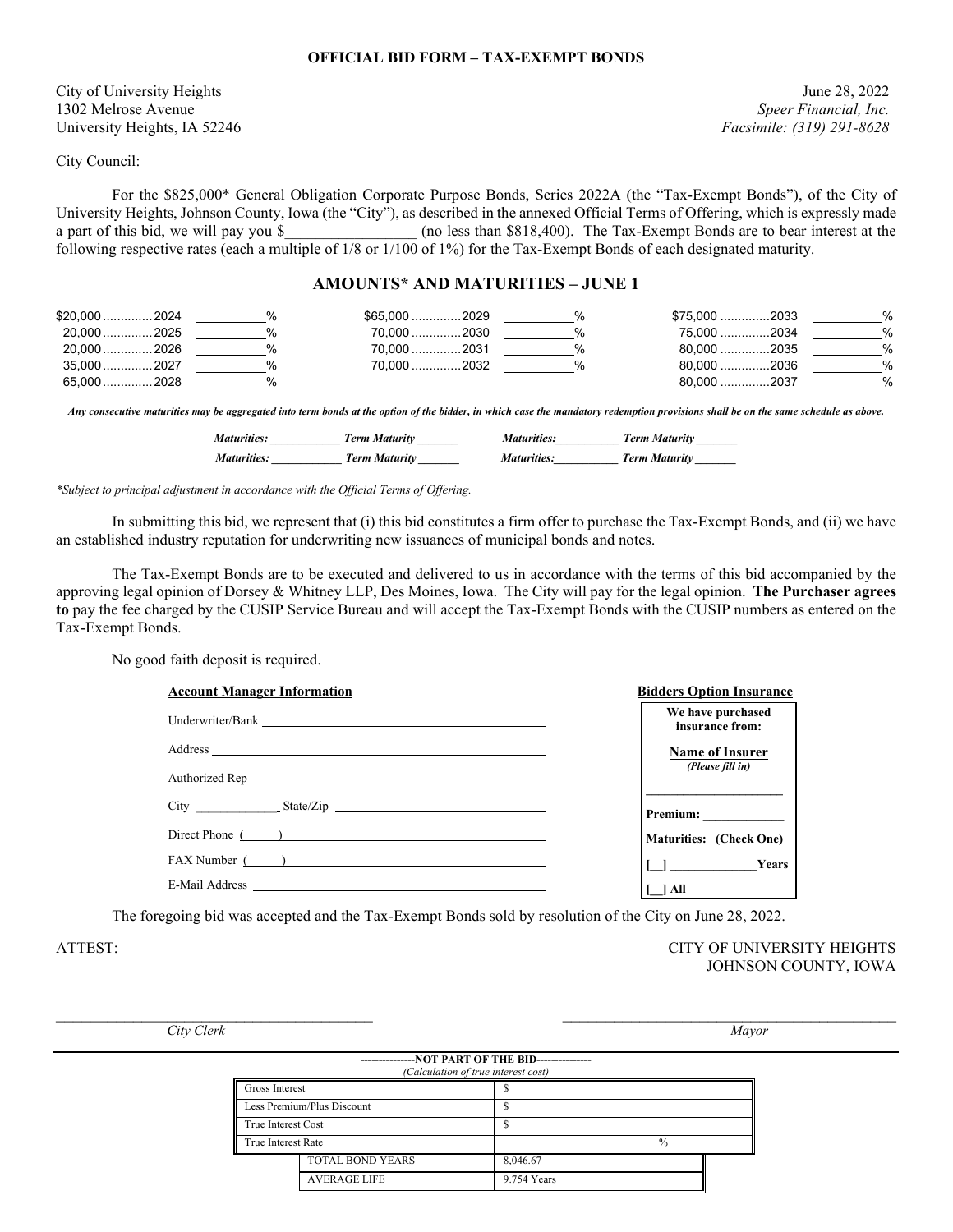# **OFFICIAL TERMS OF OFFERING**

# **\$825,000\* CITY OF UNIVERSITY HEIGHTS Johnson County, Iowa**

#### **General Obligation Corporate Purpose Bonds, Series 2022A**

The City of University Heights, Johnson County, Iowa, (the "City"), will receive electronic bids on the SpeerAuction ("SpeerAuction") website address "www.SpeerAuction.com" for its \$825,000\* General Obligation Corporate Purpose Bonds, Series 2022A (the "Tax-Exempt Bonds"), on an all or none basis between 10:00 A.M. and 10:30 A.M., C.D.T., Tuesday, June 28, 2022. To bid electronically, bidders must have: (1) completed the registration form on the SpeerAuction website, and (2) requested and received admission to the City's sale (as described below). The City will also receive sealed bids for the Tax-Exempt Bonds, on an all or none basis, at the City Hall, 1302 Melrose Avenue, University Heights, Iowa, before 10:30 A.M., C.D.T., Tuesday, June 28, 2022. The City will also receive facsimile bids at (319) 291- 8628 for the Tax-Exempt Bonds, on an all or none basis, before 10:30 A.M., C.D.T., Tuesday, June 28, 2022. Upon receipt, facsimile bids will be sealed and treated as sealed bids, and along with all other sealed bids will be publicly opened and, together with any electronic bids, read.

Award will be made or all bids rejected at a meeting of the City on that date. The City reserves the right to reject all bids, to reject any bid proposal not conforming to this Official Terms of Offering, and to waive any irregularity or informality with respect to any bid. Additionally, the City reserves the right to modify or amend this Official Terms of Offering; however, any such modification or amendment shall not be made less than twenty-four (24) hours prior to the date and time for receipt of bids on the Tax-Exempt Bonds and any such modification or amendment will be announced on the Amendments Page of the SpeerAuction webpage and through *Thomson Municipal News.*

The Tax-Exempt Bonds are valid and binding general obligations of the City, and all taxable property within the boundaries of the City is subject to the levy of taxes to pay the principal of and interest on the Tax-Exempt Bonds without constitutional or statutory limitation as to rate or amount.

*\*ADJUSTMENTS TO PRINCIPAL AMOUNT AFTER DETERMINATION OF BEST BID. The aggregate principal amount of the Tax-Exempt Bonds, and each scheduled maturity thereof, are subject to increase or reduction by the City or its designee after the determination of the Winning Bidder. The City may increase or decrease each maturity in increments of \$5,000, but the total amount to be issued will not exceed \$825,000. Interest rates specified by the Winning Bidder for each maturity will not change. Final adjustments shall be in the sole discretion of the City.*

*The dollar amount of the purchase price proposed by the Winning Bidder will be changed if the aggregate principal amount of the Tax-Exempt Bonds is adjusted as described above. Any change in the principal amount of any maturity of the Tax-Exempt Bonds will be made while maintaining, as closely as possible, the Winning Bidder's net compensation, calculated as a percentage of bond principal. The Winning Bidder may not withdraw or modify its bid as a result of any post-bid adjustment. Any adjustment shall be conclusive, and shall be binding upon the Winning Bidder.*

#### **Establishment of Issue Price (10% Test May Apply if Competitive Sale Requirements are Not Satisfied)**

(a) The winning bidder shall assist the City in establishing the issue price of the Tax-Exempt Bonds and shall execute and deliver to the City at closing an "issue price" or similar certificate setting forth the reasonably expected initial offering price to the Public or the sales price or prices of the Tax-Exempt Bonds, together with the supporting pricing wires or equivalent communications, substantially in the form attached hereto as **Exhibit A** to this Official Terms of Offering, with such modifications as may be appropriate or necessary, in the reasonable judgment of the winning bidder, the City and Dorsey & Whitney LLP ("Bond Counsel"). All actions to be taken by the City under this Official Terms of Offering to establish the issue price of the Tax-Exempt Bonds may be taken on behalf of the City by the City's municipal advisor and any notice or report to be provided to the City may be provided to Speer Financial, Inc., Chicago, Illinois (*"Speer"*)*.*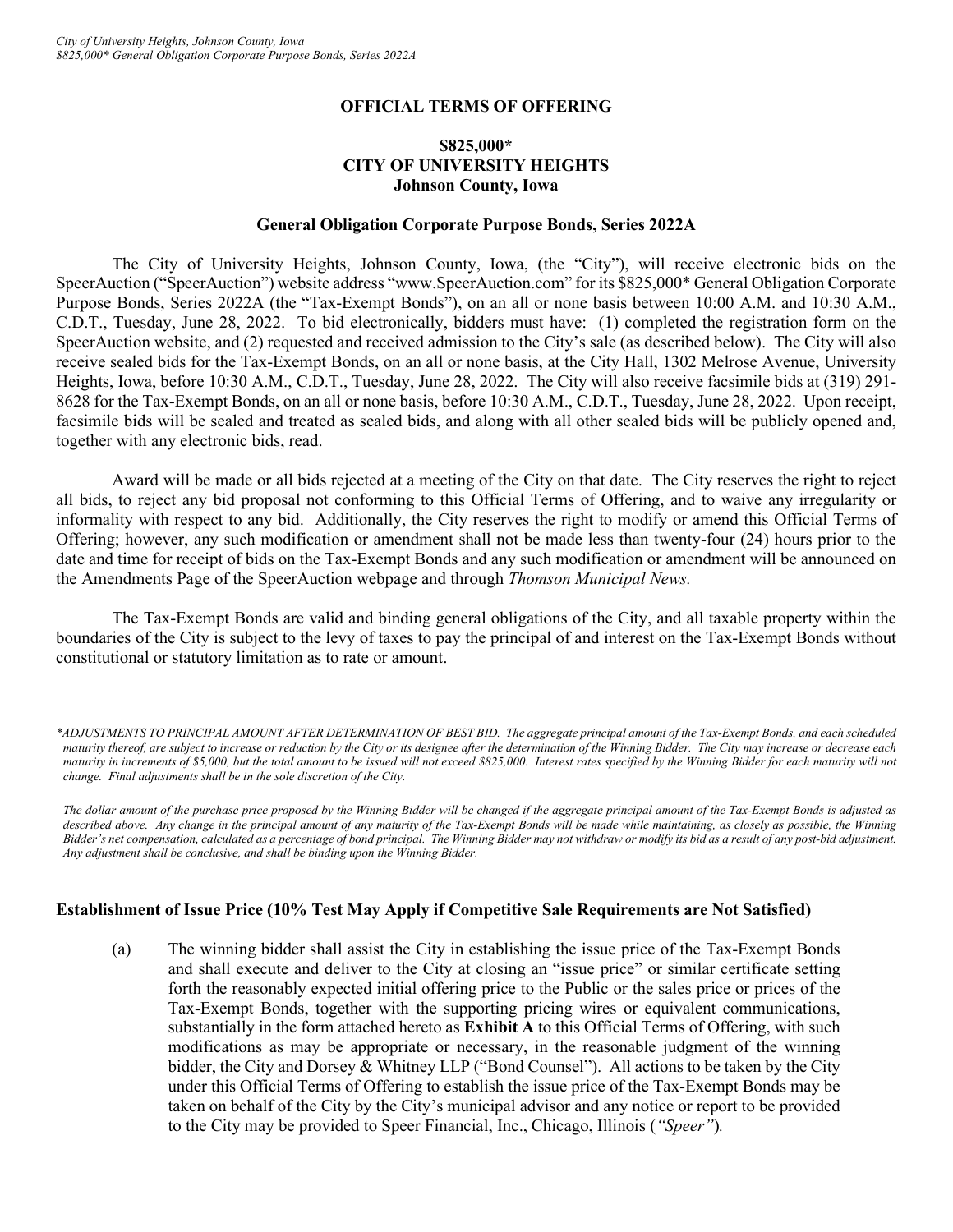- (b) The City intends that the provisions of Treasury Regulation Section 1.148-1(f)(3)(i) (defining "competitive sale" for purposes of establishing the issue price of the Tax-Exempt Bonds) will apply to the initial sale of the Tax-Exempt Bonds (the "competitive sale requirements") because:
	- (i) the City shall disseminate this Official Terms of Offering to potential Underwriters in a manner that is reasonably designed to reach potential Underwriters;
	- (ii) all bidders shall have an equal opportunity to bid;
	- (iii) the City may receive bids from at least three Underwriters of municipal bonds who have established industry reputations for underwriting new issuances of municipal bonds; and
	- (iv) the City anticipates awarding the sale of the Tax-Exempt Bonds to the bidder who submits a firm offer to purchase the Tax-Exempt Bonds at the lowest true interest cost, as set forth in this Official Terms of Offering.

Any bid submitted pursuant to this Official Terms of Offering shall be considered a firm offer for the purchase of the Tax-Exempt Bonds, as specified in the bid.

- (c) In the event that the competitive sale requirements are not satisfied, the City shall so advise the winning bidder. **The City will not require bidders to comply with the "hold-the-offering-price rule" and therefore does not intend to use the initial offering price to the Public as of the Sale Date of any maturity of the Tax-Exempt Bonds as the issue price of that maturity, though the winning bidder may elect to apply the "hold the offering price rule" (as described below). Bids will not be subject to cancellation in the event that the competitive sale requirements are not satisfied. Unless a bidder intends to apply the "hold-the-offering-price rule" as described below, bidders should prepare their bids on the assumption that all of the maturities of the Tax-Exempt Bonds will be subject to the 10% test (as described below) in order to establish the issue price of the Tax-Exempt Bonds.** If the competitive sale requirements are not satisfied, the 10% test shall apply to determine the issue price of each maturity of the Tax-Exempt Bonds unless the winning bidder shall request that the "hold-the-offering-price rule" (as described below) shall apply. The winning bidder must notify Speer of its intention to apply the "hold-the-offeringprice rule" at or prior to the time the Tax-Exempt Bonds are awarded.
	- (i) If the winning bidder does not request that the "hold-the-offering-price rule" apply to determine the issue price of the Tax-Exempt Bonds, the following two paragraphs shall apply:

The City shall treat the first price at which 10% of a maturity of the Tax-Exempt Bonds (the "10% test") is sold to the Public as the issue price of that maturity, applied on a maturity-by-maturity basis. The winning bidder shall advise the City if any maturity of the Tax-Exempt Bonds satisfies the 10% test as of the date and time of the award of the Tax-Exempt Bonds.

Until the 10% test has been satisfied as to each maturity of the Tax-Exempt Bonds, the winning bidder agrees to promptly report to the City the prices at which the unsold Tax-Exempt Bonds of that maturity have been sold to the Public. That reporting obligation shall continue, whether or not the closing date has occurred, until the 10% test has been satisfied as to the Tax-Exempt Bonds of that maturity or until all Tax-Exempt Bonds of that maturity have been sold to the Public. In addition, if the 10% test has not been satisfied with respect to any maturity of the Tax-Exempt Bonds prior to closing, then the purchaser shall provide the City with a representation as to the price of prices, as of the date of closing, at which the purchaser reasonably expects to sell the remaining Tax-Exempt Bonds of such maturity.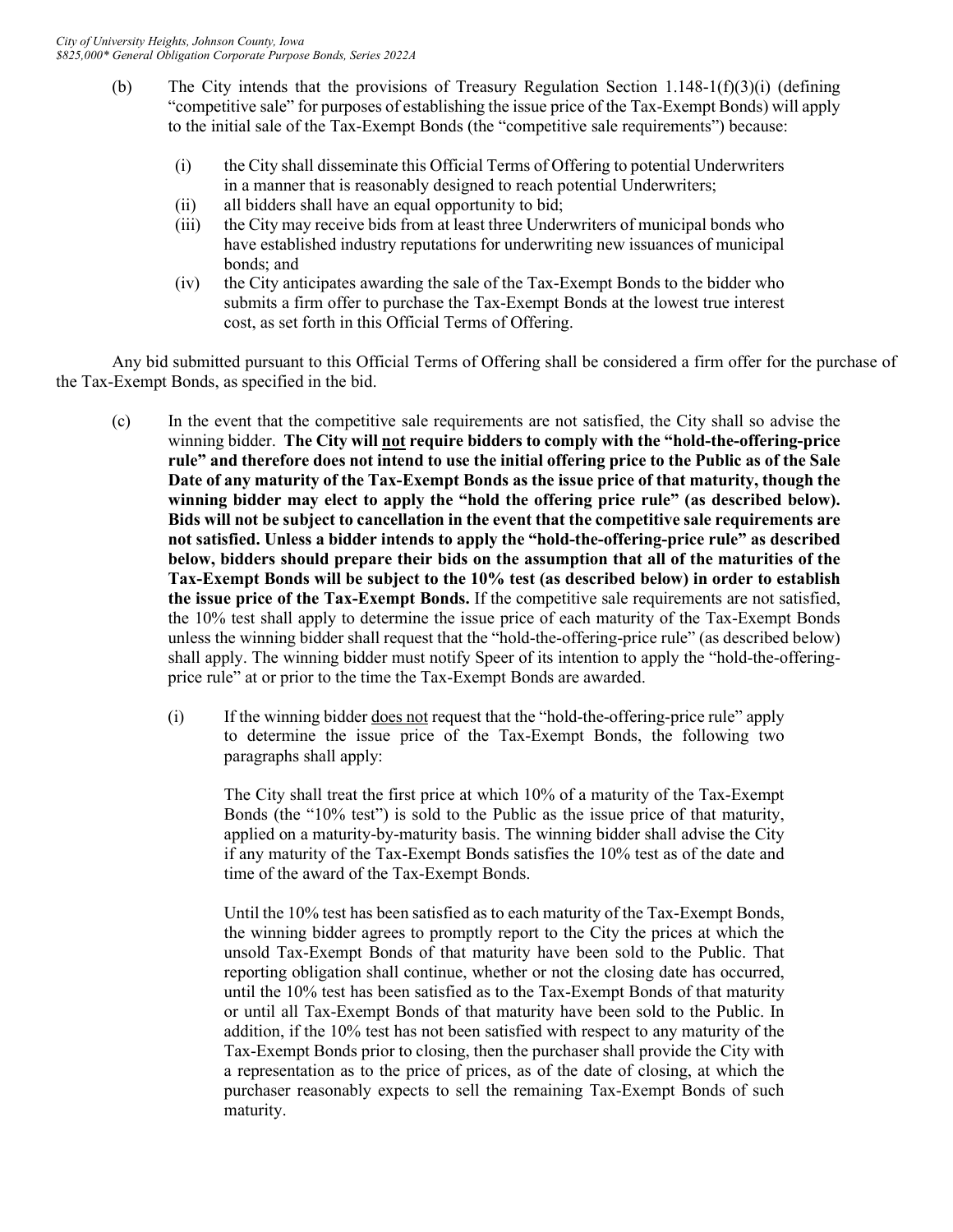(ii) If the winning bidder does request that the "hold-the-offering-price rule" apply to determine the issue price of the Tax-Exempt Bonds, the following three paragraphs shall apply:

The City may determine to treat (i) pursuant to the 10% test, the first price at which 10% of a maturity of the Tax-Exempt Bonds is sold to the Public as the issue price of that maturity and/or (ii) the initial offering price to the Public as of the Sale Date of any maturity of the Tax-Exempt Bonds as the issue price of that maturity (the "hold-the-offering-price rule"), in each case applied on a maturity-by-maturity basis. The winning bidder shall advise the City if any maturity of the Tax-Exempt Bonds satisfies the 10% test as of the date and time of the award of the Tax-Exempt Bonds. The City shall promptly advise the winning bidder, at or before the time of award of the Tax-Exempt Bonds, which maturities of the Tax-Exempt Bonds shall be subject to the 10% test or shall be subject to the hold-the-offering-price rule or both. Bids will *not* be subject to cancellation in the event that the City determines to apply the hold-the-offering-price rule to any maturity of the Tax-Exempt Bonds.

By submitting a bid, the winning bidder shall (i) confirm that the Underwriters have offered or will offer the Tax-Exempt Bonds to the Public on or before the date of award at the offering price or prices (the *"initial offering price"*), and (ii) agree, on behalf of the Underwriters participating in the purchase of the Tax-Exempt Bonds, that the Underwriters will neither offer nor sell unsold Tax-Exempt Bonds of any maturity to which the hold-the-offering-price rule shall apply to any person at a price that is higher than the initial offering price to the Public during the period starting on the Sale Date and ending on the earlier of the following:

- (1) the close of the fifth business day after the Sale Date; or
- (2) the date on which the Underwriters have sold at least  $10\%$ of that maturity of the Tax-Exempt Bonds to the Public at a price that is no higher than the initial offering price to the Public.

The City acknowledges that, in making the representation set forth above, the winning bidder will rely on (i) the agreement of each Underwriter to comply with the hold-the-offering-price rule, as set forth in an agreement among Underwriters and the related pricing wires, (ii) in the event a selling group has been created in connection with the initial sale of the Tax-Exempt Bonds to the Public, the agreement of each dealer who is a member of the selling group to comply with the hold-the-offering-price rule, as set forth in a selling group agreement and the related pricing wires, and (iii) in the event that an Underwriter is a party to a retail distribution agreement that was employed in connection with the initial sale of the Tax-Exempt Bonds to the Public, the agreement of each broker-dealer that is a party to such agreement to comply with the hold-the-offering-price rule, as set forth in the retail distribution agreement and the related pricing wires. The City further acknowledges that each Underwriter shall be solely liable for its failure to comply with its agreement regarding the hold-the-offering-price rule and that no Underwriter shall be liable for the failure of any other Underwriter, or of any dealer who is a member of a selling group, or of any broker-dealer that is a party to a retail distribution agreement to comply with its corresponding agreement regarding the hold-the-offering-price applicable to the Tax-Exempt Bonds.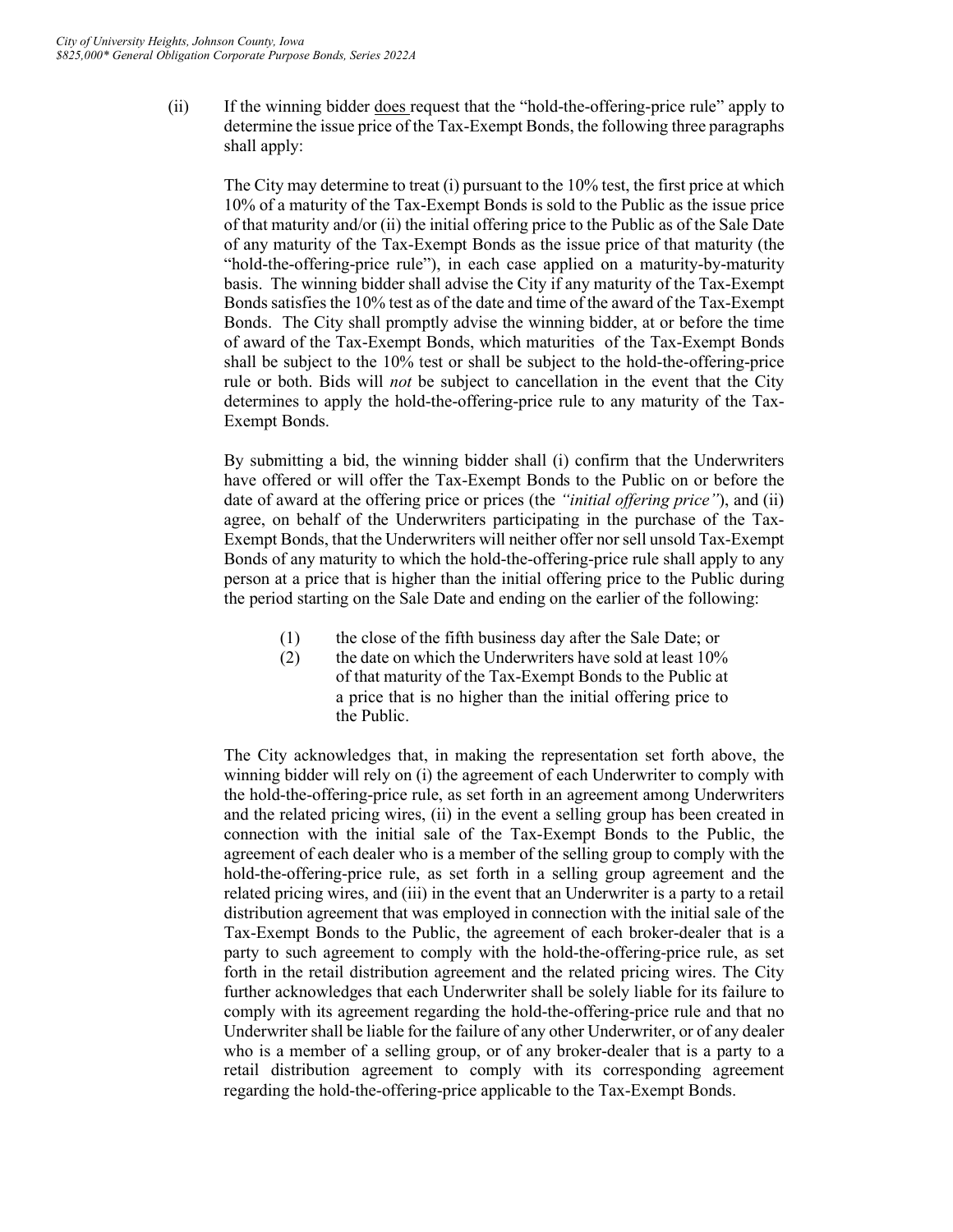- (d) By submitting a bid, each bidder confirms that: (i) any agreement among Underwriters, any selling group agreement and each retail distribution agreement (to which the bidder is a party) relating to the initial sale of the Tax-Exempt Bonds to the Public, together with the related pricing wires, contains or will contain language obligating each Underwriter, each dealer who is a member of the selling group, and each broker-dealer that is a party to such retail distribution agreement, as applicable, to (a) report the prices at which it sells to the Public the unsold Tax-Exempt Bonds of each maturity allotted to it until it is notified by the winning bidder that either the 10% test has been satisfied as to the Tax-Exempt Bonds of that maturity or all Tax-Exempt Bonds of that maturity have been sold to the Public and (b) comply with the hold-the-offering-price rule, if applicable, in each case if and for so long as directed by the winning bidder and as set forth in the related pricing wires which shall be at least until the 10% test has been satisfied as to the Tax-Exempt Bonds of that maturity or until the close of the fifth business day following the date of the award, and (ii) any agreement among Underwriters relating to the initial sale of the Tax-Exempt Bonds to the Public, together with the related pricing wires, contains or will contain language obligating each Underwriter that is a party to a retail distribution agreement to be employed in connection with the initial sale of the Tax-Exempt Bonds to the Public to require each broker-dealer that is a party to such retail distribution agreement to (a) report the prices at which it sells to the Public the unsold Tax-Exempt Bonds of each maturity allotted to it until it is notified by the winning bidder or such Underwriter that either the 10% test has been satisfied as to the Tax-Exempt Bonds of that maturity or all Tax-Exempt Bonds of that maturity have been sold to the Public and (b) comply with the hold-the-offering-price rule, if applicable, in each case if and for so long as directed by the winning bidder or such Underwriter and as set forth in the related pricing wires, which shall be at least until the 10% test has been satisfied as to the Tax-Exempt Bonds of that maturity or until the close of the fifth business day following the date of the award.
- (e) Sales of any Tax-Exempt Bonds to any person that is a Related Party to an Underwriter shall not constitute sales to the Public for purposes of this Official Terms of Offering. Further, for purposes of this Official Terms of Offering:
	- (i) "Public" means any person other than an Underwriter or a Related Party,
	- (ii) "Underwriter" means (A) any person that agrees pursuant to a written contract with the City (or with the lead underwriter to form an underwriting syndicate) to participate in the initial sale of the Tax-Exempt Bonds to the public including, specifically, the purchaser, and (b) any person that agrees pursuant to a written contract directly or indirectly with a person described in clause (A) to participate in the initial sale of the Tax-Exempt Bonds to the Public (including a member of a selling group or a party to a retail distribution agreement participating in the initial sale of the Tax-Exempt Bonds to the Public),
	- (iii) a purchaser of any of the Tax-Exempt Bonds is a "Related Party" to an Underwriter if the Underwriter and the purchaser are subject, directly or indirectly, to (i) at least 50% common ownership of the voting power or the total value of their stock, if both entities are corporations (including direct ownership by one corporation of another), (ii) more than 50% common ownership of their capital interests or profits interests, if both entities are partnerships (including direct ownership by one partnership of another), or (iii) more than 50% common ownership of the value of the outstanding stock of the corporation or the capital interests or profit interests of the partnership, as applicable, if one entity is a corporation and the other entity is a partnership (including direct ownership of the applicable stock or interests by one entity of the other), and
	- (iv) "Sale Date" means the date that the Tax-Exempt Bonds are awarded by the City to the winning bidder.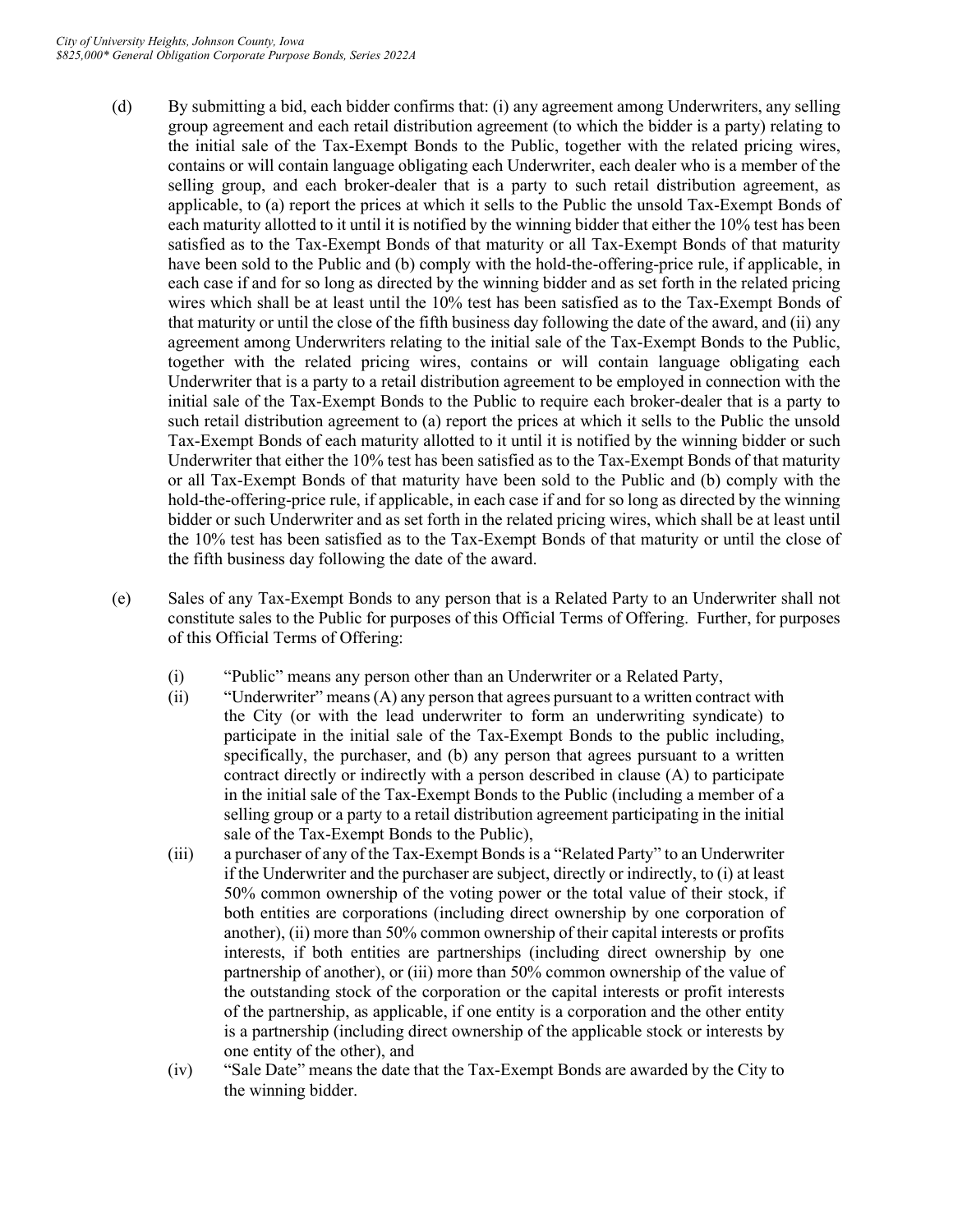# **Establishment of Issue Price (Hold-the-Offering Price Rule May Apply if Competitive Sale Requirements are Not Satisfied)**

The winning bidder shall assist the City in establishing the issue price of the Tax-Exempt Bonds and shall execute and deliver to the City at Closing an "issue price" or similar certificate setting forth the reasonably expected initial offering price to the public or the sales price or prices of the Tax-Exempt Bonds, together with the supporting pricing wires or equivalent communications, substantially in the form attached hereto as **Exhibit A** to this Official Terms of Offering, with such modifications as may be appropriate or necessary, in the reasonable judgment of the winning bidder, the City and Bond Counsel.All actions to be taken by the City under this Official Terms of Offering to establish the issue price of the Tax-Exempt Bonds may be taken on behalf of the City by the City's municipal advisor identified herein and any notice or report to be provided to the City may be provided to the City s municipal advisor.

The City intends that the provisions of Treasury Regulation Section  $1.148-1(f)(3)(i)$  (defining "competitive sale" for purposes of establishing the issue price of the Tax-Exempt Bonds) will apply to the initial sale of the Tax-Exempt Bonds (the "competitive sale requirements") because:

- (1) the City shall disseminate this Official Terms of Offering to potential underwriters in a manner that is reasonably designed to reach potential underwriters;
- (2) all bidders shall have an equal opportunity to bid;
- (3) the City may receive bids from at least three underwriters of municipal bonds who have established industry reputations for underwriting new issuances of municipal bonds; and
- (4) the City anticipates awarding the sale of the Tax-Exempt Bonds to the bidder who submits a firm offer to purchase the Tax-Exempt Bonds at the highest price (or lowest true interest cost), as set forth in this Official Terms of Offering.

Any bid submitted pursuant to this Official Terms of Offering shall be considered a firm offer for the purchase of the Tax-Exempt Bonds, as specified in the bid.

In the event that the competitive sale requirements are not satisfied, the City shall so advise the winning bidder. The City may determine to treat (i) the first price at which 10% of a maturity of the Tax-Exempt Bonds (the "10% test") is sold to the public as the issue price of that maturity and/or (ii) the initial offering price to the public as of the sale date of any maturity of the Tax-Exempt Bonds as the issue price of that maturity (the "hold-the-offering-price rule"), in each case applied on a maturity-by-maturity basis (and if different interest rates apply within a maturity, to each separate CUSIP number within that maturity). The winning bidder shall advise the City if any maturity of the Tax-Exempt Bonds satisfies the 10% test as of the date and time of the award of the Tax-Exempt Bonds. The City shall promptly advise the winning bidder, at or before the time of award of the Tax-Exempt Bonds, which maturities (and if different interest rates apply within a maturity, which separate CUSIP number within that maturity) of the Tax-Exempt Bonds shall be subject to the 10% test or shall be subject to the hold-the-offering-price rule. **Bids will not be subject to cancellation in the event that the City determines to apply the hold-the-offering-price rule to any maturity of the Tax-Exempt Bonds. Bidders should prepare their bids on the assumption that some or all of the maturities of the Tax-Exempt Bonds will be subject to the hold-the-offering-price rule in order to establish the issue price of the Tax-Exempt Bonds.**

By submitting a bid, the winning bidder shall (i) confirm that the underwriters have offered or will offer the Tax-Exempt Bonds to the public on or before the date of award at the offering price or prices (the "initial offering price"), or at the corresponding yield or yields, set forth in the bid submitted by the winning bidder and (ii) agree, on behalf of the underwriters participating in the purchase of the Tax-Exempt Bonds, that the underwriters will neither offer nor sell unsold Tax-Exempt Bonds of any maturity to which the hold-the-offering-price rule shall apply to any person at a price that is higher than the initial offering price to the public during the period starting on the sale date and ending on the earlier of the following:

- (1) the close of the fifth  $(5<sup>th</sup>)$  business day after the sale date; or
- (2) the date on which the underwriters have sold at least 10% of that maturity of the Tax-Exempt Bonds to the public at a price that is no higher than the initial offering price to the public.

The winning bidder shall promptly advise the City when the underwriters have sold 10% of that maturity of the Tax-Exempt Bonds to the public at a price that is no higher than the initial offering price to the public, if that occurs prior to the close of the fifth (5th) business day after the sale date.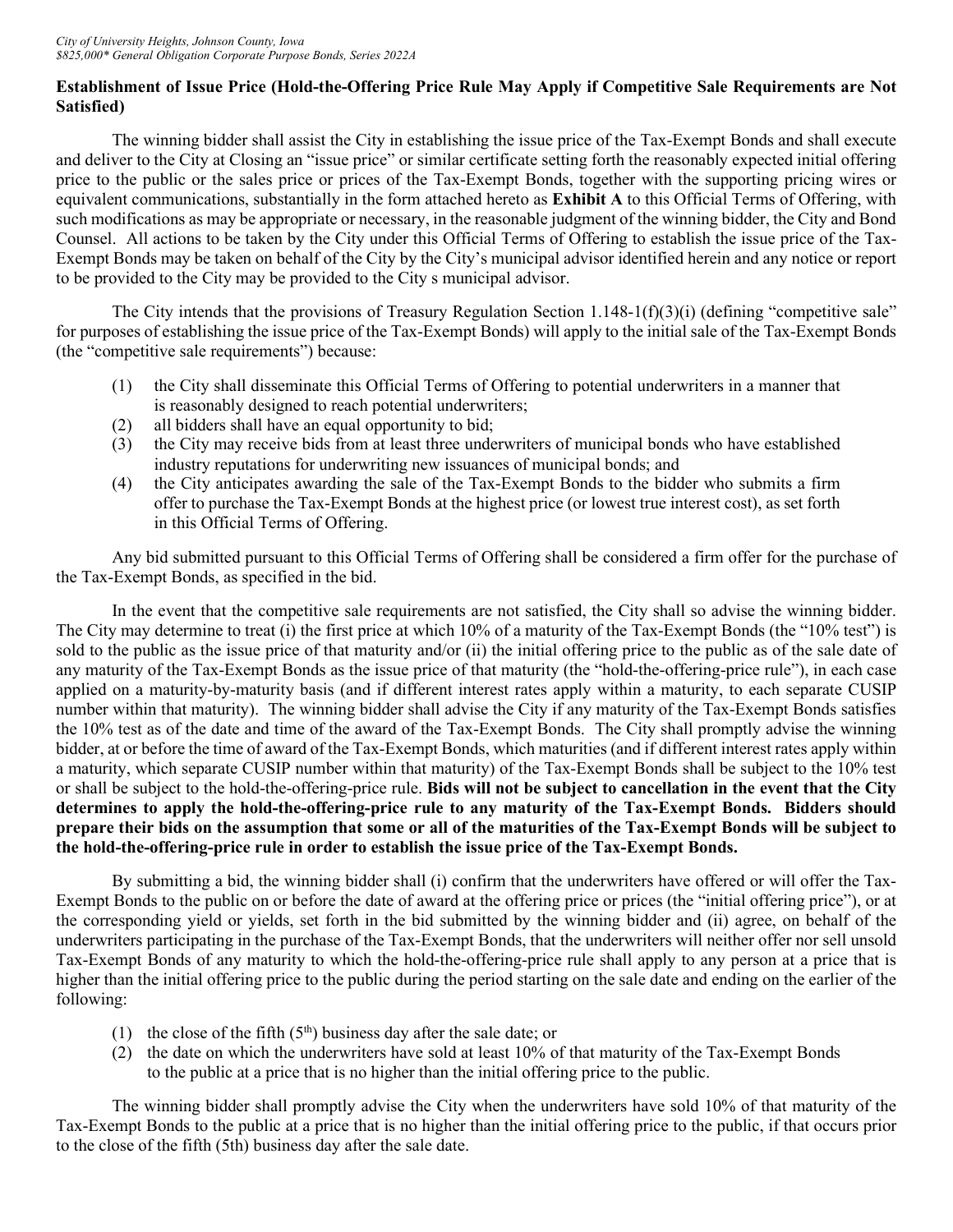#### *City of University Heights, Johnson County, Iowa \$825,000\* General Obligation Corporate Purpose Bonds, Series 2022A*

If the competitive sale requirements are not satisfied, then until the 10% test has been satisfied as to each maturity of the Tax-Exempt Bonds, the winning bidder agrees to promptly report to the City the prices at which the unsold Tax-Exempt Bonds of that maturity have been sold to the public. That reporting obligation shall continue, whether or not the Closing Date has occurred, until the 10% test has been satisfied as to the Tax-Exempt Bonds of that maturity or until all Tax-Exempt Bonds of that maturity have been sold.

The City acknowledges that, in making the representation set forth above, the winning bidder will rely on (i) the agreement of each underwriter to comply with the hold-the-offering-price rule, as set forth in an agreement among underwriters and the related pricing wires, (ii) in the event a selling group has been created in connection with the initial sale of the Tax-Exempt Bonds to the public, the agreement of each dealer who is a member of the selling group to comply with the hold-the-offering-price rule, as set forth in a selling group agreement and the related pricing wires, and (iii) in the event that an underwriter is a party to a retail distribution agreement that was employed in connection with the initial sale of the Tax-Exempt Bonds to the public, the agreement of each broker-dealer that is a party to such agreement to comply with the hold-the-offering-price rule, as set forth in the retail distribution agreement and the related pricing wires. The City further acknowledges that each underwriter shall be solely liable for its failure to comply with its agreement regarding the hold-the-offering-price rule and that no underwriter shall be liable for the failure of any other underwriter, or of any dealer who is a member of a selling group, or of any broker-dealer that is a party to a retail distribution agreement to comply with its corresponding agreement regarding the hold-the-offering-price rule as applicable to the Tax-Exempt Bonds.

By submitting a bid, each bidder confirms that: (i) any agreement among underwriters, any selling group agreement and each retail distribution agreement (to which the bidder is a party) relating to the initial sale of the Tax-Exempt Bonds to the public, together with the related pricing wires, contains or will contain language obligating each underwriter, each dealer who is a member of the selling group, and each broker-dealer that is a party to such retail distribution agreement, as applicable, to (A) report the prices at which it sells to the public the unsold Tax-Exempt Bonds of each maturity allotted to it until it is notified by the winning bidder that either the 10% test has been satisfied as to the Tax-Exempt Bonds of that maturity or all Tax-Exempt Bonds of that maturity have been sold to the public and (B) comply with the hold-the-offeringprice rule, if applicable, in each case if and for so long as directed by the winning bidder and as set forth in the related pricing wires, and (ii) any agreement among underwriters relating to the initial sale of the Tax-Exempt Bonds to the public, together with the related pricing wires, contains or will contain language obligating each underwriter that is a party to a retail distribution agreement to be employed in connection with the initial sale of the Tax-Exempt Bonds to the public to require each broker-dealer that is a party to such retail distribution agreement to (A) report the prices at which it sells to the public the unsold Tax-Exempt Bonds of each maturity allotted to it until it is notified by the winning bidder or such underwriter that either the 10% test has been satisfied as to the Tax-Exempt Bonds of that maturity or all Tax-Exempt Bonds of that maturity have been sold to the public and (B) comply with the hold-the-offering-price rule, if applicable, in each case if and for so long as directed by the winning bidder or such underwriter and as set forth in the related pricing wires.

Sales of any Tax-Exempt Bonds to any person that is a related party to an underwriter shall not constitute sales to the public for purposes of this Official Terms of Offering. Further, for purposes of this Official Terms of Offering:

- (1) "public" means any person other than an underwriter or a related party;
- (2) "underwriter" means (A) any person that agrees pursuant to a written contract with the City (or with the lead underwriter to form an underwriting syndicate) to participate in the initial sale of the Tax-Exempt Bonds to the public and (B) any person that agrees pursuant to a written contract directly or indirectly with a person described in clause (A) to participate in the initial sale of the Tax-Exempt Bonds to the public (including a member of a selling group or a party to a retail distribution agreement participating in the initial sale of the Tax-Exempt Bonds to the public);
- (3) a purchaser of any of the Tax-Exempt Bonds is a "related party" to an underwriter if the underwriter and the purchaser are subject, directly or indirectly, to (i) at least 50% common ownership of the voting power or the total value of their stock, if both entities are corporations (including direct ownership by one corporation of another), (ii) more than 50% common ownership of their capital interests or profits interests, if both entities are partnerships (including direct ownership by one partnership of another), or (iii) more than 50% common ownership of the value of the outstanding stock of the corporation or the capital interests or profit interests of the partnership, as applicable, if one entity is a corporation and the other entity is a partnership (including direct ownership of the applicable stock or interests by one entity of the other); and
- (4) "sale date" means the date that the Tax-Exempt Bonds are awarded by the City to the winning bidder.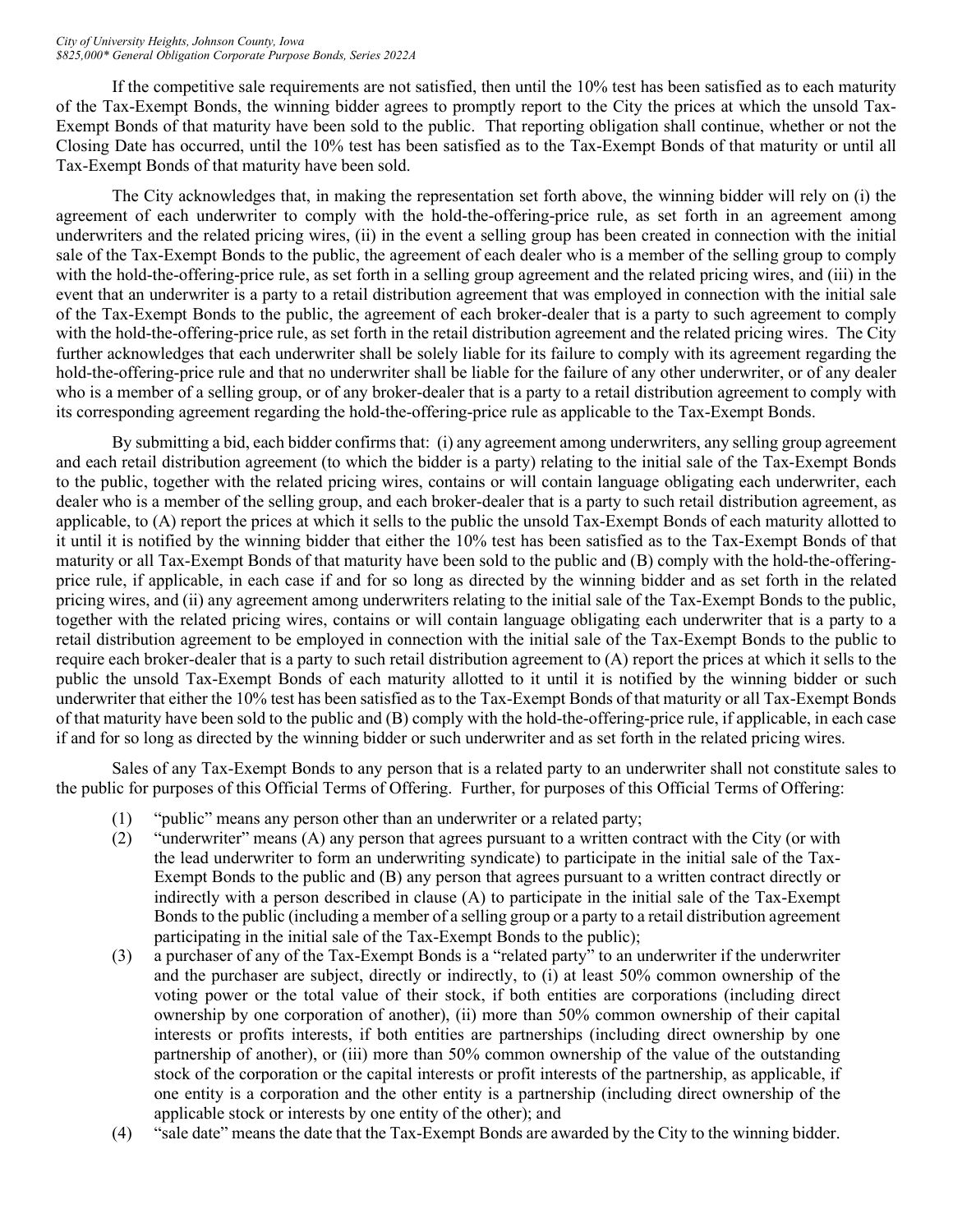# **Tax-Exempt Bond Details**

The Tax-Exempt Bonds will be in fully registered form in the denominations of \$5,000 and integral multiples thereof in the name of Cede & Co. as nominee of The Depository Trust Company ("DTC"), New York, New York, to which principal and interest payments on the Tax-Exempt Bonds will be paid. Individual purchases will be in book-entry form only. Interest on each Tax-Exempt Bond shall be paid by check or draft of the Bond Registrar to the person in whose name such Tax-Exempt Bond is registered at the close of business on the fifteenth day of the month next preceding an interest payment date on such bond. The principal of the Tax-Exempt Bonds shall be payable in lawful money of the United States of America at the principal office maintained for the purpose by the Bond Registrar in West Des Moines, Iowa. Semiannual interest is due June 1 and December 1 of each year, commencing December 1, 2022 and is payable by UMB Bank, n.a., West Des Moines, Iowa (the "Bond Registrar"). The Tax-Exempt Bonds are dated the date of delivery (expected to be on or about July 27, 2022).

#### **AMOUNTS\* AND MATURITIES – JUNE 1**

| \$20.000 2024 | \$65.000 2029 |  |  |
|---------------|---------------|--|--|
| 20.000 2025   |               |  |  |
| 20.000 2026   | 70.000 2031   |  |  |
| $35.000$ 2027 | 70.000 2032   |  |  |
| 65.000 2028   |               |  |  |

*Any consecutive maturities may be aggregated into term bonds at the option of the bidder, in which case the mandatory redemption provisions shall be on the same schedule as above.*

The Tax-Exempt Bonds due June 1, 2024 - 2030, inclusive, are non-callable. The Tax-Exempt Bonds due June 1, 2031 - 2037, inclusive, are callable in whole or in part and on any date on or after June 1, 2030, at a price of par and accrued interest. If less than all the Tax-Exempt Bonds are called, they shall be redeemed in any order of maturity as determined by the City and within any maturity by lot.

#### **Method of Bidding Electronically**

Notwithstanding the fact that the City permits receiving bids electronically using SpeerAuction, all bidders must have a signed, but uncompleted, Official Bid Form delivered to Speer Financial, Inc., Suite 608, 531 Commercial Street, Waterloo, Iowa, (319) 291-8628 facsimile, prior to the close of bidding to which a printout of the electronic bid will be attached and delivered to the City.

If bidding electronically, all-or-none bids must be submitted via the internet address www.SpeerAuction.com. The use of SpeerAuction shall be at the bidder's risk and expense and the City shall have no liability with respect thereto, including (without limitation) liability with respect to incomplete, late arriving and non-arriving bids.

To bid via the SpeerAuction webpage, bidders must first visit the SpeerAuction webpage where, if they have not previously registered with either SpeerAuction, Grant Street Group (the "Auction Administrator") or any other website administered by the Auction Administrator, they may register and then request admission to bid on the Tax-Exempt Bonds. Bidders will be notified prior to the scheduled bidding time of their eligibility to bid. Only registered broker-dealers and dealer banks with DTC clearing arrangements will be eligible to bid electronically.

The "Rules" of the SpeerAuction bidding process may be viewed on the SpeerAuction webpage and are incorporated herein by reference. Bidders must comply with the Rules of SpeerAuction in addition to the requirements of the City's Official Terms of Offering. In the event the Rules of SpeerAuction and this Official Terms of Offering conflict, this Official Terms of Offering shall be controlling.

All electronic bids must be submitted on the SpeerAuction webpage. Electronic bidders may change and submit bids as many times as they choose during the sale period but may not delete a submitted bid. The last bid submitted by an electronic bidder before the deadline for receipt of bids will be compared to all other final bids to determine the winning bidder. During the bidding, no bidder will see any other bidder's bid nor the status of their bid relative to other bids (e.g., whether their bid is a leading bid). The electronic bidder bears all risk of transmission failure. Any questions regarding bidding on the SpeerAuction website should be directed to Grant Street Group at (412) 391-5555 x 370.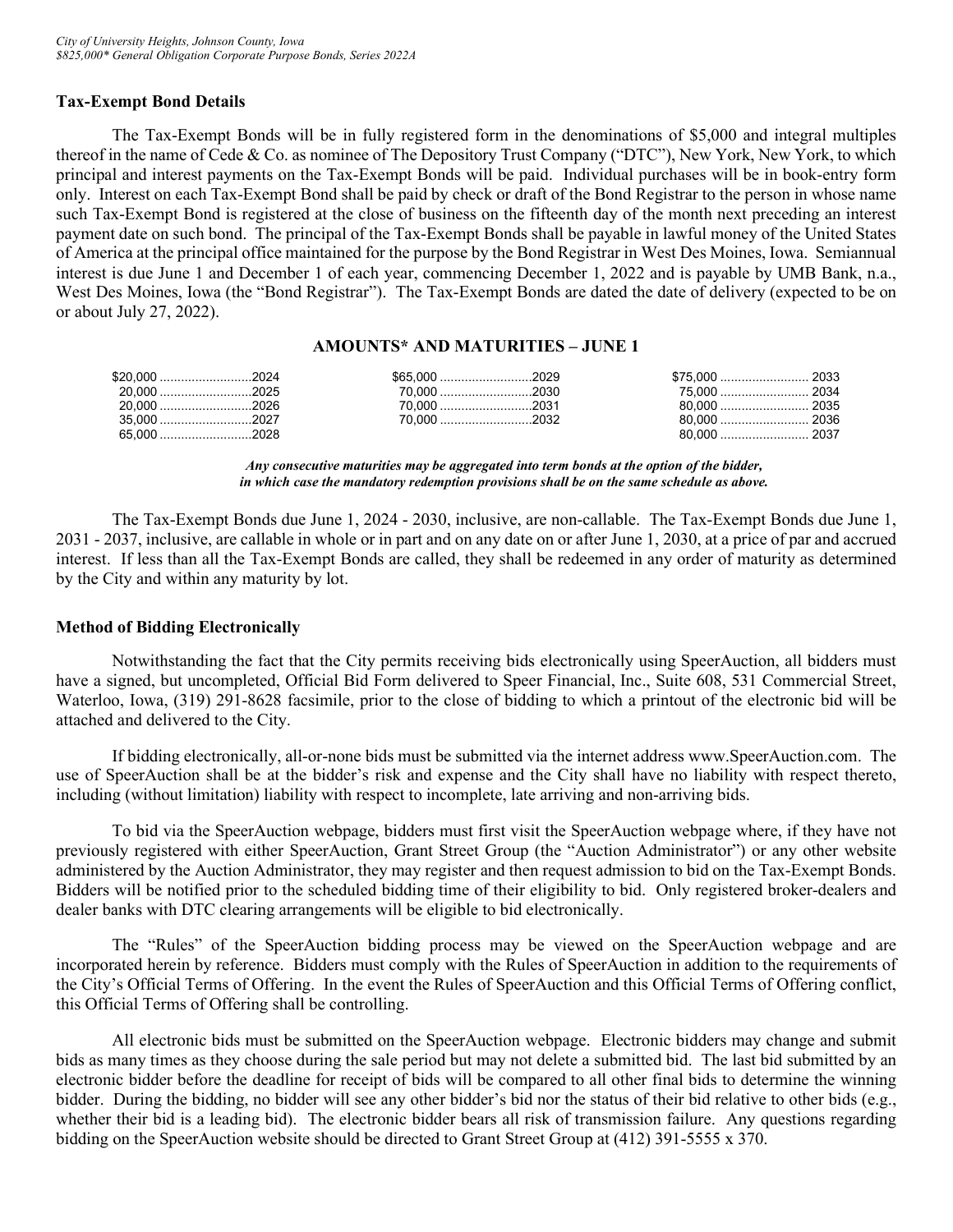Each bidder shall be solely responsible for making necessary arrangements to access SpeerAuction for purposes of submitting its internet bid in a timely manner and in compliance with the requirements of the Terms of Offering. The City is permitting bidders to use the services of the SpeerAuction solely as a communication mechanism to conduct the internet bidding and the SpeerAuction is not an agent of the City. Provisions of the Terms of Offering and Official Bid Form shall control in the event of conflict with information provided by the Internet Bid System.

Electronic Facsimile Bidding: Bids may be submitted via facsimile at (319) 291-8628. Electronic facsimile bids will be sealed and treated as sealed bids. Neither the City nor its agents will assume liability for the inability of the bidder to reach the above named fax numbers prior to the time of sale specified above. Transmissions received after the deadline will be rejected. Bidders electing to submit bids via facsimile transmission bear full and complete responsibility for the transmission of such bid. Neither the City nor its agents will assume responsibility for the inability of the bidder to reach the above specified fax number prior to the time of sale. Time of receipt shall be the time recorded by the person receiving the facsimile and shall be conclusive.

#### **Bidding Parameters and Award of the Tax-Exempt Bonds**

All interest rates must be in multiples of one-eighth or one one-hundredth of one percent (1/8 or 1/100 of 1%), and not more than one rate for a single maturity shall be specified. The rates bid shall be in non-descending order. The differential between the highest rate bid and the lowest rate bid shall not exceed six percent (6%). All bids must be for all of the Tax-Exempt Bonds and must be for not less than \$818,400.

Award of the Tax-Exempt Bonds: The Tax-Exempt Bonds will be awarded on the basis of true interest cost, determined in the following manner. True interest cost shall be computed by determining the annual interest rate (compounded semi-annually) necessary to discount the debt service payments on the Tax-Exempt Bonds from the payment dates thereof to the dated date and to the bid price. For the purpose of calculating true interest cost, the Tax-Exempt Bonds shall be deemed to become due in the principal amounts and at the times set forth in the table of maturities set forth above. In the event two or more qualifying bids produce the identical lowest true interest cost, the winning bid shall be the bid that was submitted first in time on the SpeerAuction webpage or if all such bids are not submitted electronically, the winning bid shall be determined by lot.

The Tax-Exempt Bonds will be awarded to the bidder complying with the terms of this Official Terms of Offering whose bid produces the lowest true interest cost rate to the City as determined by the City's Registered Municipal Advisor, which determination shall be conclusive and binding on all bidders; provided, that the City reserves the right to reject all bids or any non-conforming bid and reserves the right to waive any informality in any bid. Electronic bidders should verify the accuracy of their final bids and compare them to the winning bids reported on the SpeerAuction Observation Page immediately after the bidding.

#### **The premium or discount, if any, is subject to pro rata adjustment if the maturity amounts of the Tax-Exempt Bonds are changed, maintaining, as close as possible, the same dollar amount of profit per \$1,000 bond as bid.**

The true interest cost of each electronic bid will be computed by SpeerAuction and reported on the Observation Page of the SpeerAuction webpage immediately following the date and time for receipt of bids. These true interest costs are subject to verification by the City's Municipal Advisor, will be posted for information purposes only and will not signify an actual award of any bid or an official declaration of the winning bid. The City or its Municipal Advisor will notify the bidder to whom the Tax-Exempt Bonds will be awarded, if and when such award is made.

The winning bidder will be required to make the standard filings and maintain the appropriate records routinely required pursuant to MSRB Rules G-8, G-11 and G-36. The winning bidder will be required to pay the standard MSRB charge for Tax-Exempt Bonds purchased. In addition, the winning bidder who is a member of the Securities Industry and Financial Markets Association ("SIFMA") will be required to pay SIFMA's standard charge per Tax-Exempt Bond.

# **No Good Faith Deposit and Other Matters**

No good faith deposit is required to bid on the Tax-Exempt Bonds.

The City covenants and agrees to enter into a written agreement, certificate or contract, constituting an undertaking (the "Undertaking") to provide ongoing disclosure about the City for the benefit of the beneficial owners of the Tax-Exempt Bonds on or before the date of delivery of the Tax-Exempt Bonds as required under Section (b)(5) of Rule 15c2-12 (the "Rule") adopted by the Securities and Exchange Commission under the Securities Exchange Act of 1934. The Undertaking shall be as described in the Official Statement, with such changes as may be agreed in writing by the Underwriter.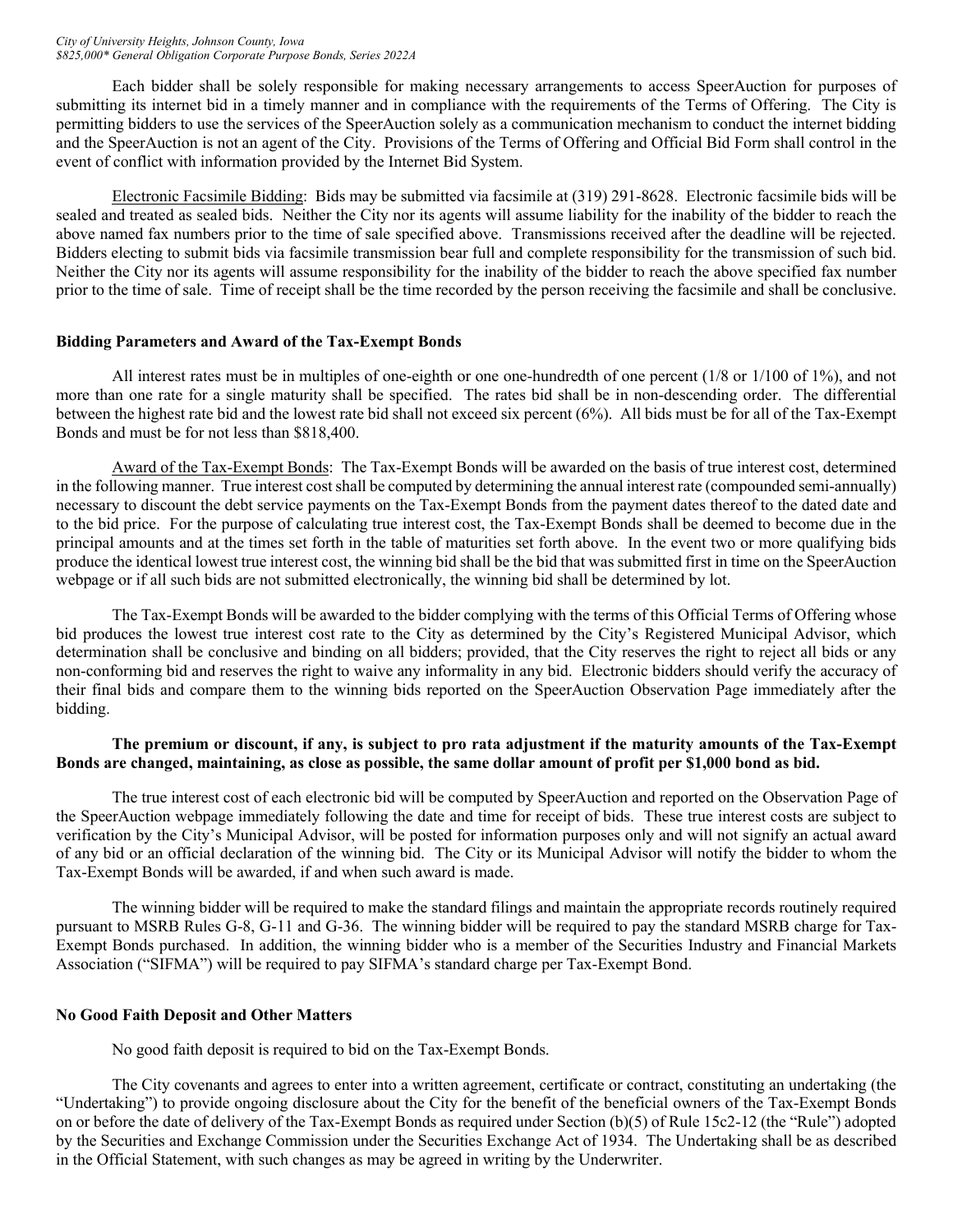The Underwriter's obligation to purchase the Tax-Exempt Bonds shall be conditioned upon the City delivering the Undertaking on or before the date of delivery of the Tax-Exempt Bonds.

The Tax-Exempt Bonds will be delivered to the successful purchaser against full payment in immediately available funds as soon as they can be prepared and executed, which is expected to be on or about July 27, 2022. Should delivery be delayed beyond sixty (60) days from the date of sale for any reason beyond the control of the City except failure of performance by the purchaser, the City may cancel the award or the purchaser may withdraw the good faith deposit and thereafter the purchaser's interest in and liability for the Tax-Exempt Bonds will cease.

The Official Statement, when further supplemented by an addendum or addenda specifying the maturity dates, principal amounts, and interest rates of the Tax-Exempt Bonds, and any other information required by law or deemed appropriate by the City, shall constitute a "Final Official Statement" of the City with respect to the Tax-Exempt Bonds, as that term is defined in the Rule. By awarding the Tax-Exempt Bonds to any underwriter or underwriting syndicate, the City agrees that, no more than seven (7) business days after the date of such award, it shall provide, without cost to the senior managing underwriter of the syndicate to which the Tax-Exempt Bonds are awarded, up to 50 copies of the Final Official Statement to permit each "Participating Underwriter" (as that term is defined in the Rule) to comply with the provisions of such Rule. The City shall treat the senior managing underwriter of the syndicate to which the Tax-Exempt Bonds are awarded as its designated agent for purposes of distributing copies of the Final Official Statement to each Participating Underwriter. Any underwriter executing and delivering an Official Bid Form with respect to the Tax-Exempt Bonds agrees thereby that if its bid is accepted by the City it shall enter into a contractual relationship with all Participating Underwriters of the Tax-Exempt Bonds for purposes of assuring the receipt by each such Participating Underwriter of the Final Official Statement.

By submission of its bid, the senior managing underwriter of the successful purchaser agrees to supply all necessary pricing information and any Participating Underwriter identification necessary to complete the Official Statement within 24 hours after award of the Tax-Exempt Bonds. Additional copies of the Final Official Statement may be obtained by Participating Underwriters from the printer at cost.

The City will, at its expense, deliver the Tax-Exempt Bonds to the purchaser in New York, New York (or arrange for "FAST" delivery) through the facilities of DTC and will pay for the bond attorney's opinion. At the time of closing, the City will also furnish to the purchaser the following documents, each dated as of the date of delivery of the Tax-Exempt Bonds: (1) the legal opinion of Dorsey & Whitney LLP, Des Moines, Iowa, that the Tax-Exempt Bonds are lawful and enforceable obligations of the City in accordance with their terms; (2) the opinion of said attorneys that the interest on the Tax-Exempt Bonds is exempt from federal income taxes as and to the extent set forth in the Official Statement for the Tax-Exempt Bonds; and (3) a no litigation certificate by the City.

The City intends to designate the Tax-Exempt Bonds as "qualified tax-exempt obligations" pursuant to the small issuer exception provided by Section 265(b) (3) of the Internal Revenue Code of 1986, as amended.

Purchaser consents to the receipt of electronic transcripts and acknowledges the City's intended use of electronically executed documents. Iowa Code Chapter 554D establishes electronic signatures have the full weight and legal authority as manual signatures.

The City has authorized the printing and distribution of an Official Statement containing pertinent information relative to the City and the Tax-Exempt Bonds. Copies of such Official Statement or additional information may be obtained from Mike Haverkamp, City Clerk, 1302 Melrose Avenue, University Heights, Iowa 52246 or an electronic copy of this Official Statement is available from the www.speerfinancial.com website under "Official Statement Sales/Competitive Calendar" or from the Registered Municipal Advisor to the City, Speer Financial, Inc., 531 Commercial Street, Suite 608, Waterloo, Iowa 50701 (telephone (319) 291-2077), and 230 West Monroe Street, Suite 2630, Chicago, Illinois 60606 (telephone (312) 346-3700).

*/s/* **MIKE HAVERKAMP**

*City Clerk* CITY OF UNIVERSITY HEIGHTS Johnson County, Iowa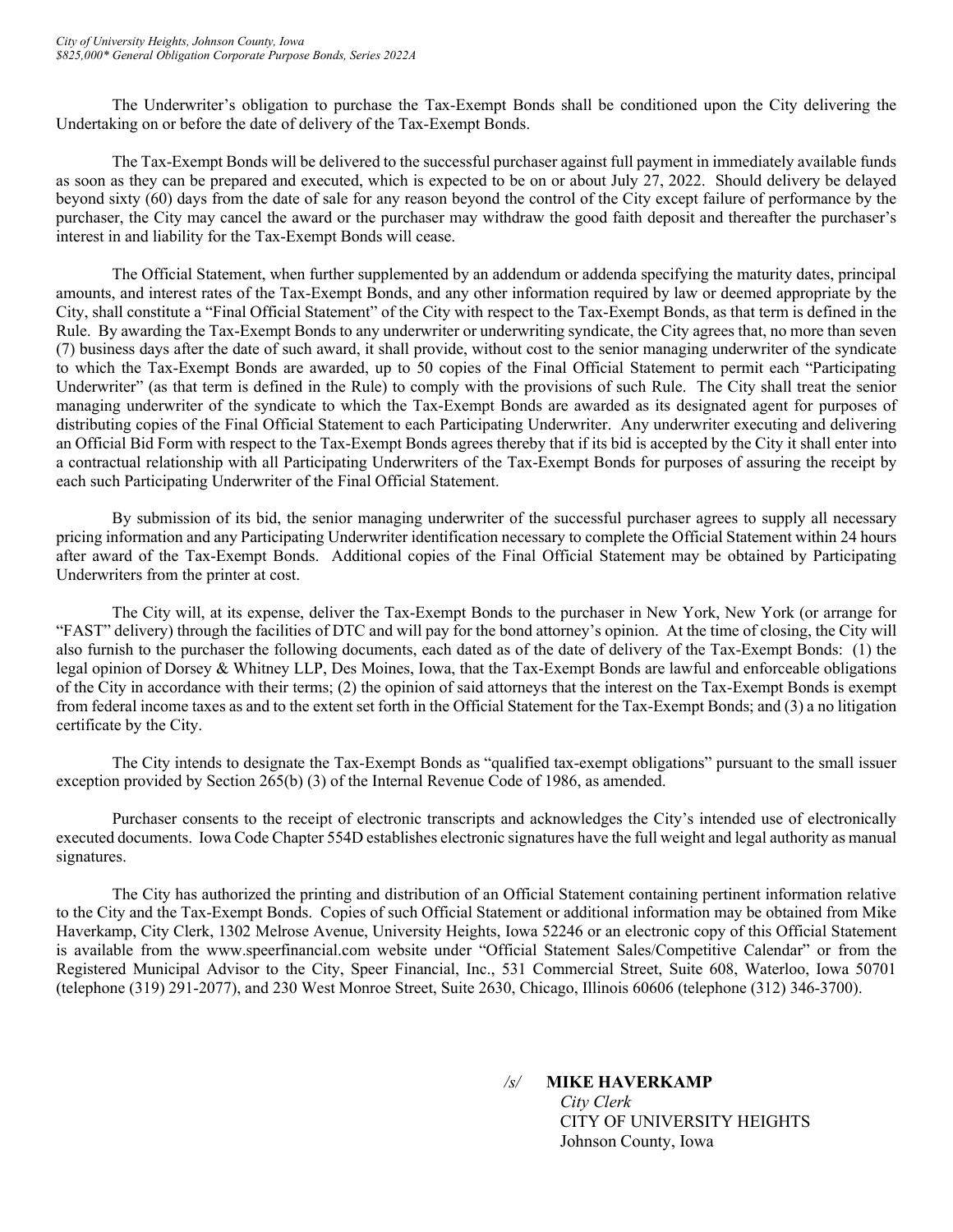# **EXHIBIT A**

# **EXAMPLE ISSUE PRICE CERTIFICATE**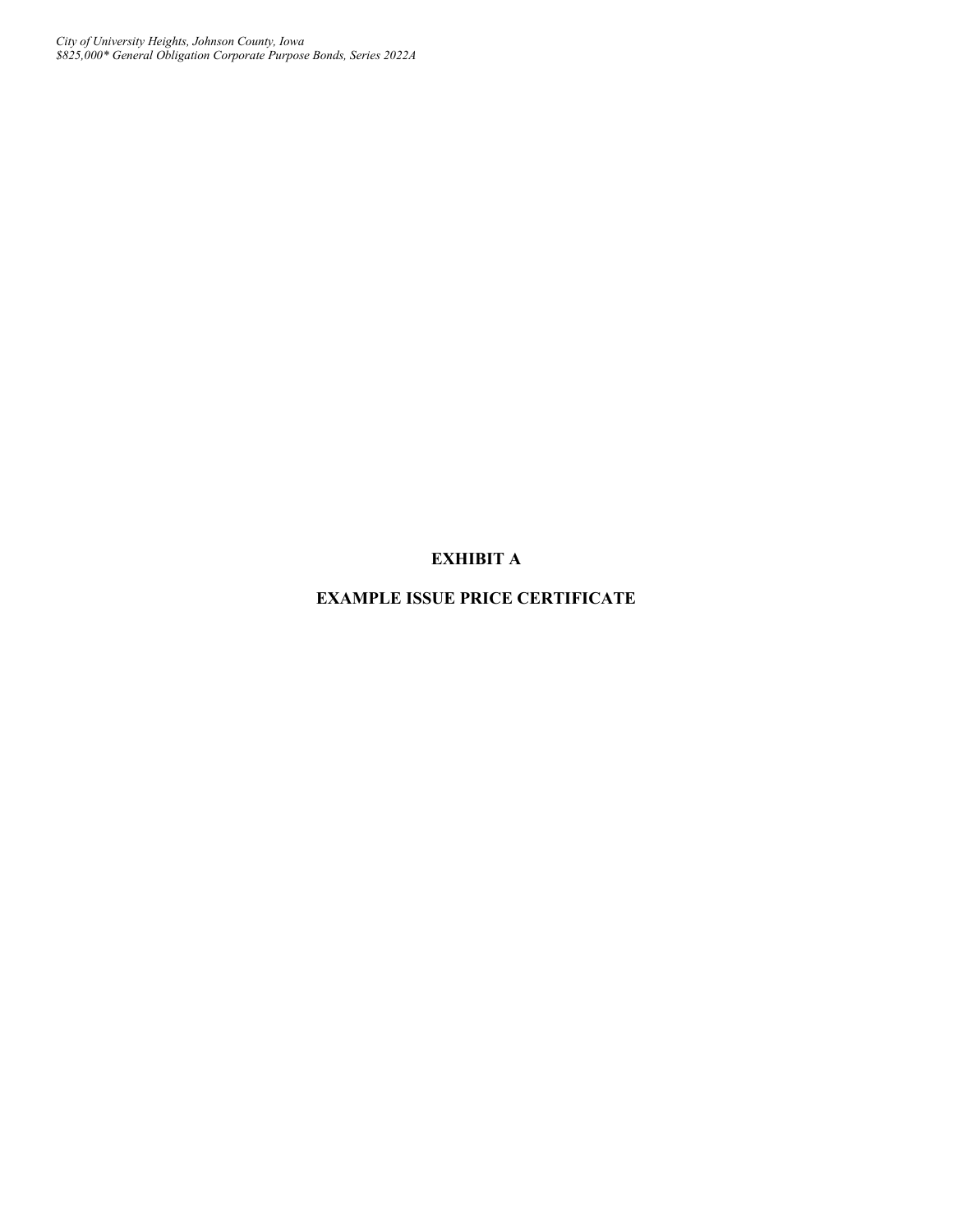#### **OFFICIAL BID FORM – TAXABLE BONDS**

City of University Heights June 28, 2022 1302 Melrose Avenue *Speer Financial, Inc.* University Heights, IA 52246 *Facsimile: (319) 291-8628*

City Council:

For the \$215,000\* Taxable General Obligation Corporate Purpose Bonds, Series 2022B (the "Taxable Bonds"), of the City of University Heights, Johnson County, Iowa (the "City"), as described in the annexed Official Terms of Offering, which is expressly made a part of this bid, we will pay you \$ (no less than \$213,280). The Taxable Bonds are to bear interest at the following respective rates (each a multiple of  $\frac{1}{8}$  or  $\frac{1}{100}$  of  $\frac{1}{8}$ ) for the Taxable Bonds of each designated maturity.

#### **AMOUNTS\* AND MATURITIES – JUNE 1**

| \$50,000<br>2023 | \$45.000<br>nn n r<br>∟∟ב | $\Omega$<br>$\overline{\phantom{a}}$ | \$45.000<br>2026 | % |
|------------------|---------------------------|--------------------------------------|------------------|---|
| 2024<br>45.000   |                           |                                      | ነ በበቦ<br>.202    | % |
|                  |                           |                                      |                  |   |

*Any consecutive maturities may be aggregated into term bonds at the option of the bidder, in which case the mandatory redemption provisions shall be on the same schedule as above.*

*Maturities: \_\_\_\_\_\_\_\_\_\_\_\_ Term Maturity \_\_\_\_\_\_\_ Maturities:\_\_\_\_\_\_\_\_\_\_\_ Term Maturity \_\_\_\_\_\_\_*

| <b>Maturities:</b> |  |  | <b>Term Maturity</b> |
|--------------------|--|--|----------------------|
|--------------------|--|--|----------------------|

*\*Subject to principal adjustment in accordance with the Official Terms of Offering.*

The Taxable Bonds are to be executed and delivered to us in accordance with the terms of this bid accompanied by the approving legal opinion of Dorsey & Whitney LLP, Des Moines, Iowa. The City will pay for the legal opinion. **The Purchaser agrees to** pay the fee charged by the CUSIP Service Bureau and will accept the Taxable Bonds with the CUSIP numbers as entered on the Taxable Bonds.

No good faith deposit is required.

| <b>Account Manager Information</b> | <b>Bidders Option Insurance</b>      |
|------------------------------------|--------------------------------------|
| Underwriter/Bank                   | We have purchased<br>insurance from: |
|                                    | <b>Name of Insurer</b>               |
|                                    | (Please fill in)                     |
|                                    |                                      |
| Direct Phone ( )                   | Maturities: (Check One)              |
| FAX Number ( )                     | $\boxed{\Box}$ Years                 |
|                                    | 1 All                                |

The foregoing bid was accepted and the Taxable Bonds sold by resolution of the City on June 28, 2022.

ATTEST: CITY OF UNIVERSITY HEIGHTS JOHNSON COUNTY, IOWA

*City Clerk Mayor*

| --------------NOT PART OF THE BID---------------<br>(Calculation of true interest cost) |                         |               |  |  |
|-----------------------------------------------------------------------------------------|-------------------------|---------------|--|--|
| <b>Gross Interest</b>                                                                   |                         |               |  |  |
| Less Premium/Plus Discount                                                              |                         |               |  |  |
| True Interest Cost                                                                      |                         |               |  |  |
| True Interest Rate                                                                      |                         | $\frac{0}{0}$ |  |  |
|                                                                                         | <b>TOTAL BOND YEARS</b> | 571.56        |  |  |
|                                                                                         | <b>AVERAGE LIFE</b>     | 2.658 Years   |  |  |

 $\mathcal{L}_\text{max}$  , and the contribution of the contribution of the contribution of the contribution of the contribution of the contribution of the contribution of the contribution of the contribution of the contribution of t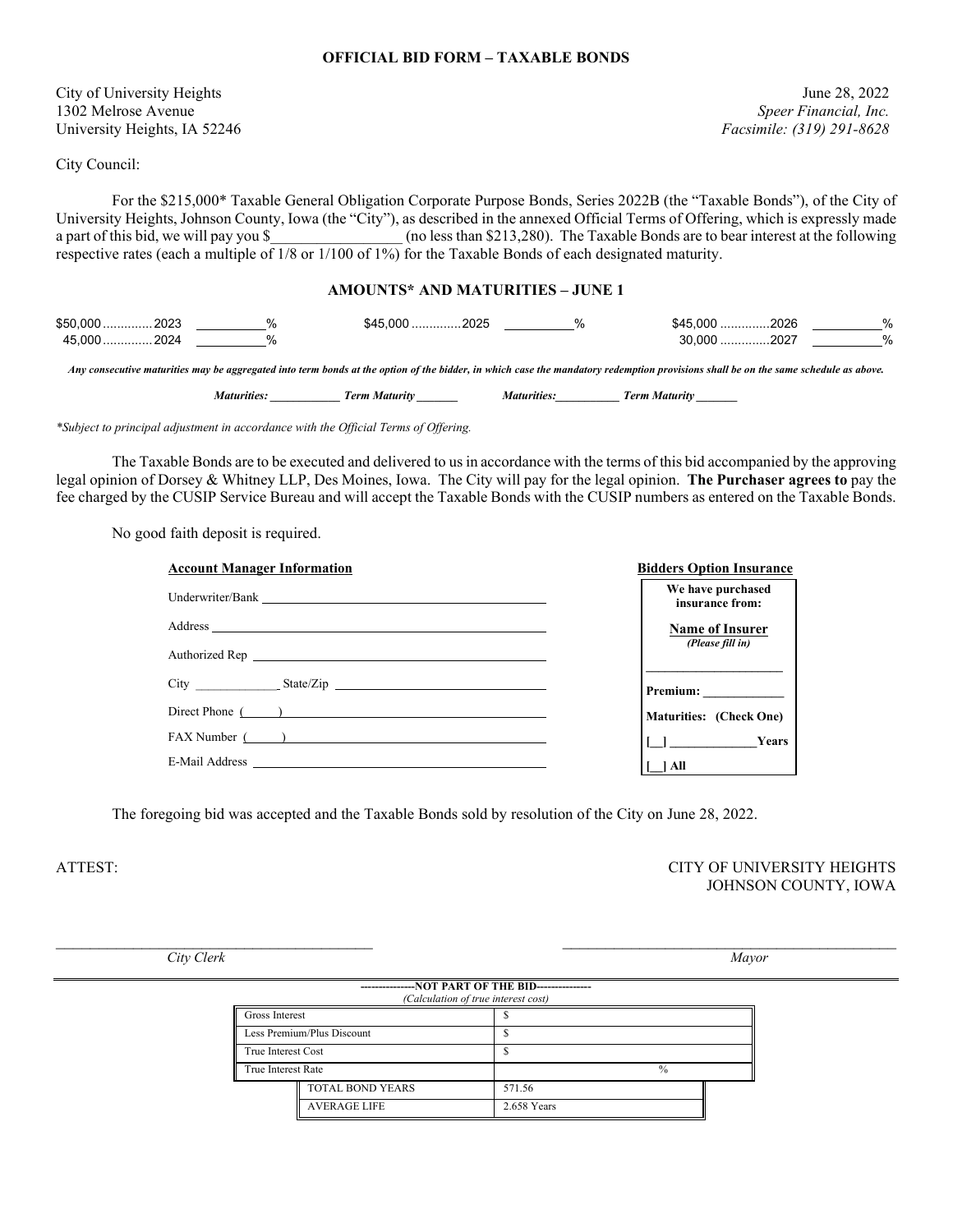#### **OFFICIAL TERMS OF OFFERING**

# **\$215,000\* CITY OF UNIVERSITY HEIGHTS Johnson County, Iowa**

#### **Taxable General Obligation Corporate Purpose Bonds, Series 2022B**

The City of University Heights, Johnson County, Iowa, (the "City"), will receive electronic bids on the SpeerAuction ("SpeerAuction") website address "www.SpeerAuction.com" for its \$215,000\* Taxable General Obligation Corporate Purpose Bonds, Series 2022B (the "Taxable Bonds"), on an all or none basis between 10:30 A.M. and 11:00 A.M., C.D.T., Tuesday, June 28, 2022. To bid electronically, bidders must have: (1) completed the registration form on the SpeerAuction website, and (2) requested and received admission to the City's sale (as described below). The City will also receive sealed bids for the Taxable Bonds, on an all or none basis, at the City Hall, 1302 Melrose Avenue, University Heights, Iowa, before 11:00 A.M., C.D.T., Tuesday, June 28, 2022. The City will also receive facsimile bids at (319) 291- 8628 for the Taxable Bonds, on an all or none basis, before 11:00 A.M., C.D.T., Tuesday, June 28, 2022. Upon receipt, facsimile bids will be sealed and treated as sealed bids, and along with all other sealed bids will be publicly opened and, together with any electronic bids, read.

Award will be made or all bids rejected at a meeting of the City on that date. The City reserves the right to reject all bids, to reject any bid proposal not conforming to this Official Terms of Offering, and to waive any irregularity or informality with respect to any bid. Additionally, the City reserves the right to modify or amend this Official Terms of Offering; however, any such modification or amendment shall not be made less than twenty-four (24) hours prior to the date and time for receipt of bids on the Taxable Bonds and any such modification or amendment will be announced on the Amendments Page of the SpeerAuction webpage and through *Thomson Municipal News.*

The Taxable Bonds are valid and binding general obligations of the City, and all taxable property within the boundaries of the City is subject to the levy of taxes to pay the principal of and interest on the Taxable Bonds without constitutional or statutory limitation as to rate or amount.

*\*ADJUSTMENTS TO PRINCIPAL AMOUNT AFTER DETERMINATION OF BEST BID. The aggregate principal amount of the Taxable Bonds, and each scheduled maturity thereof, are subject to increase or reduction by the City or its designee after the determination of the Winning Bidder. The City may increase or decrease each maturity in increments of \$5,000, but the total amount to be issued will not exceed \$215,000. Interest rates specified by the Winning Bidder for each maturity will not change. Final adjustments shall be in the sole discretion of the City.*

*The dollar amount of the purchase price proposed by the Winning Bidder will be changed if the aggregate principal amount of the Taxable Bonds is adjusted as described above. Any change in the principal amount of any maturity of the Taxable Bonds will be made while maintaining, as closely as possible, the Winning Bidder's net compensation, calculated as a percentage of bond principal. The Winning Bidder may not withdraw or modify its bid as a result of any post-bid adjustment. Any adjustment shall be conclusive, and shall be binding upon the Winning Bidder.*

#### **Taxable Bond Details**

The Taxable Bonds will be in fully registered form in the denominations of \$5,000 and integral multiples thereof in the name of Cede & Co. as nominee of The Depository Trust Company ("DTC"), New York, New York, to which principal and interest payments on the Taxable Bonds will be paid. Individual purchases will be in book-entry form only. Interest on each Taxable Bond shall be paid by check or draft of the Bond Registrar to the person in whose name such Taxable Bond is registered at the close of business on the fifteenth day of the month next preceding an interest payment date on such bond. The principal of the Taxable Bonds shall be payable in lawful money of the United States of America at the principal office maintained for the purpose by the Bond Registrar in West Des Moines, Iowa. Semiannual interest is due June 1 and December 1 of each year, commencing December 1, 2022 and is payable by UMB Bank, n.a., West Des Moines, Iowa (the "Bond Registrar"). The Taxable Bonds are dated the date of delivery (expected to be on or about July 27, 2022).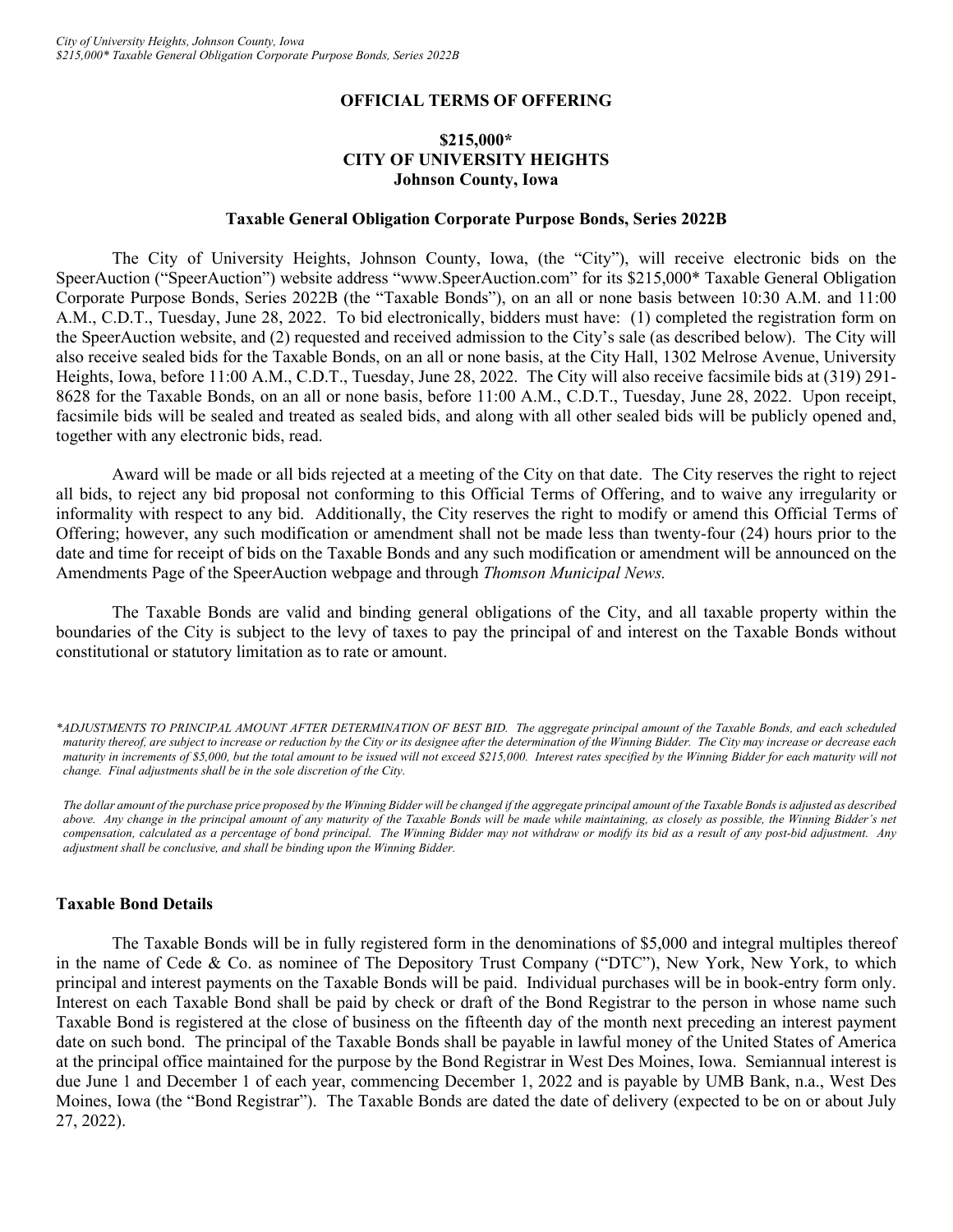#### **AMOUNTS\* AND MATURITIES – JUNE 1**

| \$50,000 2023               | \$45,000 2025 |     |  |
|-----------------------------|---------------|-----|--|
| 45.000<br><sub>.</sub> 2024 |               | nnr |  |

*Any consecutive maturities may be aggregated into term bonds at the option of the bidder, in which case the mandatory redemption provisions shall be on the same schedule as above.*

The Taxable Bonds are **not** subject to optional redemption prior to maturity.

# **Method of Bidding Electronically**

Notwithstanding the fact that the City permits receiving bids electronically using SpeerAuction, all bidders must have a signed, but uncompleted, Official Bid Form delivered to Speer Financial, Inc., Suite 608, 531 Commercial Street, Waterloo, Iowa, (319) 291-8628 facsimile, prior to the close of bidding to which a printout of the electronic bid will be attached and delivered to the City.

If bidding electronically, all-or-none bids must be submitted via the internet address www.SpeerAuction.com. The use of SpeerAuction shall be at the bidder's risk and expense and the City shall have no liability with respect thereto, including (without limitation) liability with respect to incomplete, late arriving and non-arriving bids.

To bid via the SpeerAuction webpage, bidders must first visit the SpeerAuction webpage where, if they have not previously registered with either SpeerAuction, Grant Street Group (the "Auction Administrator") or any other website administered by the Auction Administrator, they may register and then request admission to bid on the Taxable Bonds. Bidders will be notified prior to the scheduled bidding time of their eligibility to bid. Only registered broker-dealers and dealer banks with DTC clearing arrangements will be eligible to bid electronically.

The "Rules" of the SpeerAuction bidding process may be viewed on the SpeerAuction webpage and are incorporated herein by reference. Bidders must comply with the Rules of SpeerAuction in addition to the requirements of the City's Official Terms of Offering. In the event the Rules of SpeerAuction and this Official Terms of Offering conflict, this Official Terms of Offering shall be controlling.

All electronic bids must be submitted on the SpeerAuction webpage. Electronic bidders may change and submit bids as many times as they choose during the sale period but may not delete a submitted bid. The last bid submitted by an electronic bidder before the deadline for receipt of bids will be compared to all other final bids to determine the winning bidder. During the bidding, no bidder will see any other bidder's bid nor the status of their bid relative to other bids (e.g., whether their bid is a leading bid). The electronic bidder bears all risk of transmission failure. Any questions regarding bidding on the SpeerAuction website should be directed to Grant Street Group at (412) 391-5555 x 370.

Each bidder shall be solely responsible for making necessary arrangements to access SpeerAuction for purposes of submitting its internet bid in a timely manner and in compliance with the requirements of the Terms of Offering. The City is permitting bidders to use the services of the SpeerAuction solely as a communication mechanism to conduct the internet bidding and the SpeerAuction is not an agent of the City. Provisions of the Terms of Offering and Official Bid Form shall control in the event of conflict with information provided by the Internet Bid System.

Electronic Facsimile Bidding: Bids may be submitted via facsimile at (319) 291-8628. Electronic facsimile bids will be sealed and treated as sealed bids. Neither the City nor its agents will assume liability for the inability of the bidder to reach the above named fax numbers prior to the time of sale specified above. Transmissions received after the deadline will be rejected. Bidders electing to submit bids via facsimile transmission bear full and complete responsibility for the transmission of such bid. Neither the City nor its agents will assume responsibility for the inability of the bidder to reach the above specified fax number prior to the time of sale. Time of receipt shall be the time recorded by the person receiving the facsimile and shall be conclusive.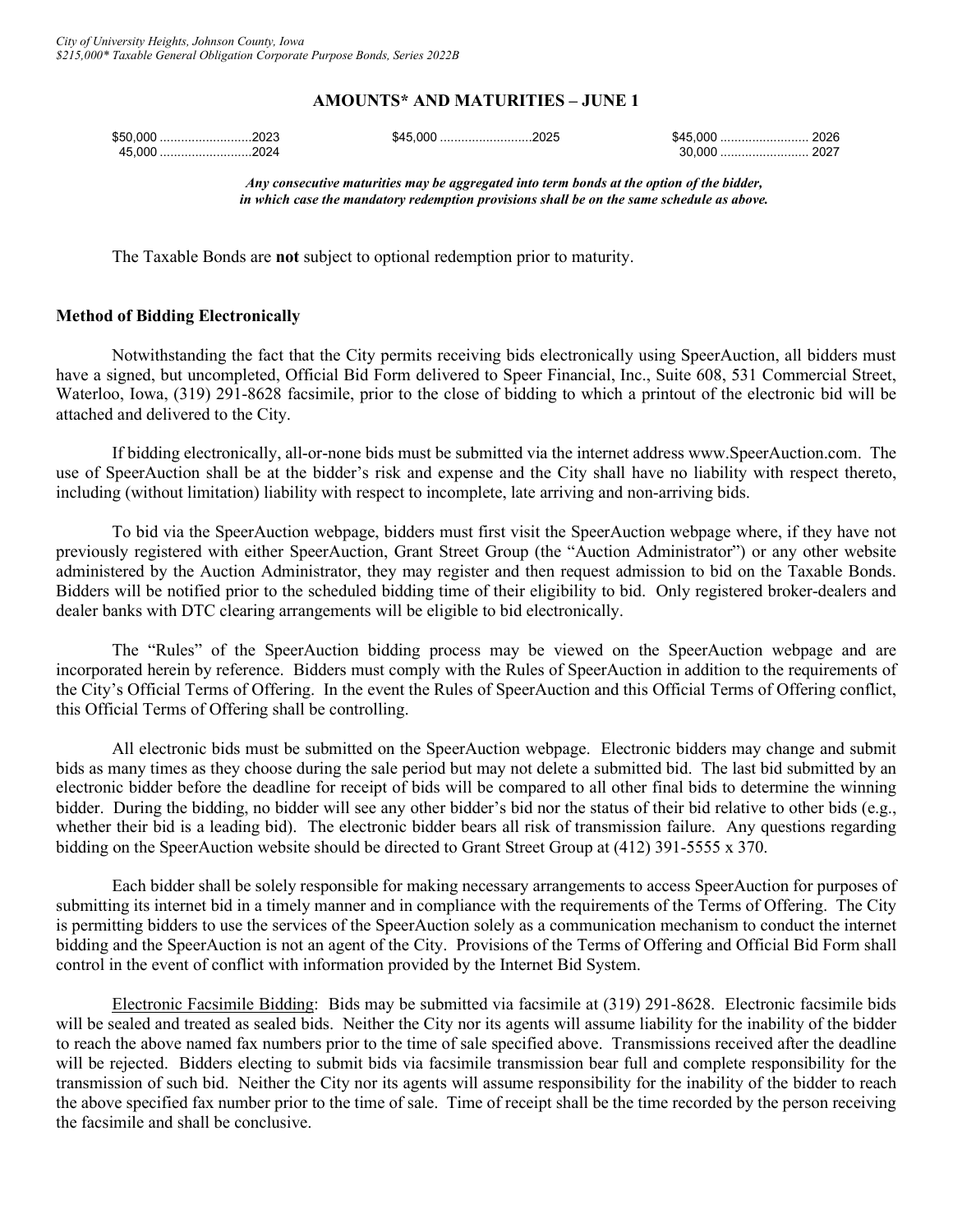# **Bidding Parameters and Award of the Taxable Bonds**

All interest rates must be in multiples of one-eighth or one one-hundredth of one percent (1/8 or 1/100 of 1%), and not more than one rate for a single maturity shall be specified. The rates bid shall be in non-descending order. The differential between the highest rate bid and the lowest rate bid shall not exceed six percent (6%). All bids must be for all of the Taxable Bonds and must be for not less than \$213,280.

Award of the Taxable Bonds: The Taxable Bonds will be awarded on the basis of true interest cost, determined in the following manner. True interest cost shall be computed by determining the annual interest rate (compounded semiannually) necessary to discount the debt service payments on the Taxable Bonds from the payment dates thereof to the dated date and to the bid price. For the purpose of calculating true interest cost, the Taxable Bonds shall be deemed to become due in the principal amounts and at the times set forth in the table of maturities set forth above. In the event two or more qualifying bids produce the identical lowest true interest cost, the winning bid shall be the bid that was submitted first in time on the SpeerAuction webpage or if all such bids are not submitted electronically, the winning bid shall be determined by lot.

The Taxable Bonds will be awarded to the bidder complying with the terms of this Official Terms of Offering whose bid produces the lowest true interest cost rate to the City as determined by the City's Registered Municipal Advisor, which determination shall be conclusive and binding on all bidders; provided, that the City reserves the right to reject all bids or any non-conforming bid and reserves the right to waive any informality in any bid. Electronic bidders should verify the accuracy of their final bids and compare them to the winning bids reported on the SpeerAuction Observation Page immediately after the bidding.

# **The premium or discount, if any, is subject to pro rata adjustment if the maturity amounts of the Taxable Bonds are changed, maintaining, as close as possible, the same dollar amount of profit per \$1,000 bond as bid.**

The true interest cost of each electronic bid will be computed by SpeerAuction and reported on the Observation Page of the SpeerAuction webpage immediately following the date and time for receipt of bids. These true interest costs are subject to verification by the City's Municipal Advisor, will be posted for information purposes only and will not signify an actual award of any bid or an official declaration of the winning bid. The City or its Municipal Advisor will notify the bidder to whom the Taxable Bonds will be awarded, if and when such award is made.

The winning bidder will be required to make the standard filings and maintain the appropriate records routinely required pursuant to MSRB Rules G-8, G-11 and G-36. The winning bidder will be required to pay the standard MSRB charge for Taxable Bonds purchased. In addition, the winning bidder who is a member of the Securities Industry and Financial Markets Association ("SIFMA") will be required to pay SIFMA's standard charge per Taxable Bond.

#### **No Good Faith Deposit and Other Matters**

No good faith deposit is required to bid on the Taxable Bonds.

The City covenants and agrees to enter into a written agreement, certificate or contract, constituting an undertaking (the "Undertaking") to provide ongoing disclosure about the City for the benefit of the beneficial owners of the Taxable Bonds on or before the date of delivery of the Taxable Bonds as required under Section (b)(5) of Rule 15c2-12 (the "Rule") adopted by the Securities and Exchange Commission under the Securities Exchange Act of 1934. The Undertaking shall be as described in the Official Statement, with such changes as may be agreed in writing by the Underwriter.

The Underwriter's obligation to purchase the Table Bonds shall be conditioned upon the City delivering the Undertaking on or before the date of delivery of the Taxable Bonds.

The Taxable Bonds will be delivered to the successful purchaser against full payment in immediately available funds as soon as they can be prepared and executed, which is expected to be on or about July 27, 2022. Should delivery be delayed beyond sixty (60) days from the date of sale for any reason beyond the control of the City except failure of performance by the purchaser, the City may cancel the award or the purchaser may withdraw the good faith deposit and thereafter the purchaser's interest in and liability for the Tax-Exempt Bonds will cease.